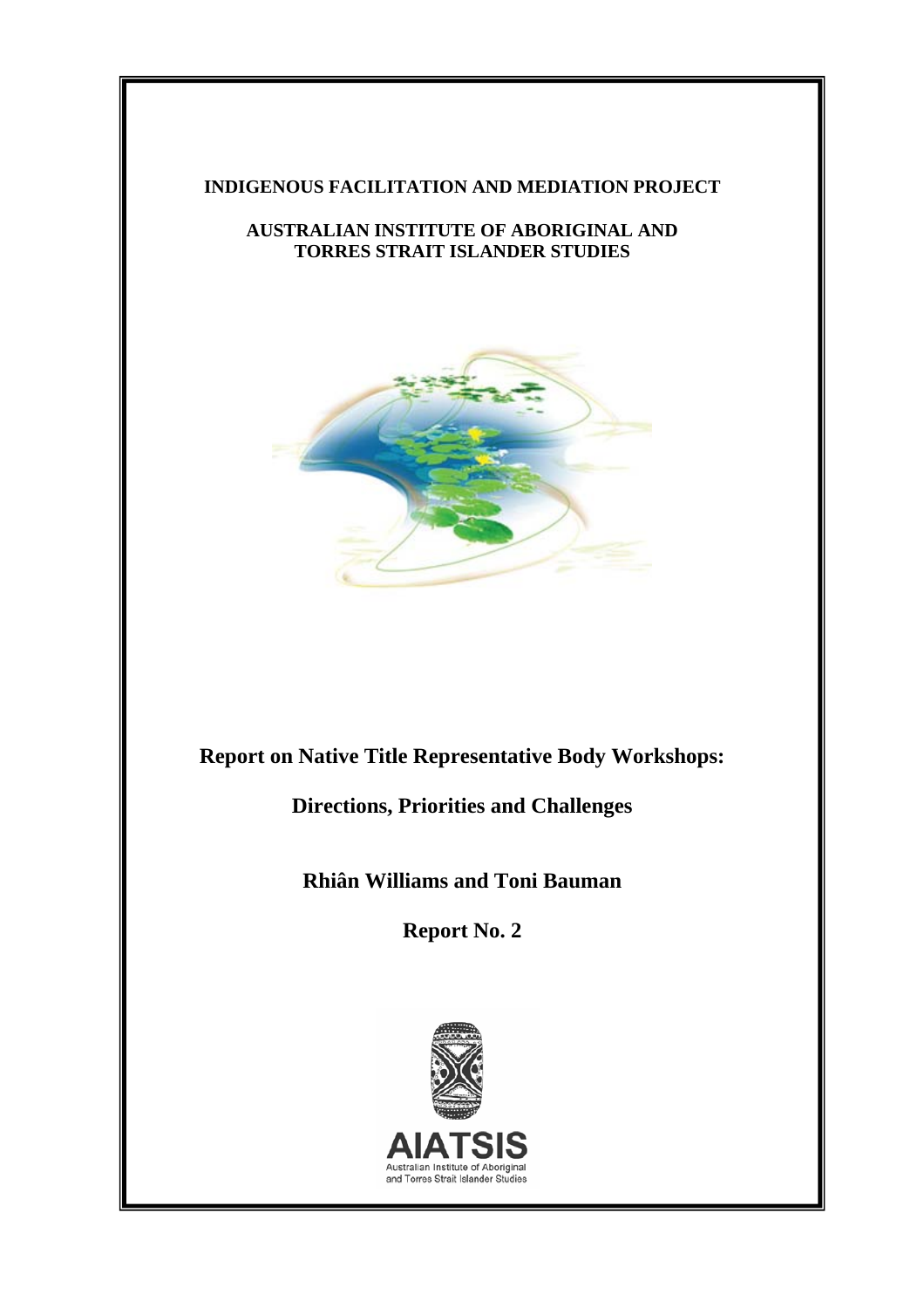Indigenous Facilitation and Mediation Project Report on Native Title Representative Body Workshops: Directions, Priorities and Challenges

Rhiân Williams and Toni Bauman

First published in 2004 by the Native Title Research Unit Australian Institute of Aboriginal and Torres Strait Islander Studies GPO Box 553 Canberra ACT 2601

The views expressed in this publication are those of the authors and not necessarily those of the Australian Institute of Aboriginal and Torres Strait Islander Studies.

Copyright © AIATSIS

Apart from any fair dealing for the purpose of private study, research, criticism or review, as permitted under the Copyright Act, no part of this publication may be reproduced without the written permission of the publisher.

NATIONAL LIBRARY OF AUSTRALIA CATALOGUING-IN-PUBLICATION DATA:

Williams, Rhiân.

The Indigenous Facilitation and Mediation Project Report on Native Title Representative Body Workshops : Directions, Priorities, Challenges.

Includes index.

ISBN 0 85575 488 5.

1. Native title - Australia. 2. Negotiation - Australia. 3. Conflict management - Australia. 4. Aboriginal Australians - Land tenure. 5. Torres Strait Islanders - Land tenure. I. Bauman, Toni. II. Australian Institute of Aboriginal and Torres Strait Islander Studies. Indigenous Facilitation and Mediation Project. III. Title.

346.940432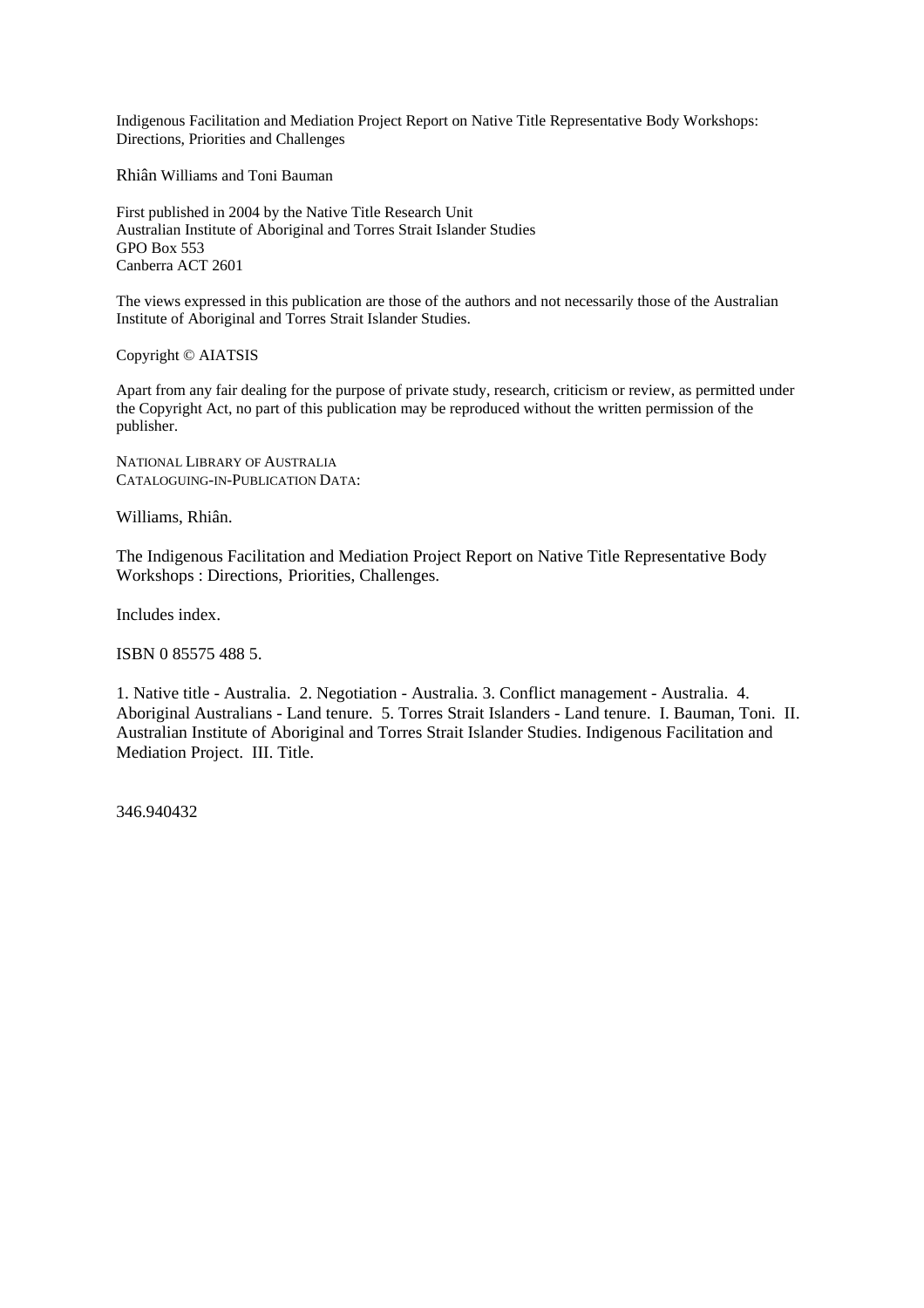| 1.           |                                                                                       |  |  |  |
|--------------|---------------------------------------------------------------------------------------|--|--|--|
|              |                                                                                       |  |  |  |
|              |                                                                                       |  |  |  |
|              | 1.3 The Relevance of the Status of Indigenous Law and Resource Issues to the Practice |  |  |  |
|              |                                                                                       |  |  |  |
| 2.           | SOURCES OF CONFLICT WITHIN THE NATIVE TITLE PROCESS 5                                 |  |  |  |
|              |                                                                                       |  |  |  |
|              | 2.1.1                                                                                 |  |  |  |
|              | 2.1.2                                                                                 |  |  |  |
|              | 2.1.3                                                                                 |  |  |  |
|              |                                                                                       |  |  |  |
|              |                                                                                       |  |  |  |
|              |                                                                                       |  |  |  |
| 3.           | THE ROLES AND RESPONSES OF NTRBS IN MANAGING DECISIONS AND                            |  |  |  |
|              |                                                                                       |  |  |  |
|              |                                                                                       |  |  |  |
| $\mathbf{4}$ |                                                                                       |  |  |  |
|              |                                                                                       |  |  |  |
|              |                                                                                       |  |  |  |
|              |                                                                                       |  |  |  |
|              | 4.2.1                                                                                 |  |  |  |
|              | 4.2.2                                                                                 |  |  |  |
|              | 4.2.4                                                                                 |  |  |  |
|              | 4.2.5                                                                                 |  |  |  |
|              | 4.2.8                                                                                 |  |  |  |
|              | 4.2.9                                                                                 |  |  |  |
|              | 4.5 Mediator Code of Conduct and Contractual Terms of Reference  17                   |  |  |  |
|              |                                                                                       |  |  |  |
| 5.           |                                                                                       |  |  |  |
|              |                                                                                       |  |  |  |
|              | 5.2 Particular Training Needs for Staff, Applicants and Board Members 19              |  |  |  |
|              | 5.2.1                                                                                 |  |  |  |
|              | 5.2.3                                                                                 |  |  |  |
|              | 5.2.4                                                                                 |  |  |  |
|              | 5.2.5                                                                                 |  |  |  |
|              | 5.2.6                                                                                 |  |  |  |
|              |                                                                                       |  |  |  |
| 1.           |                                                                                       |  |  |  |
| 2.           |                                                                                       |  |  |  |
| 3.           |                                                                                       |  |  |  |
| 4.           |                                                                                       |  |  |  |
|              | 4.1 Separating Procedural and Substantive Expertise Within NTRBs 25                   |  |  |  |
| 1.           | 5 ENHANCING THE CAPACITY OF APPLICANT GROUPS TO MANAGE                                |  |  |  |
|              |                                                                                       |  |  |  |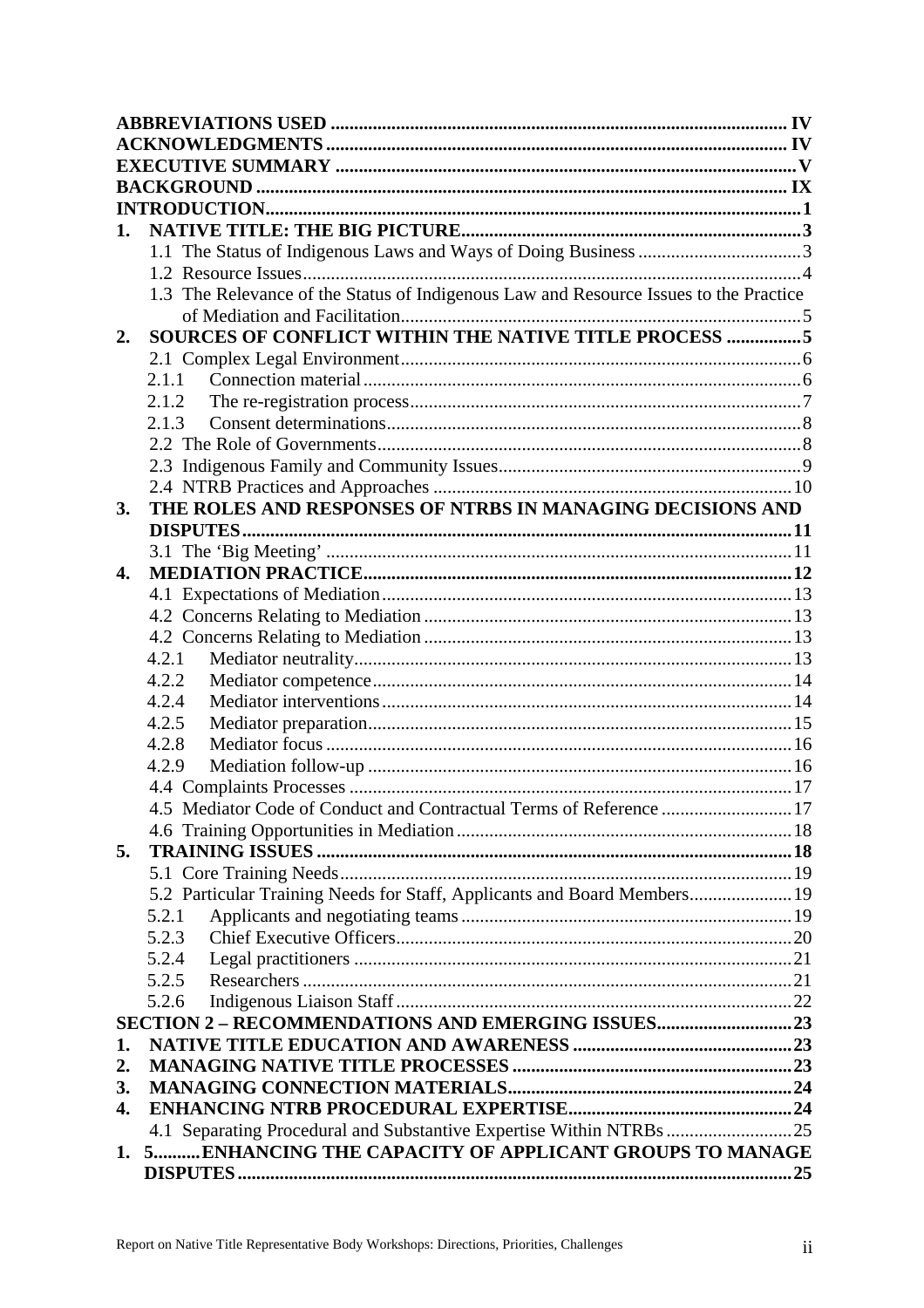|     | <b>DEVELOPING CO-ORDINATED APPROACHES TO NATIVE TITLE CLAIMS</b>               |     |  |  |  |
|-----|--------------------------------------------------------------------------------|-----|--|--|--|
|     |                                                                                | .26 |  |  |  |
| 7.  | <b>TOWARDS HOLISTIC DISPUTE MANAGEMENT DESIGN APPROACHES26</b>                 |     |  |  |  |
|     |                                                                                | 28  |  |  |  |
|     |                                                                                | 29  |  |  |  |
| 8.  |                                                                                | .30 |  |  |  |
|     | 8.1 Suggested Training Modules arising out of the NTRB Workshops30             |     |  |  |  |
| 9.  | TOWARDS A SUSTAINABLE AND NATIONAL APPROACH FOR                                |     |  |  |  |
|     | <b>MANAGING DECISION-MAKING AND DISPUTE-MANAGEMENT </b>                        | .31 |  |  |  |
|     | 9.1 Identifying Indigenous Dispute Management Practitioners in Native Title32  |     |  |  |  |
|     |                                                                                | 32  |  |  |  |
|     | .33                                                                            |     |  |  |  |
| .34 |                                                                                |     |  |  |  |
|     |                                                                                |     |  |  |  |
|     | Recommendations from Community Justice Mediation Models and Native Title<br>2. |     |  |  |  |
|     | Workshop, held at Native Title Conference, Adelaide, 2 June 2004               | 35  |  |  |  |
|     |                                                                                | 36  |  |  |  |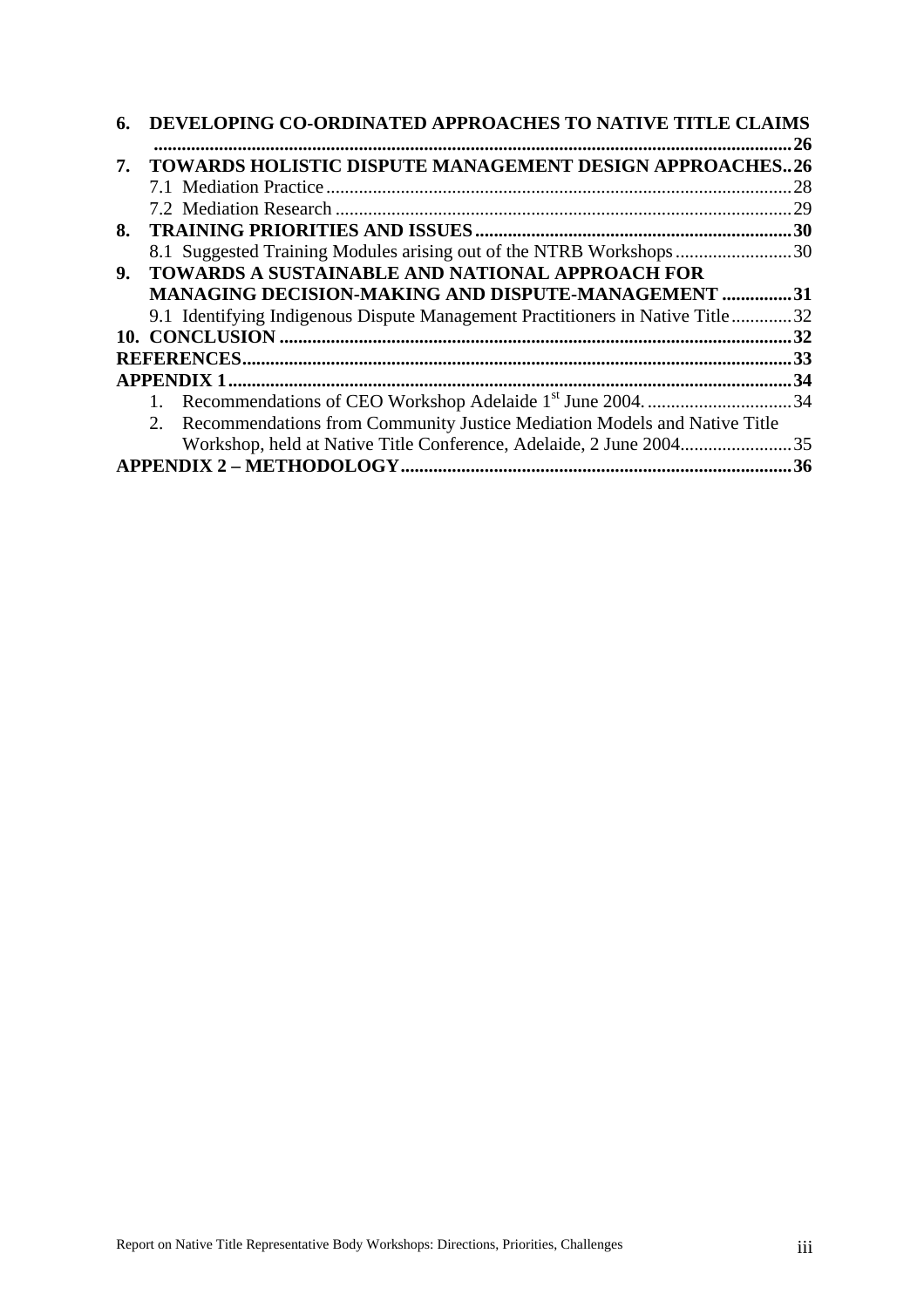#### <span id="page-4-0"></span>**ABBREVIATIONS USED**

| ACT            | <b>Australian Capital Territory</b>                                   |
|----------------|-----------------------------------------------------------------------|
| <b>ADR</b>     | <b>Alternative Dispute Resolution</b>                                 |
| <b>AIATSIS</b> | Australian Institute of Aboriginal and Torres Strait Islander Studies |
| <b>ALO</b>     | Aboriginal Liaison Officer                                            |
| <b>ARC</b>     | <b>Australian Research Council</b>                                    |
| <b>ATSIS</b>   | Aboriginal and Torres Strait Islander Services                        |
| <b>CEO</b>     | <b>Chief Executive Officer</b>                                        |
| $C_{\rm JC}$   | <b>Community Justice Centre</b>                                       |
| <b>COAG</b>    | <b>Council of Australian Governments</b>                              |
| <b>DEST</b>    | Department of Education, Science and Training                         |
| <b>IFaMP</b>   | Indigenous Facilitation and Mediation Project                         |
| <b>ILUA</b>    | Indigenous Land Use Agreement                                         |
| <b>NADRAC</b>  | National Alternative Dispute Resolution Advisory Council              |
| NGO            | Non-Government Organisation                                           |
| <b>NNTT</b>    | <b>National Native Title Tribunal</b>                                 |
| <b>NTA</b>     | <i>Native Title Act 1993</i>                                          |
| <b>NTRB</b>    | Native Title Representative Body                                      |
| <b>NTRU</b>    | Native Title Research Unit                                            |
| <b>OIPC</b>    | Office of Indigenous Policy Co-ordination                             |
| <b>ORAC</b>    | Office of the Registrar of Aboriginal Corporations                    |
| <b>PBC</b>     | <b>Prescribed Bodies Corporate</b>                                    |
| <b>SWALSC</b>  | South West Aboriginal Land and Sea Council                            |
| The Project    | Indigenous Facilitation and Mediation Project                         |

#### **ACKNOWLEDGMENTS**

IFaMP acknowledges the support of the National Native Title Tribunal (NNTT) and the ATSIS Native Title Land Rights Branch for funding assistance for the Native Title Representative Body workshops which form the basis of this report. In particular, IFaMP thanks Mr Graeme Neate, Chairperson of the NNTT, Dr Gaye Sculthorpe, a Member of the NNTT and the Project's Reference Group, Dr Klim Gollan and Dr John Litchfield, staff of the NNTT, and Mr David Wilson and Mr Wayne Denning, ATSIS Native Title and Land Rights Branch.

We are indebted to the Chief Executive Officers (CEOs) of the NTRBs who have been supportive of the Project and for their contributions to this research in a final CEO workshop. All participants of the workshops deserve special mention for their willingness to be open and thoughtful about their work practices. They contributed generously to the workshops, although not always convinced of the value of research. We thank them for their tolerance of what some expressed as 'asking too many questions' and 'picking their brains' and hope that we have accurately reflected their views.

Finally, we wish to thank Members of the Project Reference Group who commented on an earlier version of this report.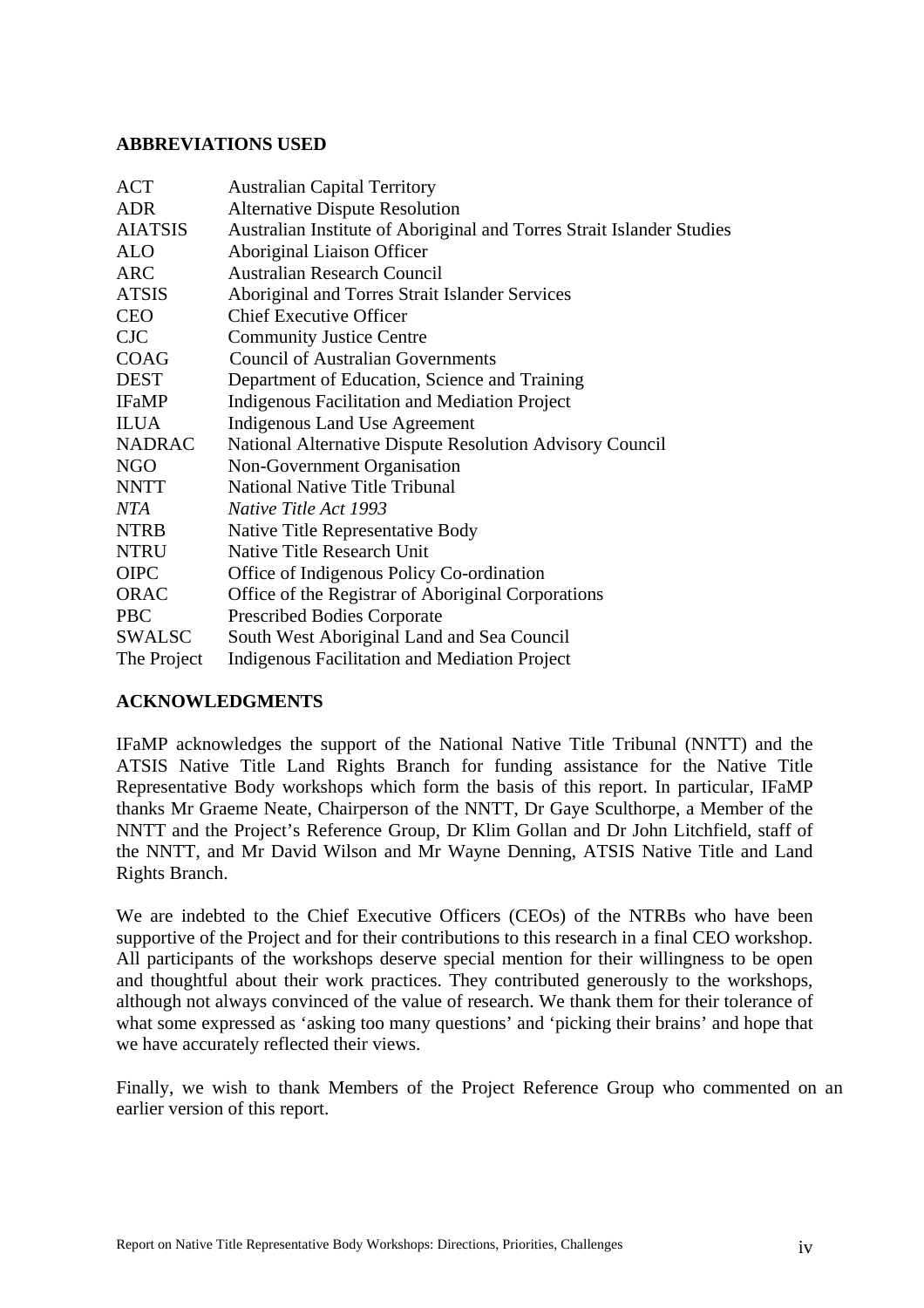## <span id="page-5-0"></span>**EXECUTIVE SUMMARY**

In 2004, the Indigenous Facilitation and Mediation Project undertook a series of workshops with Native Title Representative Bodies to identify their issues in relation to dispute management and decision-making. This report summarises the issues that emerged from those workshops including priority areas and recommendations for further research and future action.

#### **ISSUES EMERGING FROM THE WORKSHOPS**

- A fundamental source of difficulties in the native title process is the tension between Aboriginal and Torres Strait Islander customary law and non-Indigenous common law. The native title system places an unfair burden of proof on Indigenous peoples and often requires them to conduct their business in non-Indigenous ways. These difficulties are further exacerbated by the inadequate level of resources allocated to support the informed decisionmaking of Indigenous peoples and groups. These issues have critical ramifications for the procedural fairness of the decision-making and dispute management processes in which Indigenous peoples are required to participate.
- There are many sources of conflict within the native title system. These include the complex legal environment, the role and use of connection material, the claim re-registration process, the consent determination process, the role of governments and government negotiators and relationships between families and individuals. Each of these issues is compounded by the time pressures of many of the native title processes. They also effect both Indigenous and non-Indigenous groups within the native title process.
- The processes adopted by NTRBs in managing the decision making of Indigenous communities and groups can themselves give rise to uncertainty and conflict within communities particularly if there is uneven access to information. Where these processes involve extensive reliance on technical experts or 'big meetings', this can further compound the difficulties of creating inclusive, responsive, transparent and accountable decisionmaking and dispute management processes.
- The ability of NTRBs and others such as the NNTT, to provide information about native title in easily understood formats varies considerably both in the quality of information and the competence of organisations in delivering this information.
- The differences between the range of agreement making processes such as mediation, facilitation, negotiation, conciliation and arbitration, which are utilised in native title, are often poorly understood and communicated. There is often a lack of coordination amongst the managers of these processes leading to confusion and unnecessary duplication.
- The absence of national standards or any regulating body for dispute management professionals such as mediators and facilitators has led to considerable diversity in practice. There is also a need to detail the ethical and professional obligations of native title mediators. This would assist NTRBs and others in choosing appropriately qualified dispute management practitioners.
- Mediation processes are seen to offer considerable potential for the joint identification of issues, concerns and outcomes; however, there is also a lack of confidence in and uncertainty about the fairness and quality of mediation practices.
- There are clear expectations that: – mediation should be an act of choice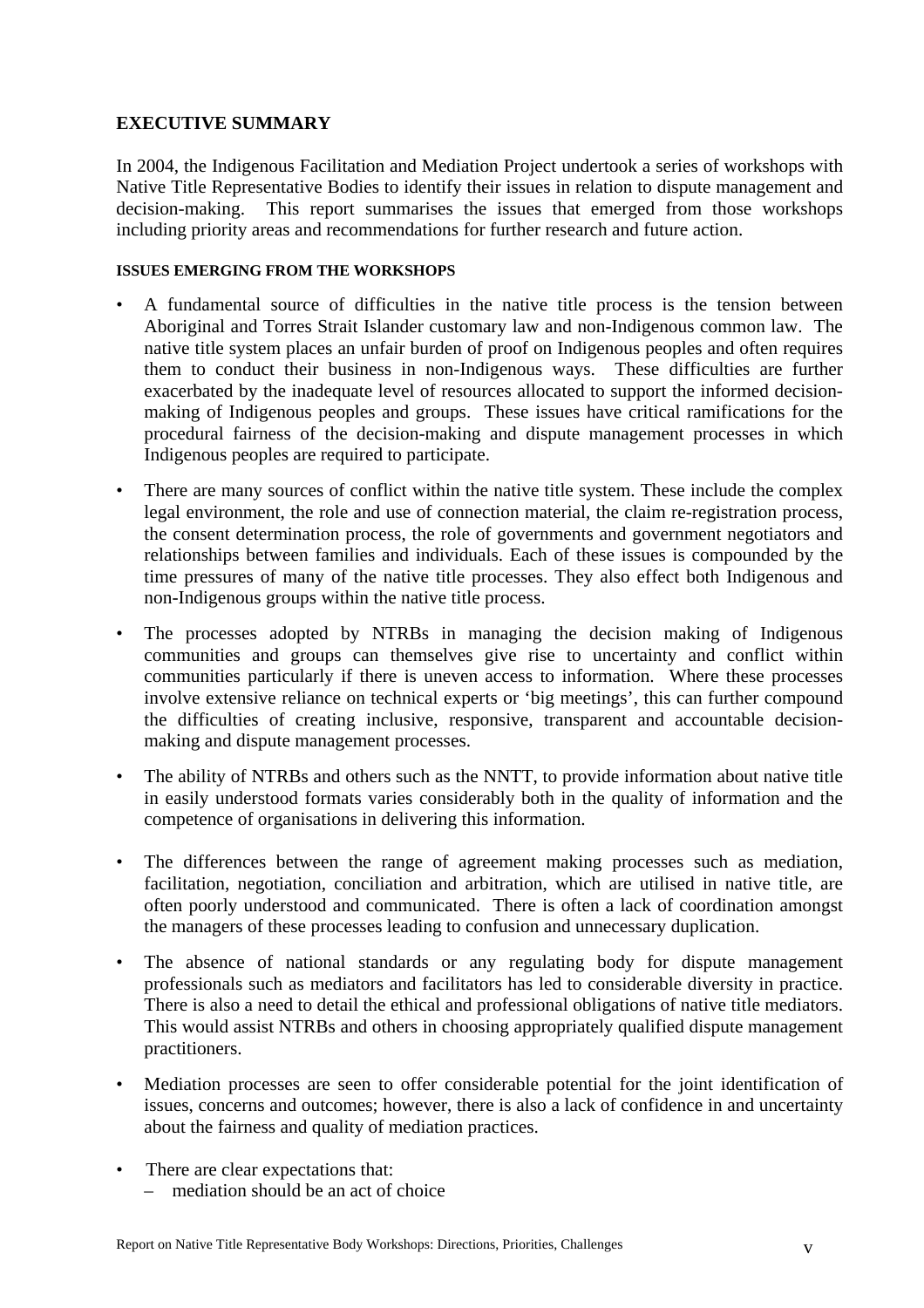- mediators should be clear as to their role and responsibilities
- mediators should have no conflict of interest either real or perceived
- mediators should be able to assist disputing parties to understand each other's points of view and have the ability to control the process fairly and effectively for all involved.
- Concerns about mediation centre on the following issues:
	- mediator neutrality
	- confidentiality of the mediation process
	- mediator approaches including the lack of appropriate preparation
	- cultural sensitivity of the mediator
	- lack of mediation follow-up.
- The lack of local capacity in mediation and facilitation, including the ability to access Indigenous dispute management practitioners, often results in considerable delays in dealing with disputes quickly and effectively. Delays can lead to escalation of disputes making them more difficult to manage than if they had been "nipped in the bud".
- There is a need to review the role of Indigenous mediators and facilitators and their employment by organisations such as the NNTT and the Federal Court.

#### **PRIORITIES**

- Developing and enhancing the procedural expertise of NTRBs in managing the processes of how people negotiate is a key priority.
- Procedural agreements as to the processes by which connection materials are exchanged and managed amongst the applicant group are crucial to minimising disputes and are central to the effective management of any native title process. A lack of agreement between the different professional groups, such as lawyers and researchers on how to manage and use connection materials is a source of considerable conflict within the native title process.
- There is a need to ensure that dispute management processes are integrated with other services and approaches in the community, including existing ways of dealing with decision making and conflict. This would allow for co-ordinated approaches and ensure the implementation of strategies at a cross-agency level that complement and support one another. It would also optimise the use of limited resources.
- Dispute management and decision-making processes need to reflect localised ideas of how authority should be organised and how decisions should be made. They need to build on existing Indigenous capacity and to include Indigenous laws and values. They also need to avoid simplistic, quick fix solutions at the expense of long term community relationships and sustainability.
- Applicants need the capacity and resources to independently coordinate and implement their own strategies for managing information and decision making. This would enable them to be more effective and to carry out their responsibilities in a more timely manner. It would also enable them to move from extensive reliance on the NTRBs to greater independence and partnership arrangements.
- There is a range of priority research areas in relation to mediation including elements of appropriate mediator preparation, the reason for the break-down of agreements, strategies for managing third parties and technical experts in dispute management processes and evaluating the experiences of parties in relation to mediation.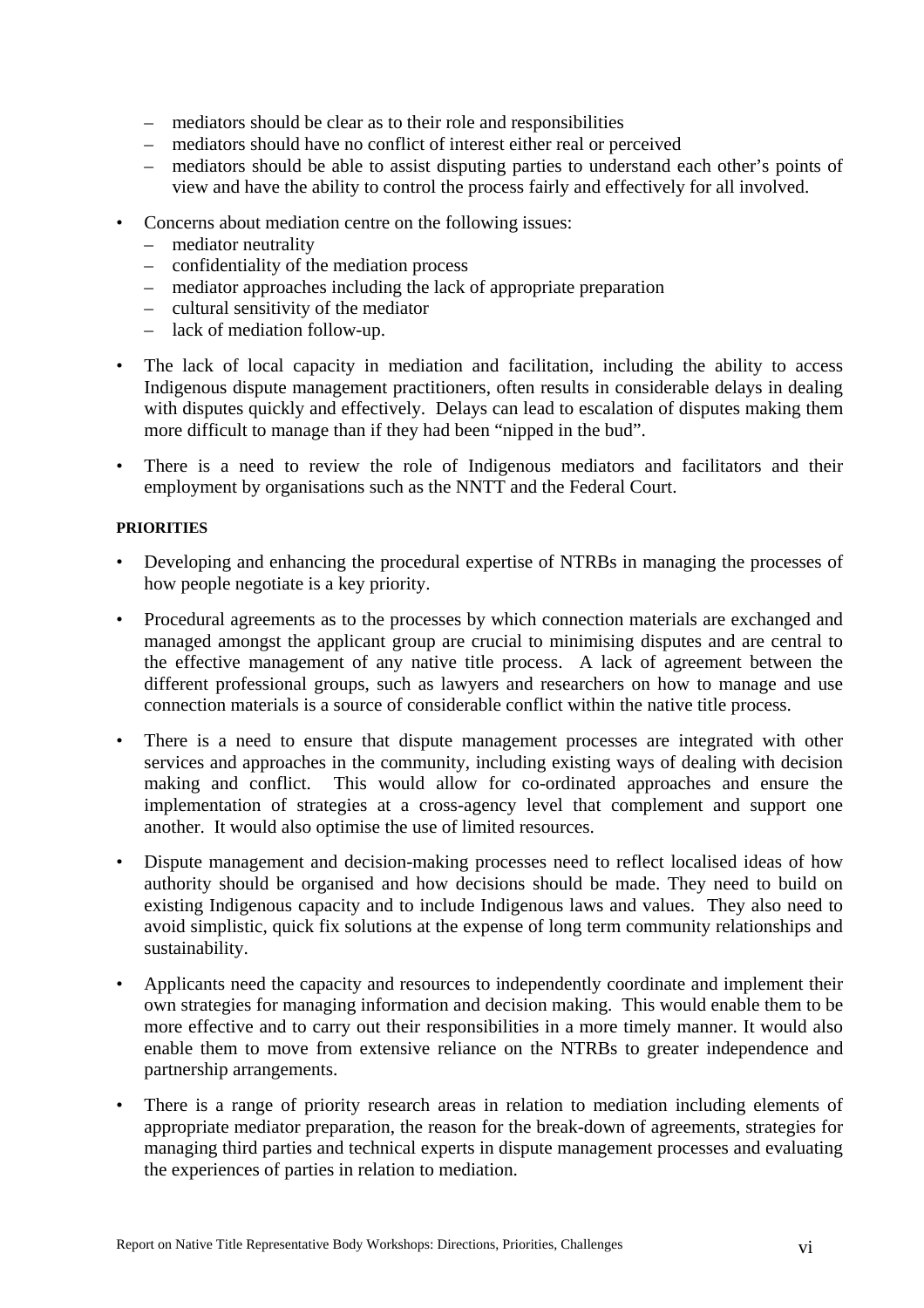- High levels of staff turnover and the fact that many of those engaged by NTRBs are new to their professions means there is a need for a standardised induction process including issues relating to decision-making and conflict management. Such induction training also needs to include local cultural issues and perspectives.
- NTRBs have a range of interconnected training needs. In particular, there is a need for all staff of NTRBs to have a thorough understanding of general native title processes and procedures as well as of specific issues relating to local native title applications.
- Twenty priority training areas emerged in relation to decision making and dispute management. These focused on communication skills, and managing conflict and include issues such as presentations skills, negotiation skills, dealing with difficult people and behaviours, managing technical experts and third parties in mediation and facilitation, group dynamics and cross-cultural communication.
- All training undertaken by NTRBs and their staff needs to be thoroughly and independently evaluated to assess its relevance and usefulness.
- Any training undertaken by NTRBs should open up pathways to vocational and academic qualifications particularly for Aboriginal Liaison Officers (ALOs) and other Indigenous staff employed by NTRBs.

#### **CONCLUSIONS**

The life of the Indigenous Facilitation and Mediation Project is limited. The complex business of facilitating decision making and dispute management will remain core business, not only for NTRBs but also for Indigenous peoples and groups. It is important to plan now for the ongoing implementation and development of initiatives, which will support the work undertaken by the project, including the roles of the newly established Indigenous Co-ordinating Centres.

Consideration needs to be given to the establishment of a national coordinating unit which would have a range of functions including:

- supporting the development of national standards in the Indigenous context;
- supporting and co-ordinating regional panels of Indigenous mediators and facilitators;
- co-ordinating long term research to inform the development of new approaches and;
- developing and providing relevant training for NTRBs and others.

#### **RECOMMENDATIONS**

1. Existing native title education and information packages and kits need review and assessment in relation to their ease of use, ability to be easily and quickly updated and their appropriateness for a variety of Indigenous audiences.

2. The level of resources required by NTRBs and applicants to update, develop and deliver native title education and information packages should be identified and allocated by those responsible including NNTT, NTRBs, OIPC and others.

3. Opportunities for developing joint strategies for claim management, including better coordination of the range of processes, could be explored further by NTRBs, the NNTT and others in order to minimise duplication and enhance the efficient use of resources.

4. NNTT should give consideration to sponsoring a workshop to develop best practice approaches to dealing with overlapping claims.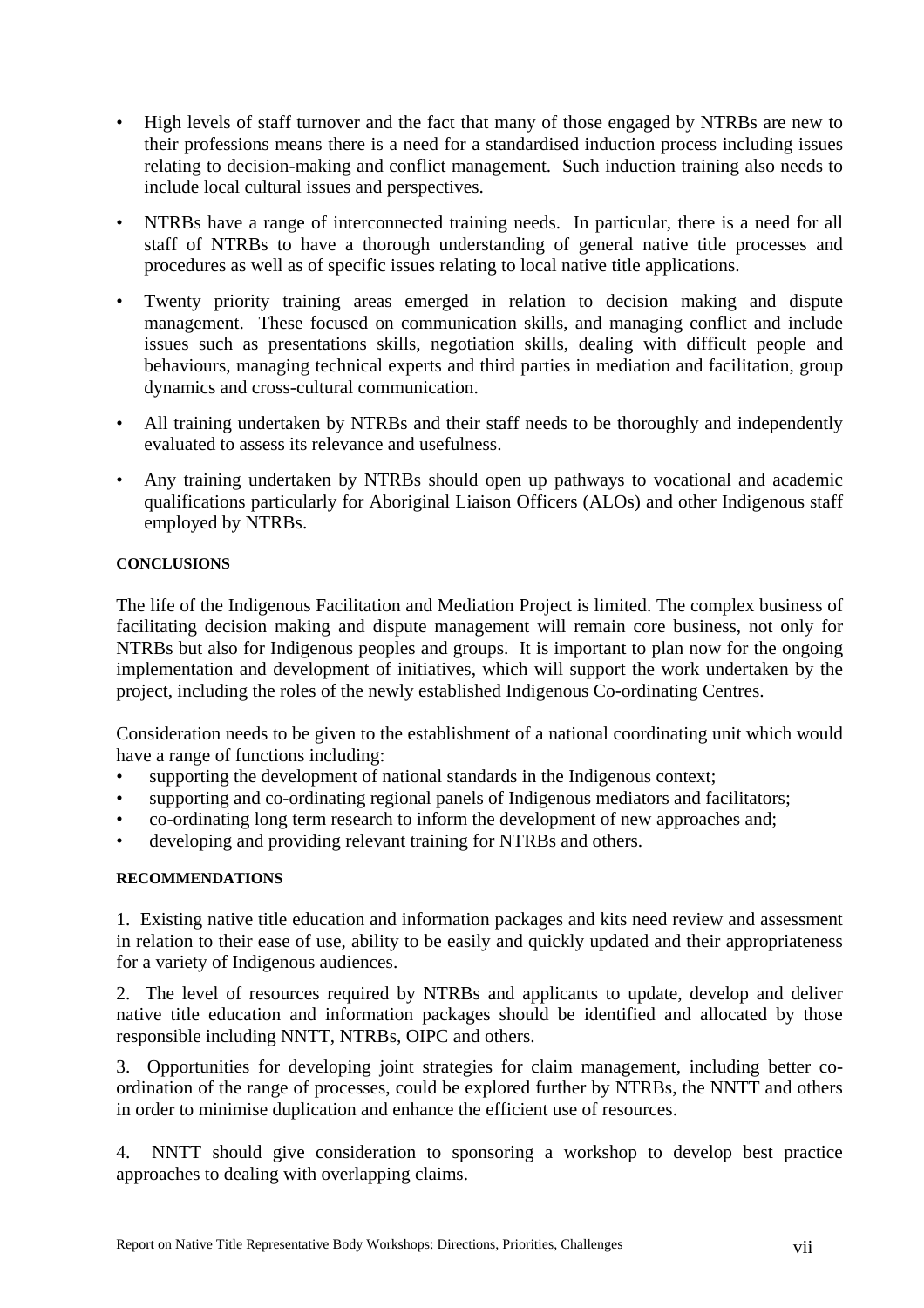5. There is a need to review the processes by which NTRBs collect, exchange, and allow access to connection materials in order to develop best practice guidelines and policies.

6. As part of this review process, IFaMP should identify strategies to co-ordinate a workshop to review and agreed upon joint approaches between lawyers and researchers and the range of agencies involved for the use of connection materials.

7. IFaMP should explore the possibilities of piloting the creation of a dedicated staff position of process manager in NTRBs in collaboration with interested NTRBs.

8. The NNTT should give consideration to holding a series of workshops for applicants to discuss applicant roles and responsibilities. This would require liaison between NTRBs and those presenting information to ensure that information presented is congruent with NTRB approaches.

9. IFaMP recommends that OIPC identify ways it can assist and support neighbouring NTRBs to meet and explore further ways of sharing resources and working together strategically. This would also support co-ordinated approaches to claim management.

10. There is a need for regular and separate state-based forums for researchers and lawyers to learn from each others' expertise and experience and to carry out strategic planning. This needs to also happen for NTRB field/project officer staff to allow and encourage them to share information and practical strategies including approaches to decision-making and conflict management.

11. A code of conduct and terms of reference must be developed which detail the ethical and professional obligations of native title mediators.

12. The training of regionally based Indigenous mediators and facilitators, both male and female, is an urgent priority.

13. OIPC and IFaMP, as a matter of priority, should identify strategies to secure resources for a consultant who could identify approaches including funding opportunities to support the achievement of vocational qualifications for ALOs.

14. IFaMP recommends that OIPC identify the resources required for:

- the development of a standard induction process;
- the development of localised cross-cultural training; and
- the trialling and evaluation of pilots in these training programs.

15. IFaMP recommends that OIPC identify the resources required for developing strategies and providing pilot training and evaluation in the 20 priority training modules identified in this report.

16. IFaMP should continue to identify potential training providers and pilot training activities in the areas identified in this report.

17. IFaMP should develop an evaluation framework which can be used to evaluate training activities.

18. IFaMP should continue to progress discussions for a coordinated national approach to the issues identified in this report including the development of regional panels of Indigenous mediators and facilitators.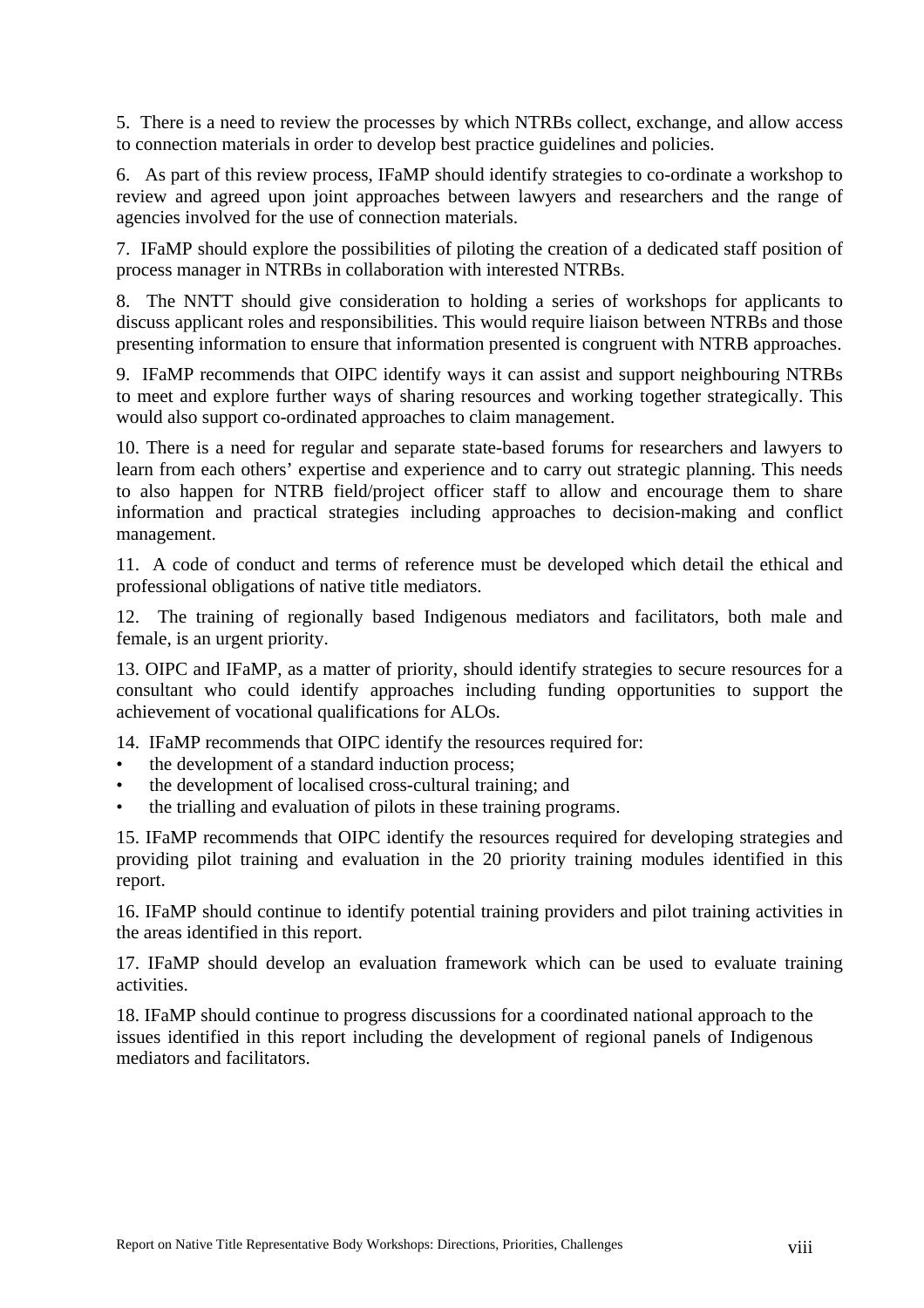## <span id="page-9-0"></span>**BACKGROUND**

The Indigenous Facilitation and Mediation Project (IFaMP) of the Australian Institute of Aboriginal and Torres Strait Islander Studies (AIATSIS) commenced in July 2003 with initial core funding from the Native Title and Land Rights Branch in the Aboriginal and Torres Strait Islander Services (ATSIS). The Project is based in the Native Title Research Unit (NTRU) of AIATSIS. It aims to identify the range of Indigenous decision-making and dispute management processes and, best practice approaches to facilitation and mediation in native title. IFaMP also aims to review and evaluate the training necessary to support and enhance these processes.

In the first year of the project, IFaMP focused on Indigenous disputes and decision-making as an aspect of Native Title Representative Bodies (NTRBs) responsibility under the *Native Title Act 1993* (Cth) ('NTA'). CEOs and Chairs of NTRBs at the Aboriginal and Torres Strait Islander Leaders Forum in March 2004 agreed to a series of workshops, to be held with NTRBs, to further investigate and define these issues. Throughout May and June 2004, project staff, with funding from the National Native Title Tribunal (NNTT), facilitated three two-day workshops with a range of staff and Board members of NTRBs and, a fourth one-day workshop with CEOs of NTRBs.

Workshops were held with 14 staff from Gurang and Central Queensland Aboriginal Land Councils in Bundaberg, 13 staff from North Queensland Land Council and the Torres Strait Regional Authority in Cairns and, 13 staff from Yamatji Marlpa Barna Baba Maaja Aboriginal Corporation in Perth. A fourth workshop, scheduled to be held with the Goldfields Land Council at Kalgoorlie was postponed owing to a death in the community. A final one-day workshop with CEOs or their proxies was held on Tuesday 1 June 2004, prior to the annual NTRU AIATSIS Native Title Conference in Adelaide.

The workshops were structured to explore the following elements:

- NTRB decision-making and dispute management practices;
- the sources of conflict and, most particularly, the points within the native title process when conflicts are most likely to arise;
- the resource issues facing NTRBs in effectively managing decision-making and dispute management;
- the types of training NTRBs see would best enhance their capacity in dispute management and decision-making processes; and
- the skills and qualities of effective dispute management professionals such as mediators and facilitators, particularly those working in the native title context.

The goal of IFaMP in collecting this information was to map a sample of NTRB experiences in relation to their decision-making and dispute management responsibilities and, to determine whether the sample was representative of issues faced by all NTRBs. This was to ensure that the IFaMP research agenda and any pilot training closely matched the needs of the NTRBs, as articulated by the NTRBs themselves.

The last 30 years of Indigenous affairs in Australia highlights that under policies of 'selfdetermination', Indigenous peoples have often had 'bright ideas' imposed upon them by bureaucracies and well-meaning people with few positive outcomes and little sustainability. IFaMP is concerned that its work is not another example of these impositions, and that NTRBs have a sense of ownership of the Project. The support of NTRB CEOs for the proposal to hold these workshops was critical. Their ongoing support to staff in dealing with issues which were raised in the workshop, and in implementing the range of training identified in the workshops as priority needs, is also required.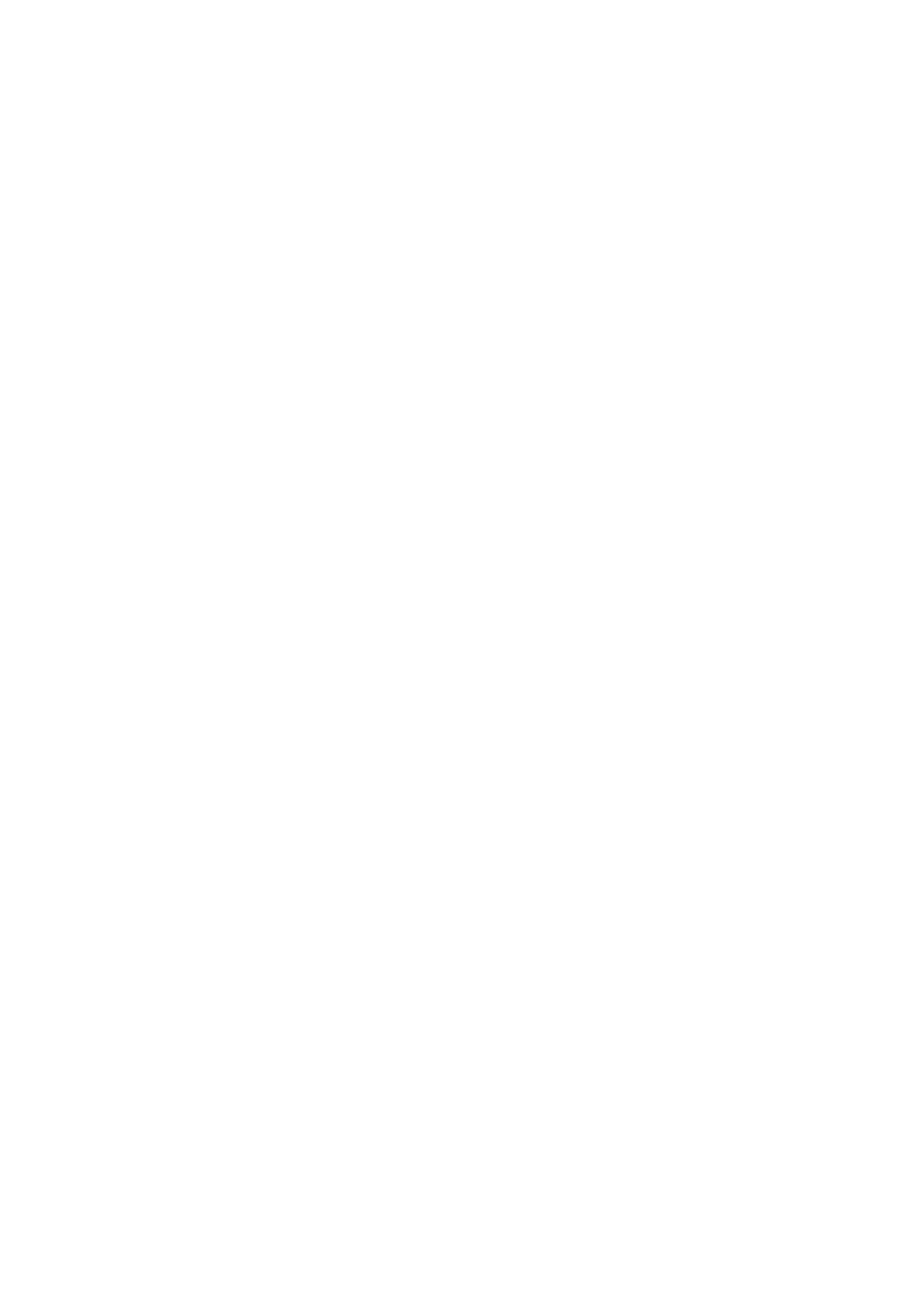#### <span id="page-11-0"></span>**INTRODUCTION**

Much of the daily business of NTRBs is centred around meetings, decision-making processes and dispute management. The emphasis of the amended *Native Title Act* 1993 *('NTA'*) on maximising 'outcomes', and agreement-making through non-adversarial and collaborative dispute resolution approaches, has seen facilitation and mediation processes and their management become core business functions for many NTRBs.

There has been little analysis as to what constitutes a 'best practice' dispute management approach in Indigenous contexts. The absence of appropriate qualifications and professional regulation means that it is difficult for NTRBs to make informed assessments as to the suitability of dispute management professionals. Most of those engaged as dispute management professionals are not Indigenous. This dearth of Indigenous voices is reflected in an absence of Indigenous perspectives in the design and implementation of dispute management processes and reinforces the perception that native title is an imposed 'white fella' way of doing business. It can give rise to dissatisfaction within NTRBs and Indigenous groups as to the role and responsibilities of mediators and facilitators. It also leads NTRBs to insist that more Indigenous people should be receiving training in mediation and facilitation.

Indigenous peoples are not just another 'stakeholder' in the native title process; they have unique rights and interests in land as the 'first' peoples of Australia. The recognition of these rights and interests in native title processes are as much a challenge for NTRBs in relation to the Indigenous peoples they represent, as they are in the broader context of non-Indigenous stakeholders. NTRBs are asked to address these rights and interests in what is essentially a non-Indigenous framework. This is not to deny that they are entirely without influence in the process. However, the challenge is to develop appropriate decision-making and dispute management processes that are owned and managed by Indigenous peoples, including applicant groups themselves. These processes need to recognise the range of rights and interests which are involved, and reflect this in appropriate structures and sustainable processes. This will have a considerable effect in alleviating the conflicts which arise amongst Indigenous people in native title processes.

Participants valued the opportunity presented by the workshops to come together with a range of staff from across their organisations and, with whom they might not often interact. They noted that the opportunity to compare processes and approaches with those of other NTRBs was also important. A number of the issues raised in this report have been identified in reports from previous consultation processes, including those conducted by the NNTT. Many participants in the workshops stressed the importance of realising substantive outcomes from their discussions and that recommendations in this report need to be followed up. They did not wish to see their contributions being lost in 'just another report'.

The purpose of this Report is to outline the issues and concerns currently confronting NTRBs in order that future research directions and priorities of the Project match NTRB needs. It discusses challenges, areas of commonalties and priorities as articulated by NTRB staff themselves and the recommendations which emerge from these. The report is divided into two sections. The first section deals with: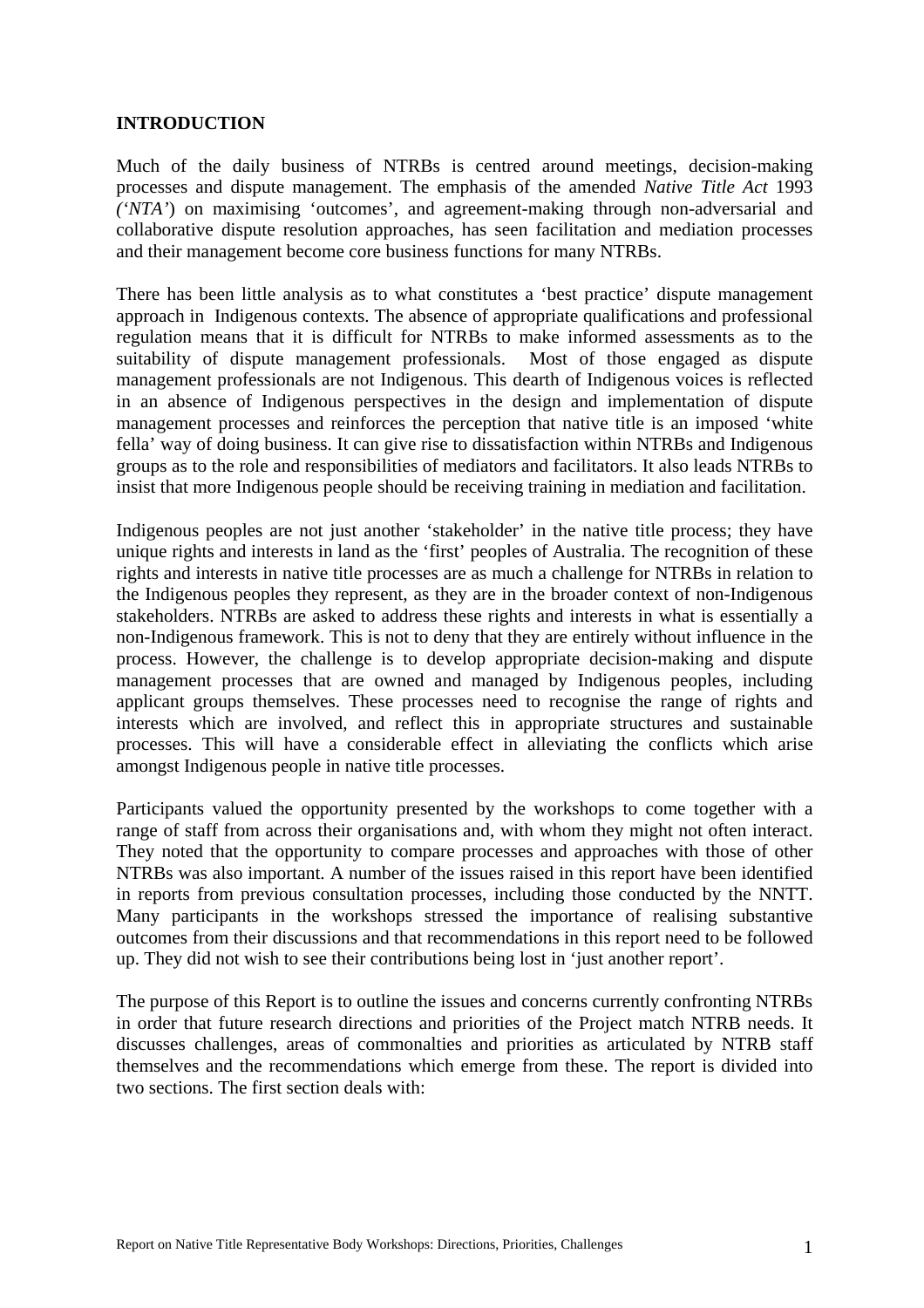- the operational and systemic environment;
- sources of conflict in the native title process;
- facilitation and mediation practice; and
- the types of training that would support and enhance NTRB capacity in decisionmaking and dispute management.

The second section outlines:

- recommendations for further action regarding issues identified in this report;
- areas for further research; and
- suggestions for future national and regional approaches.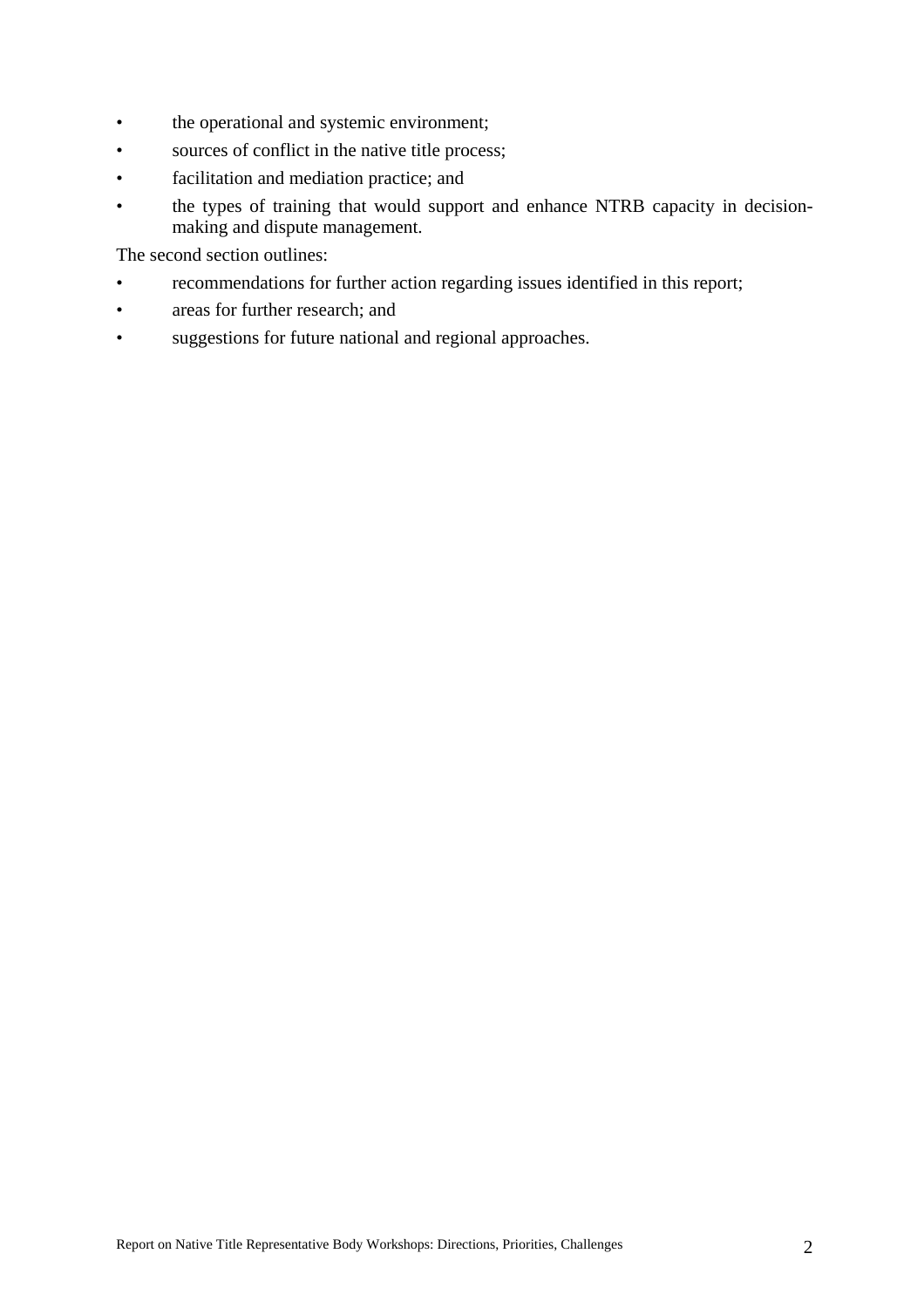### <span id="page-13-0"></span>**SECTION 1 – ISSUES IDENTIFIED FROM NTRB WORKSHOPS**

### **1. NATIVE TITLE: THE BIG PICTURE**

The goal of IFaMP in undertaking the NTRB workshops was to identify issues affecting the capacity of NTRBs to implement effective decision-making and dispute management processes. A key theme, which emerged repeatedly from each of the workshops, was the need to give consideration to the environment in which NTRBs operate. This includes recognition of the 'big picture' systemic issues, such as sovereignty and the relationship between Indigenous and non-Indigenous laws and processes, and the practical realities of resourcing and capacity issues of both NTRBs and applicant groups.

### **1.1 The Status of Indigenous Laws and Ways of Doing Business**

Many workshop participants emphasised that there is an overarching dispute between Aboriginal customary laws and non-Indigenous common law which contributes to the difficult operating environment of NTRBs, and to disputes amongst Indigenous peoples. The native title regime is structured in such a way that non-Indigenous interests take precedence over Indigenous native title rights and interests. This is evidenced, for example, in the 1998 amendments to the *NTA*, which focussed on providing greater certainty to non-Indigenous stakeholders.

The unfairness of such a system is signalled by agreements, which may require Indigenous parties to forego their rights in relation to compensation for activities undertaken by non-Indigenous parties without proper regard to the impact on native title. Native title holders may be asked to forgive past acts without the knowledge as to what those acts and their consequences may have been. This becomes a process of legitimising past actions that may have been dishonourable and even illegal - for example, where developments have taken place without appropriate clearances. In circumstances where the benefit also accrues primarily to non-Indigenous stakeholders, this led to the conclusion in a number of workshops that the native title regime has become "Terra Nullius Mark Two".

In light of the recent Yorta Yorta decision, which has raised the bar of 'proof' of native title, it was felt that Indigenous peoples have little option but to enter into negotiations about native title. However, they do so with little bargaining power because native title has become significantly more difficult to achieve through the court system and because, in many instances, native title interests are only recognised if they do not conflict with non-Indigenous interests. This has created an environment in which there may be little incentive for non-Indigenous parties to participate in any meaningful way in mediation and facilitation processes.

A further example of the overarching dispute is the principle of extinguishment. This is a core component of the *NTA*, and contradicts the principle of Aboriginal sovereignty, which participants noted should be located at the heart of the *NTA.* The workshops identified that sovereignty is derived from the recognition of Indigenous laws and customs. Yet the *NTA*, by requiring that Indigenous laws and customs meet benchmarks as determined by common law, was seen to be denying the sovereignty of Indigenous laws and customs. Given that the *NTA* has allowed native title to be extinguished over many areas in Australia, land over which native title has not been extinguished has become the focus for Indigenous peoples. This has created Indigenous classes of 'haves' and 'have nots' in relation to their ability to enter into native title processes. It has also given rise to conflicts amongst Indigenous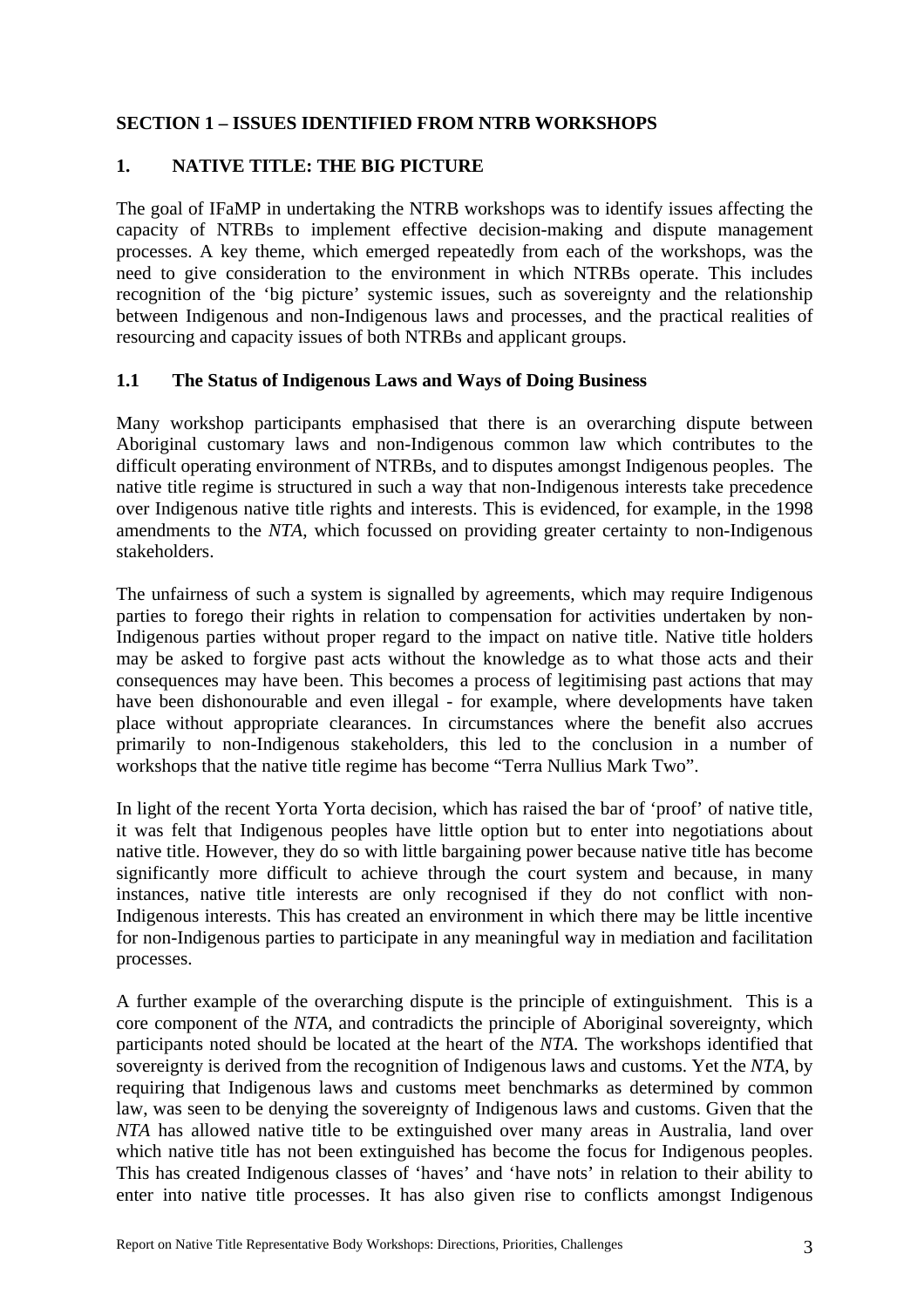<span id="page-14-0"></span>peoples over areas of land that may not necessarily have been of primary significance to them but which now remain the only areas over which there is the possibility of securing and exercising native title rights and interests.

The *NTA* also requires Indigenous peoples to do business in non-Indigenous ways. This may satisfy the needs of non-Indigenous parties for representation, inclusion, accountability and substantive outcomes but may run counter to the needs of Indigenous people and to the principles of Indigenous models of governance. For example, these processes may incorporate decision-making models, such as majority rules voting procedures, which do not always match Indigenous approaches to governance. Indigenous ways of doing business may appear to be inefficient to non-Indigenous observers, as they can involve large groups as active decision makers who may take significant time to achieve outcomes. If these processes are permitted, they can be inherently more sustainable because they are directly relevant and responsive to the Indigenous community's needs and requirements for representation and inclusion and owned by the Indigenous community.

## **1.2 Resource Issues**

In each of the NTRB workshops, a strong and repeated focus of concern was the lack of resources for NTRBs and applicants. The disparity in resources available to Indigenous and many non-Indigenous stakeholders creates a significant power imbalance that is detrimental to the rights and interests of native title holders, and can cause disputes. Evidence of disparities can be seen in that:

- limitations on NTRB resources means that they have to prioritise amongst claims;
- resources dedicated to claims have to be prioritised around advancing the claim in the legal arena;
- there are very few resources available to keep applicants' representatives up to date on the native title regime and developments in their own application; and
- there are few resources for applicants to keep those they represent fully informed or to get information from them.

Such factors impact on the ability of applicants to effectively brief their legal representatives, and contribute to a climate of uncertainty, and a lack of informed and authorised decisionmaking. There are also few, if any, resources to inform the broader Indigenous community, who may not be directly involved in an application but who may be affected by it. This may become a source of conflict as people seek to insert themselves into processes in order to remain informed, and to make assessments as to whether they should be involved.

Much of the responsibility for communicating issues to native title holders is placed on the shoulders of the individual applicants. This poses a personal and financial burden on individuals who are often financially disadvantaged. Applicants and/or those they represent may lack access to basic communication aids, such as phones or faxes, let alone computers, internet or e-mail access. It is often impossible for complicated native title information to be quickly disseminated to those who need it.

Difficulties in the gathering and disseminating of information are further complicated when coupled with extremely tight timeframes. These are often imposed by the Federal Court or in Future Act processes, and lead to Indigenous peoples and NTRBs being unable to conduct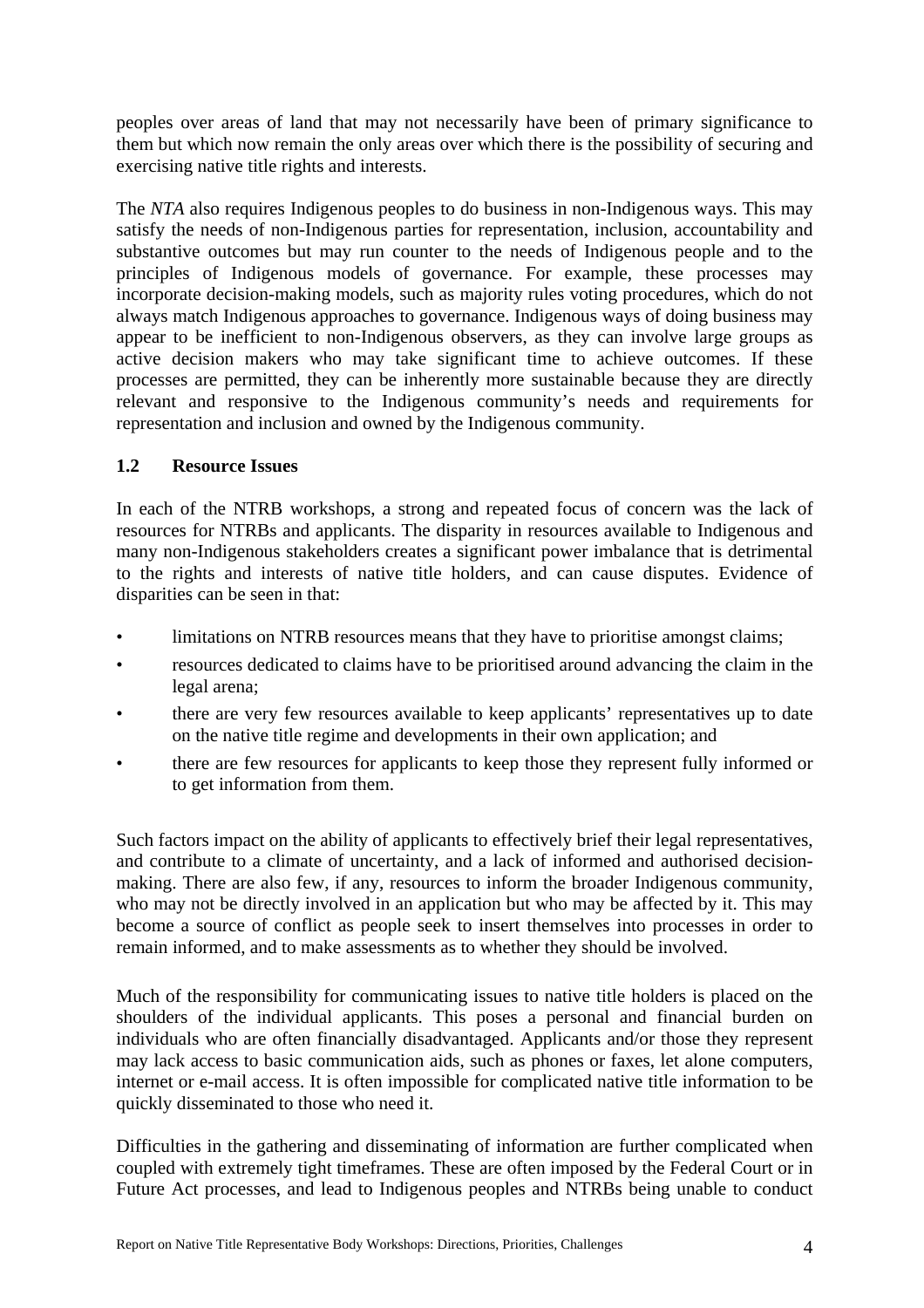<span id="page-15-0"></span>effective processes and continue to reinforce patterns of historical disadvantage and dispossession. This in turn is exacerbated by those state or federal governments, who may see the interests and rights of traditional owners as being an impediment to economic development rather than as on a par with, and deserving of, the same respect as those of non-Indigenous stakeholders.

## **1.3 The Relevance of the Status of Indigenous Law and Resource Issues to the Practice of Mediation and Facilitation**

The relevance of the status of Indigenous law and resource issues to the practice of mediation and facilitation is two-fold.

Firstly, there is an urgent need to clarify the responsibility of organisations who provide mediation and facilitation, such as the NNTT, the Federal Court and others, such as consultant mediators and facilitators, in identifying and implementing culturally inclusive processes and approaches. Secondly, there is a question as to the responsibility of mediation providers in raising awareness of the inequities of the native title regime. Clarifying the responsibility of mediators to raise systemic issues, that impact on the fairness or appropriateness of their processes, may assist in creating a procedural level playing field and assist all stakeholders, both Indigenous and non-Indigenous, to participate effectively in the mediation process.

Improving the practice of mediation and facilitation and developing 'best practice' approaches is an important goal. However, mediation or facilitation may not always be what is required. In the first instance, the factors and requirements that mean mediation or facilitation is the fair and appropriate choice must be determined and agreed by dispute management providers. Whilst the native title context continues to see all matters referred to mediation, it will still be important to implement and develop best practice approaches to mediation.

## **2. SOURCES OF CONFLICT WITHIN THE NATIVE TITLE PROCESS**

The native title context is fertile for disputes. There are disputes between native title holders regarding boundaries of country, areas of overlap and the connections of applicants. Coexistence requires negotiation between and within both Indigenous and non-Indigenous groups, who are not always accustomed to acting as decision-making groups. The focus on outcomes in the native title context has meant that those participating have often felt pressured to resolve issues without a thorough understanding of the range of matters involved. Indigenous and non-Indigenous parties, themselves, have also sometimes insisted on resolving issues without the necessary understanding of the views of others involved.

As noted above, negotiations and mediation processes often take place in time pressured environments, particularly given the pressures to facilitate development or economic expansion. This was repeatedly highlighted during the NTRB workshops as a source of conflict and, as significantly exacerbating other sources of conflict within the native title process. Time-lines were often seen to meet non-Indigenous agendas, and to be imposed by the Federal Court to expedite matters. This was seen to compound the difficulties of communicating complex legal issues and principles to Indigenous stakeholders and to obtain appropriate prior and informed consent from applicants and others.

These and other sources of conflict as identified in the workshops are discussed below.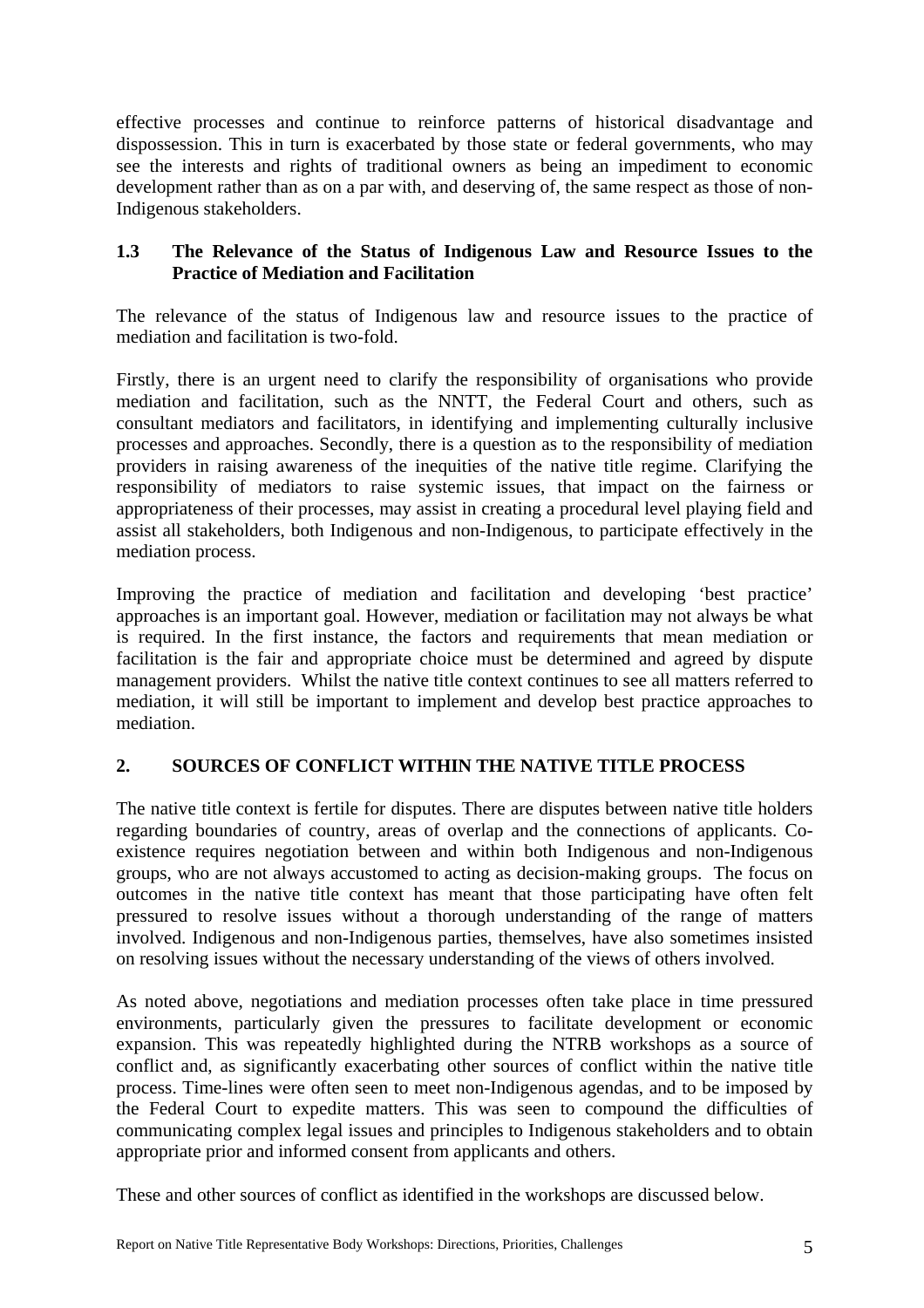### <span id="page-16-0"></span>**2.1 Complex Legal Environment**

The complexity of the native title legal environment is, in part, a function of the very large number of state and Federal laws and processes, which impact on native title negotiations. It is challenging for NTRB lawyers to stay informed. However, the expectation is that native title holders and applicants will also be and remain fully informed. The difficulty of doing so is intensified by the continually changing elements of native title law.

The example given in the workshops was that of the recent High Court Yorta Yorta decision which has led to a situation where it has become increasingly difficult for native title holders to achieve legal recognition of their rights and interests. The level of proof now required will affect all the claims currently in the native title process. Even for those applicants participating in agreement-making processes such as ILUAs or consent determinations, the bar has been set much higher by the Yorta Yorta decision. The role of communicating changes in legal requirements is given to NTRBs. This can be a source of conflict because native title applicants may believe that it is the NTRBs who are changing the goal posts, or who have failed to properly provide the relevant and correct information.

Applicants may be involved in a range of different agreement-making processes simultaneously. Some groups may be involved in arbitrated processes where decisions are imposed on them, while, at the same time, being involved in facilitative processes where they are directly negotiating and determining outcomes. These might include consent determinations, right to negotiate and Future Act processes, Indigenous Land Use Agreements (ILUAs) and mediations. These processes may involve different Indigenous groups or individuals, yet concern the same areas of land, giving rise to considerable confusion amongst those involved. The critical need is to communicate the differences between these processes, including what can be expected of these processes. There is also a need to ensure better co-ordination amongst the managers of these processes to minimise unnecessary duplication and burdens on those participating.

The complexity of native title processes is not just an issue for Indigenous parties. Non-Indigenous stakeholders also experience difficulties and uncertainties in coming to terms with native title processes, and this can just as equally be a source of conflict for them. Participants in the workshops saw, however, that most non-Indigenous stakeholders are more likely to understand the principles of what is fundamentally a 'western cultural construct' than are Indigenous peoples. They also emphasised that issues which impact on Indigenous parties will be likely to have ramifications for non-Indigenous parties and it is in the interest of all involved, that processes are streamlined and those involved fully understand what is required of them.

## **2.1.1 Connection material**

Processes around establishing connection to country can place extraordinary pressures on communities. The process of connection involves researchers who are employed to document information related to the authenticity of the connections of individuals to particular areas of land. This includes the nature of traditional laws and customs, their continuity to the present day and the genealogical connections of individuals to ancestors who were on the land at the time of colonisation. Connection reports refer to issues of individual identity and cultural meaning and therefore can be emotionally charged. Control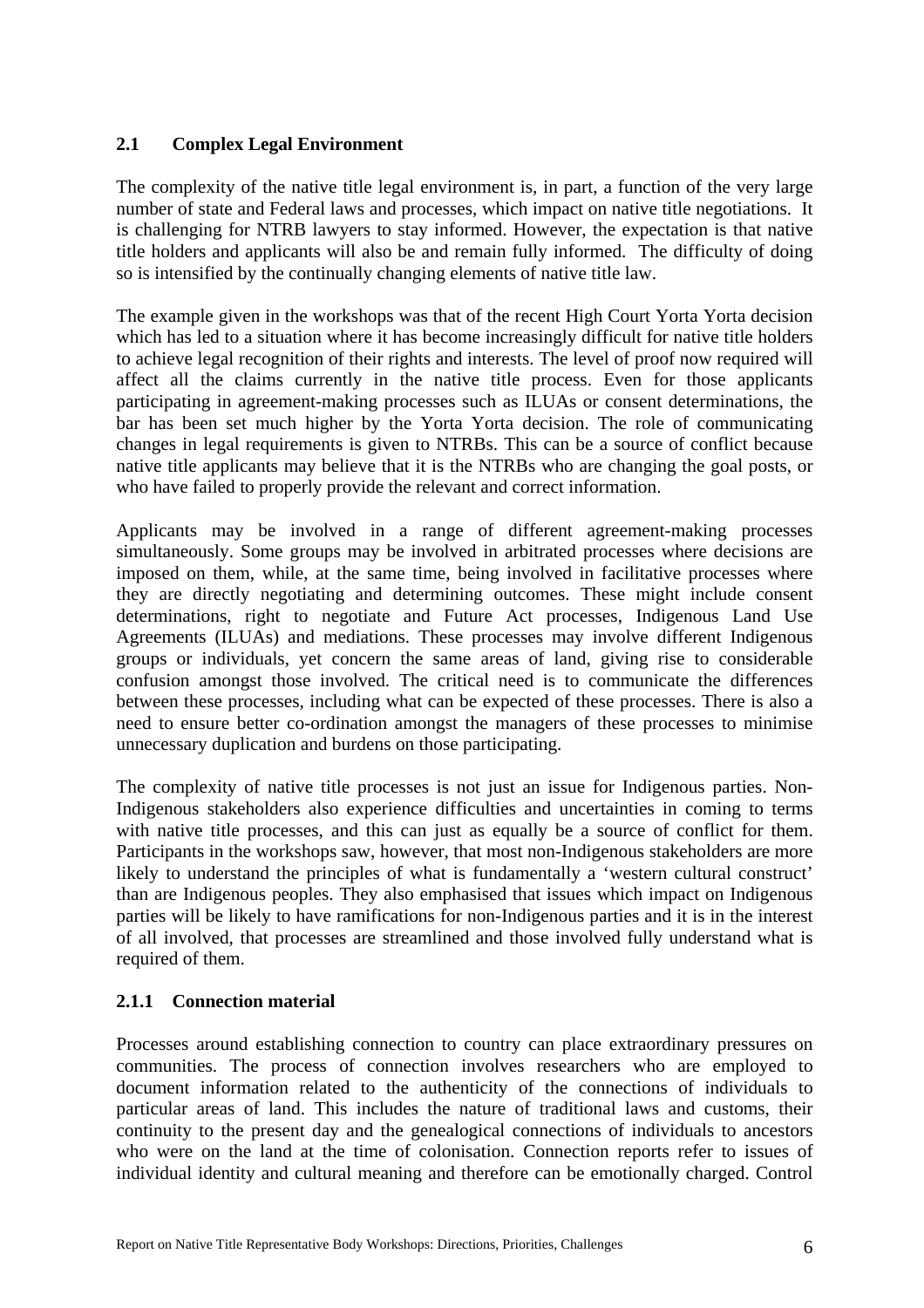<span id="page-17-0"></span>over and access to cultural knowledge is a sensitive and highly regulated issue in many Indigenous communities and connection materials require careful management.

The ways in which connection materials are collected and collated can also have an impact on their acceptability to and useability for the applicant group. The question of who has the authority to decide the authenticity of individual claims in relation to connection can be a vexed one. In many instances, government agencies adopt a range of approaches to the use of connection materials, which involve them acting in quasi-judicial roles in determining the authenticity of peoples' connections. This can become a source of conflict, particularly as perceptions of inconsistency and questions of social justice may arise. Requirements for dealing with connection materials vary from state to state, and consequently there has been a lack of any coordinated approach and policy development in this area. This has resulted in inconsistencies in how connection materials are dealt with amongst the states, which has particular implications for native title applicants whose interests straddle state borders.

NTRBs and their researchers also employ a range of processes around connection materials. These vary from complete transparency, where applicants are given copies of all materials, to policies of total restriction. Native title holders whose connections to country are documented in connection reports may not be given the opportunity to comment on the information which directly concerns them. When this material is used to determine the authenticity of individual connections, questions of procedural fairness and natural justice arise, as do questions as to who has the appropriate authority to make such decisions.

Workshops identified that the relationship between the *NTA* and cultural heritage legislation, particularly as it relates to the gathering of connection information in cultural heritage clearances, is also a source of conflict. Although NTRBs generally do not deal with cultural heritage issues, there is often considerable overlap between business carried out on cultural heritage issues, and on native title applications. The lack of a coordinated approach to research imposes an unnecessary burden on Indigenous communities and can ultimately prove disadvantageous to applicants, where there are inconsistencies in connection information. It also sees Indigenous groups endlessly recycling through processes of consultation and information gathering around the same issues and areas of land.

#### **2.1.2 The re-registration process**

The 1998 amendments to the *NTA* led to the requirements that all claims pass through a reregistration process. A number of claims, which were lodged prior to the 1998 amendments, were not always representative. Some of these claims however, passed the re-registration test, often without NTRB certification. Although NNTT registration guidelines are available on the web, workshop participants identified that there is considerable uncertainty and perceived inconsistencies surrounding them.

Workshops noted that the registration of unrepresentative applications has given rise to overlapping and competing native title applications, as Indigenous people see this as the only way of securing their native title rights and interests. This process was described in the workshops as 'domino claiming'. It was also identified that some applicants, whose claims have not been re-registered, continue to be involved in negotiations giving 'de-registered claims' a momentum and legitimacy which NTRBs find difficult to challenge, and around which conflict compounds.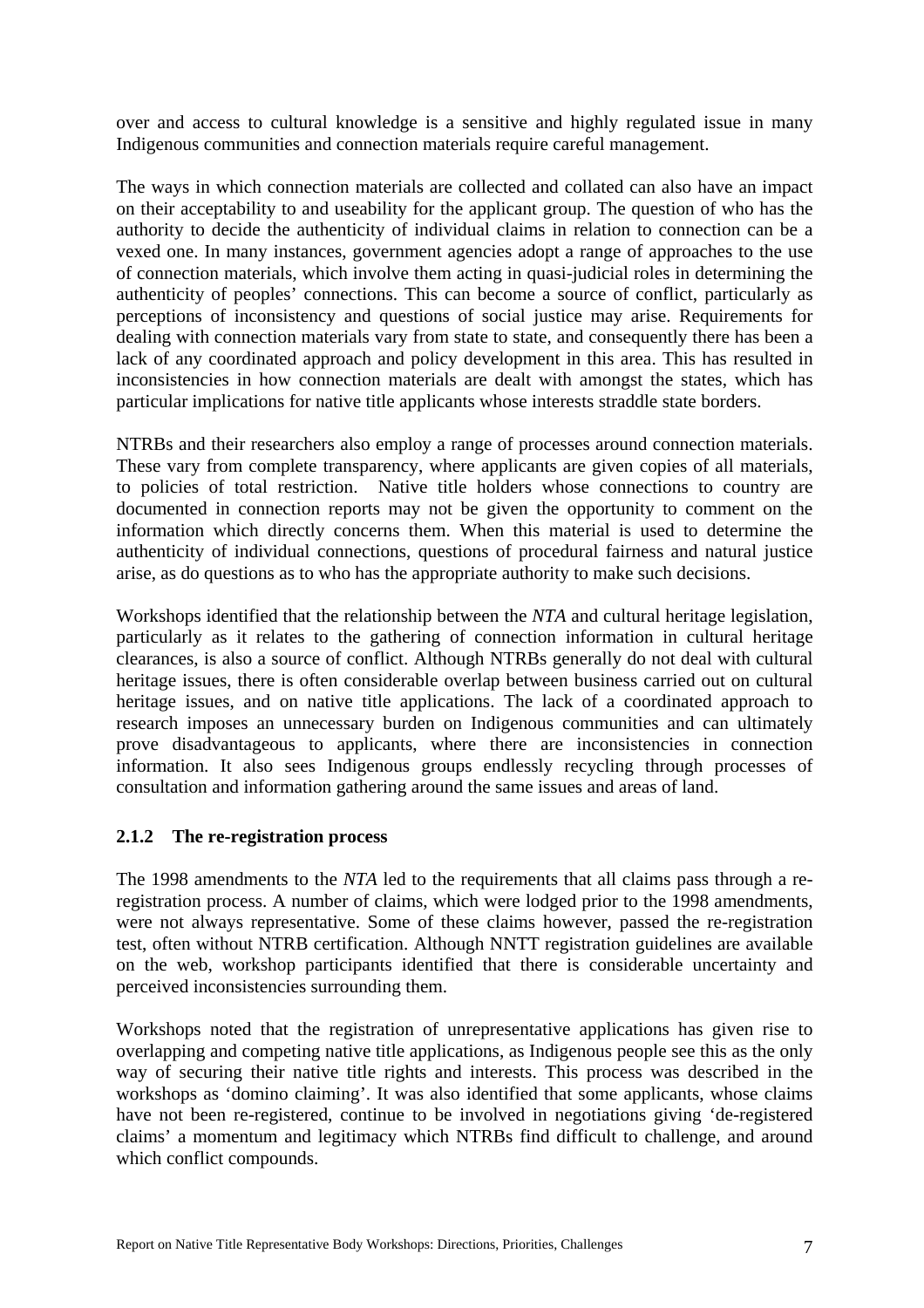<span id="page-18-0"></span>There was recognition that a number of problematic applications were originally lodged without the necessary anthropological and historical research to support them. These claims often overlap with both new and existing claims, leading to significant levels of conflict. Although such claims may not have been lodged through the relevant NTRB, they may now be seeking or have acquired NTRB representation. Such representation may have been secured before NTRBs had guidelines for assistance in place, and, in some instances, the claims would be unlikely to meet those guidelines now. Applicants in such claims may also be requesting that NTRBs take responsibility for their legal costs, including those incurred prior to any NTRB involvement. Inconsistencies in approach can become a source of conflict for the NTRB in its dealings with other native title applicants, particularly given the need to prioritise claims in a climate of scarce resources.

## **2.1.3 Consent determinations**

The consent determination process is one that seeks to expedite the process of recognising native title holders. Central to this is the use of connection material. Some states require that they sign off on connection material before any substantive negotiations take place. This can lead to repeated requests for additional connection information resulting in long delays, well in excess of twelve months. Such delays can exacerbate or incite conflicts, as issues and players change.

Workshops saw that consent determination processes can result in non-Indigenous stakeholders or competing native title groups going 'expert shopping' for anthropologists and other researchers who will take positions contrary to those which may be set out in any connection reports. Non-Indigenous parties, who want to see the connection report, may simply be on 'fishing expeditions' for information that may help them oppose native title in the courts.

The timing of the involvement of other parties such as non-Indigenous stakeholders in the consent determination process can be a source of conflict. When other parties become involved, claimants may have already invested significant time and resources into negotiating the consent determination process with the state. Negotiations may collapse because the authenticity of connection material already agreed upon by the state, is not accepted by other parties. The importance of agreeing to a procedural approach for negotiating consent determinations, including the timing of the involvement of other parties is critical.

## **2.2 The Role of Governments**

Participants in each workshop identified that their relationships with state and Federal Governments and their representatives have a critical impact on the effectiveness of negotiation processes, and the levels of conflict experienced. The approaches of Commonwealth and state governments are greatly influenced by their individual policy makers and representatives. The personalities and politics of these key people can fundamentally shape the directions and the nature of negotiating processes. Highly adversarial individuals bring with them a combativeness that makes mutually collaborative negotiation processes difficult. Individuals, who are perceived as open to Indigenous issues and perspectives and who seek to foster collaboration in their approaches, are likely to foster goodwill and cooperative approaches.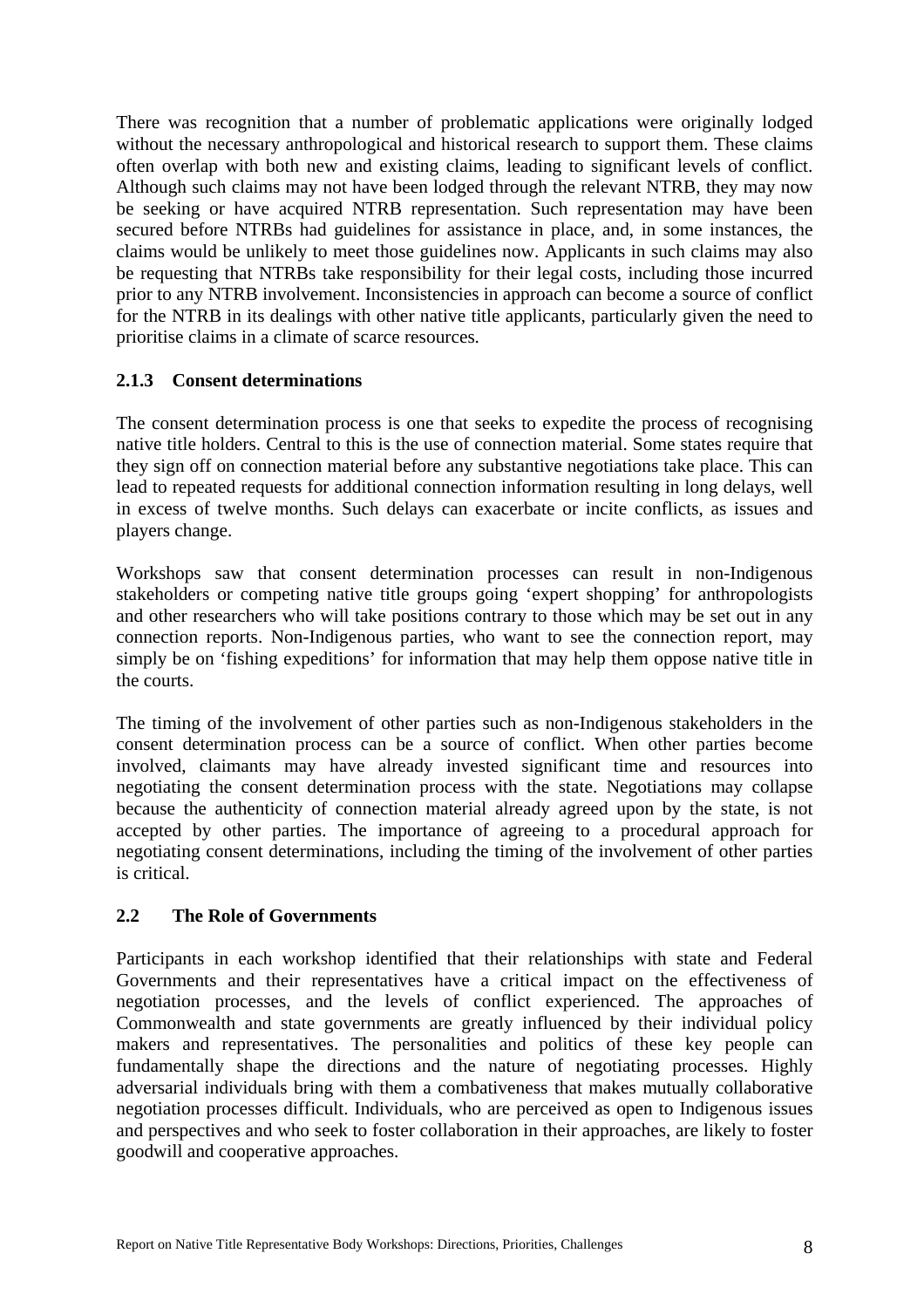<span id="page-19-0"></span>Perceptions of bad-faith negotiations on the part of some governments, including a lack of integrity in previous negotiations, establish the climate for subsequent negotiations. Native title holders may have experienced numerous government consultation and decision-making processes, from which very little real benefit to them has emerged. These processes may have created conflict or difficulties both within the community and between applicants and NTRBs. The legacy of previous dealings including a lack of trust may continue to shape and affect the issues that applicants seek to bring to the negotiating table. It may also cause conflict if governments seek to excise past dealings from negotiations and place pressure on applicants to focus on an agenda that seems arbitrary. This can serve to provide to applicants a further example of bad faith or unfair dealings on the part of governments.

The workshops identified that government approaches to overlapping claims can reflect a lack of understanding of the cultural dimensions involved. Indigenous understandings of boundaries may be far more fluid than the requirements of the Federal Court or, more broadly, the native title regime allow. Boundaries can be the subject of continual negotiation and re-negotiation. Yet there is a perception that overlaps signify a lack of clarity on the part of native title holders as to where their boundaries lie and this is seen to speak to the authenticity of their connection and identity. The workshops identified that overlapping claims are not always reflections of conflict, and may be an indication of shared interests in country. They emphasised that forcing applicants into negotiating boundaries that do not clearly reflect their cultural context can cause unnecessary conflict between and within groups.

## **2.3 Indigenous Family and Community Issues**

Native title processes require communities to prioritise 'traditional' connections over 'historical' and residential connections, and may leave many long-term residents feeling without rights. They also normally require that native title matters be excised from other issues and disputes in a community. This ignores the reality that Indigenous peoples do not, solely define their relationships in terms of native title. There are complicated, multi-layered relationships and connections amongst those involved including long standing grievances and feuds. Native title is simply a new dimension to the already complicated landscape occupied by Indigenous peoples.

Individual representatives within native title applicant groups may see that their role is to represent and inform their families, rather than any larger group. This shapes the information flow within applicant groups and between them and other members of native title groups. If NTRBs operate on the assumption that individual representatives are ensuring that all who require the information are receiving it, and this is not what is occurring on the ground, this will have consequences for the reliability of decision-making. How issues are reported back to NTRBs, and from NTRBs to the community can influence the way these groups operate and interact. The communication dynamics between and within these groups can themselves become a source of grievance and conflict if it is perceived that applicants and NTRBs are not fulfilling their representative responsibilities in ensuring that members of the native title group are kept informed. Suspicions and distrust can arise when information is not evenly and appropriately distributed.

Applicants may not necessarily fulfil their responsibilities, such as replying to correspondence, communicating with each other and making collective decisions for a range of other reasons. There is often a lack of clarity about the roles and responsibilities of applicants, which results from a lack of education and awareness. In each of the NTRB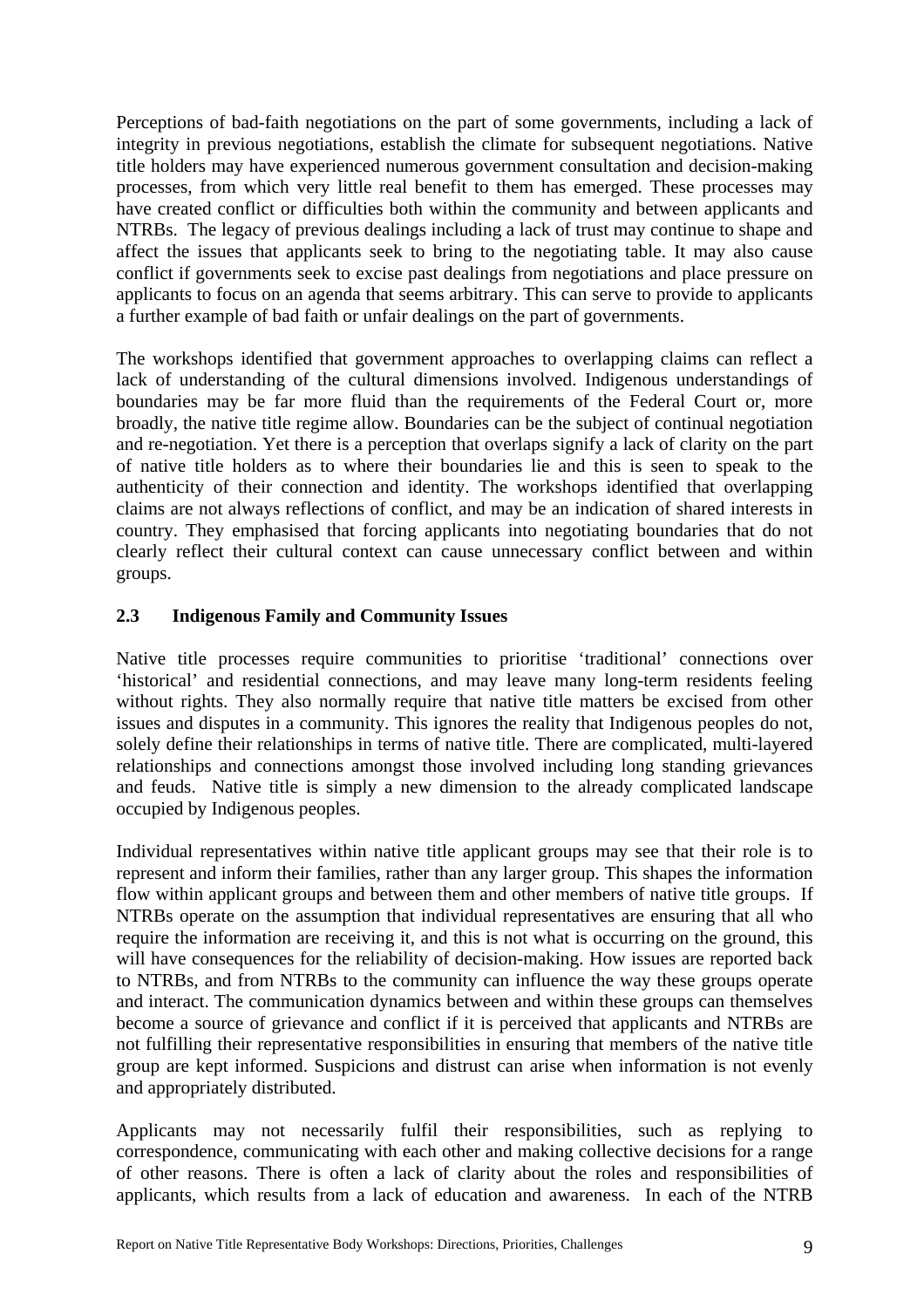<span id="page-20-0"></span>workshops it was repeatedly emphasised that, in most instances, applicants 'would do the right thing, if they knew what the right thing was', and had the resources to do so. Whatever the reason for applicants failing to meet their responsibilities, participants saw that this intensified existing difficulties and conflicts within communities.

## **2.4 NTRB Practices and Approaches**

NTRBs operate in a complex cross-cultural environment. Cross-cultural awareness and sensitivity on the part of all staff are central to their effectiveness, particularly in the quality of service delivered to applicants. The workshops identified that the high turnover of NTRB staff, and that many of those employed are often new to their professions or to working in Indigenous organisations, means that there is a need to continually implement cross-cultural awareness programs. It was emphasised that this training needed to be centred on local nuances and issues particularly given that staff, whose behaviour is not culturally appropriate, can often inadvertently create difficulties and conflicts in working with applicants.

The relationship between native title holders and their lawyers was also identified in the workshops as holding the potential for much conflict. They may have conflicting goals and priorities and little understanding of each other's perspectives and responsibilities and appear to 'talk past' each other. Lawyers may insist upon a strict native title legal agenda, whilst applicants may refer to apparently unrelated historical issues, that cannot be framed into the current legal agenda. Participants emphasised that lawyers need to ask the native title holders what their goals are rather than assuming what those goals should be. This was seen as critical to minimising confusion and conflict and to ensuring that applicants remain in control of the processes that they are involved in.

Another significant source of difficulties within NTRBs, identified in each of the workshops is the difference in perceptions between research and legal staff about the role and use of connection materials. Legal practitioners often see that connection materials should provide a high degree of certainty, whereas many researchers see that such certainty is not possible due to the fluid nature of Aboriginal societies. These professional differences can exacerbate the levels of confusion and concern amongst applicant groups leading to disputes.

Workshop participants highlighted that there is often a reliance on formal presentations by the range of agencies and staff involved to convey complex information to applicants. These presentations can be highly technical and rely on the use of legal jargon, which is often poorly understood. The absence of appropriate visual aids to support the clarification of such information can result in considerable confusion as groups argue over poorly understood information. Workshops identified the importance of communicating this information in simple and easily comprehended ways. The use of new geo-spatial technology, which allows the over-layering of maps to build up a picture of what is under discussion, was seen as offering considerable potential in the management of native title information and in dealing with overlapping claims.

Payment of travel and other allowances to applicants to attend meetings was seen as a perennial source of conflict. The level of burden on applicants to continually attend meetings is significant. When NTRB staff and consultants are paid to attend meetings, many applicants believe that it is unfair that they are not. A lack of appreciation on the part of consultants and staff about this issue, particularly where it is raised repeatedly, has become a source of frustration and conflict, both in negotiations between applicants and NTRBs, and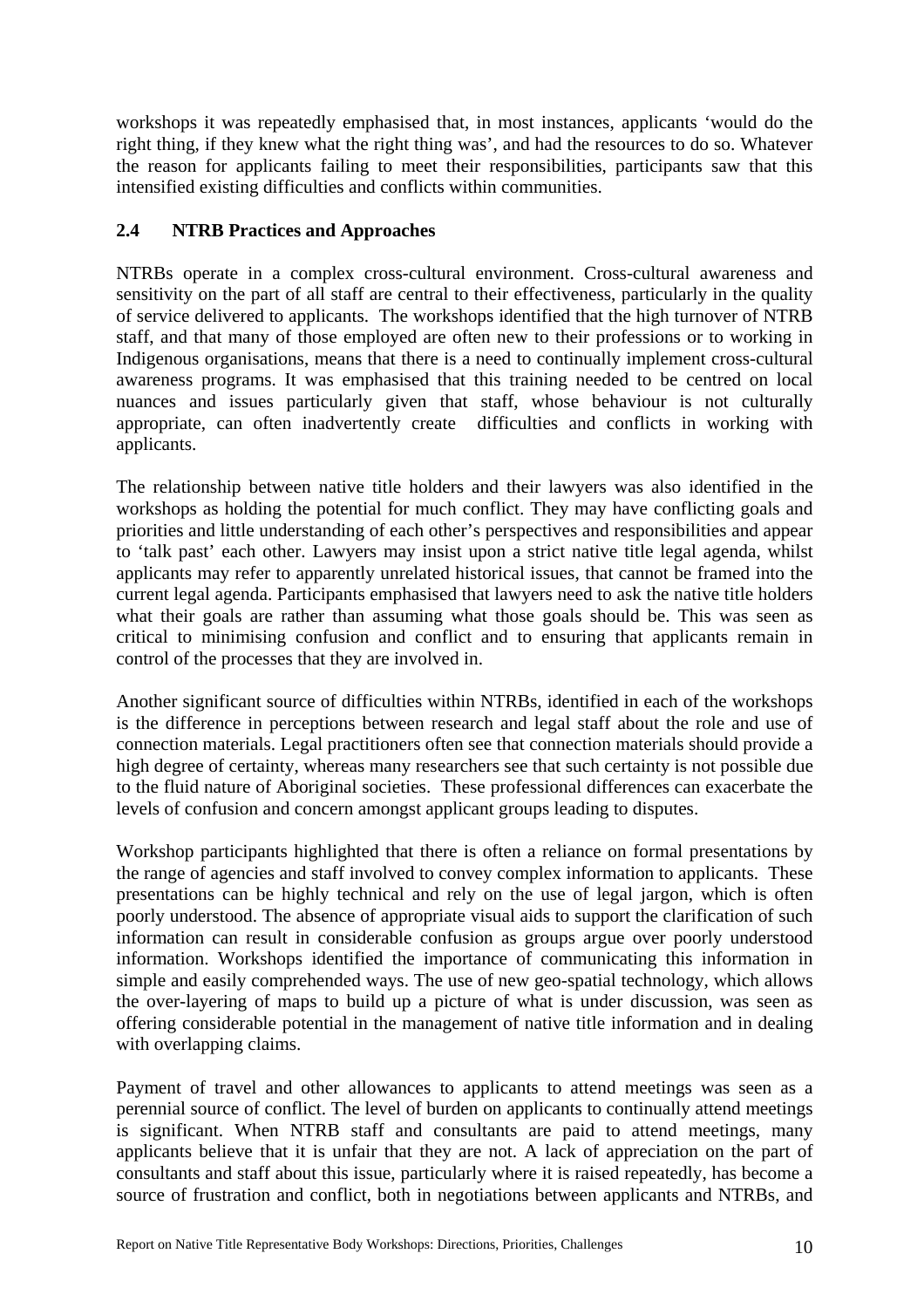<span id="page-21-0"></span>with others. Even where NTRBs support the payment of allowances to applicants to attend meetings, negotiating this with other stakeholders such as state governments, can create difficulties that subsequently effect those meetings.

## **3. THE ROLES AND RESPONSES OF NTRBs IN MANAGING DECISIONS AND DISPUTES**

Under Section 203BF of the *NTA*, NTRBs have a range of dispute resolution functions with respect to Indigenous peoples. They also have responsibilities to facilitate decision-making amongst applicants and those they represent. These responsibilities and functions have seen meetings and the management of meetings, become daily business for NTRBs. NTRBs are required to support applicants to participate in a number of processes such as arbitration, conciliation, mediation, facilitation and negotiation simultaneously. In order to be effective, they need strategic and coordinated approaches. This requires the review of operational practices to ensure that the climate and conditions necessary to support such approaches are in place.

The boundaries that define the areas to be covered by NTRBs do not always follow 'traditional' boundaries. This can be a source of conflict as the jurisdictions of NTRBs may overlap. Members of native title groups can be subject to a barrage of staff from neighbouring NTRBs, all of whom require the same information. Inconsistencies in information can be queried, particularly by government agencies and hold the potential to jeopardise native title claims. As information becomes contested it can create disputes between native title holders. This in turn can lead to circumstances where NTRBs become located in disputes as applicants seek to pit them against one another.

The workshops identified that applicant communities are highly dependent upon NTRBs. In particular, their reliance on NTRBs to resource and run applicant meetings has created a dependency that works *against* building capacity to manage their own business. NTRB staff often find themselves having the conflicting responsibilities of facilitating or chairing meetings while, at the same time providing technical or legal advice. These conflicting roles place competing demands on staff, making it difficult for them to remain neutral. Even where staff achieve this balancing act, they may be perceived by applicants as biased towards certain groups or individuals and this can lead to conflict.

## **3.1 The 'Big Meeting'**

It was identified in the workshops that the calling of 'big meetings' has become the accepted practice whenever there are issues to discuss, decisions to be made and/or conflicts to be resolved. Some individuals or groups may simply be attending these meetings to remain informed, rather than to participate in any formal decision making processes. People can often leave these 'big meetings' with little understanding of the issues that have been discussed or the decisions that have been made. 'Big meetings' are often ineffective because of the limited opportunities for discussion. Those involved at 'big meetings' have a range of interests which can not be fully expressed and explored in such forums. In particular, issues of representation which involve extended family groups are often poorly managed in larger forums.

Workshop participants identified that building agreement-making processes from the ground up requires working with clusters of families and individuals, and preparing them to negotiate agreements amongst and between them. The resources required in doing this are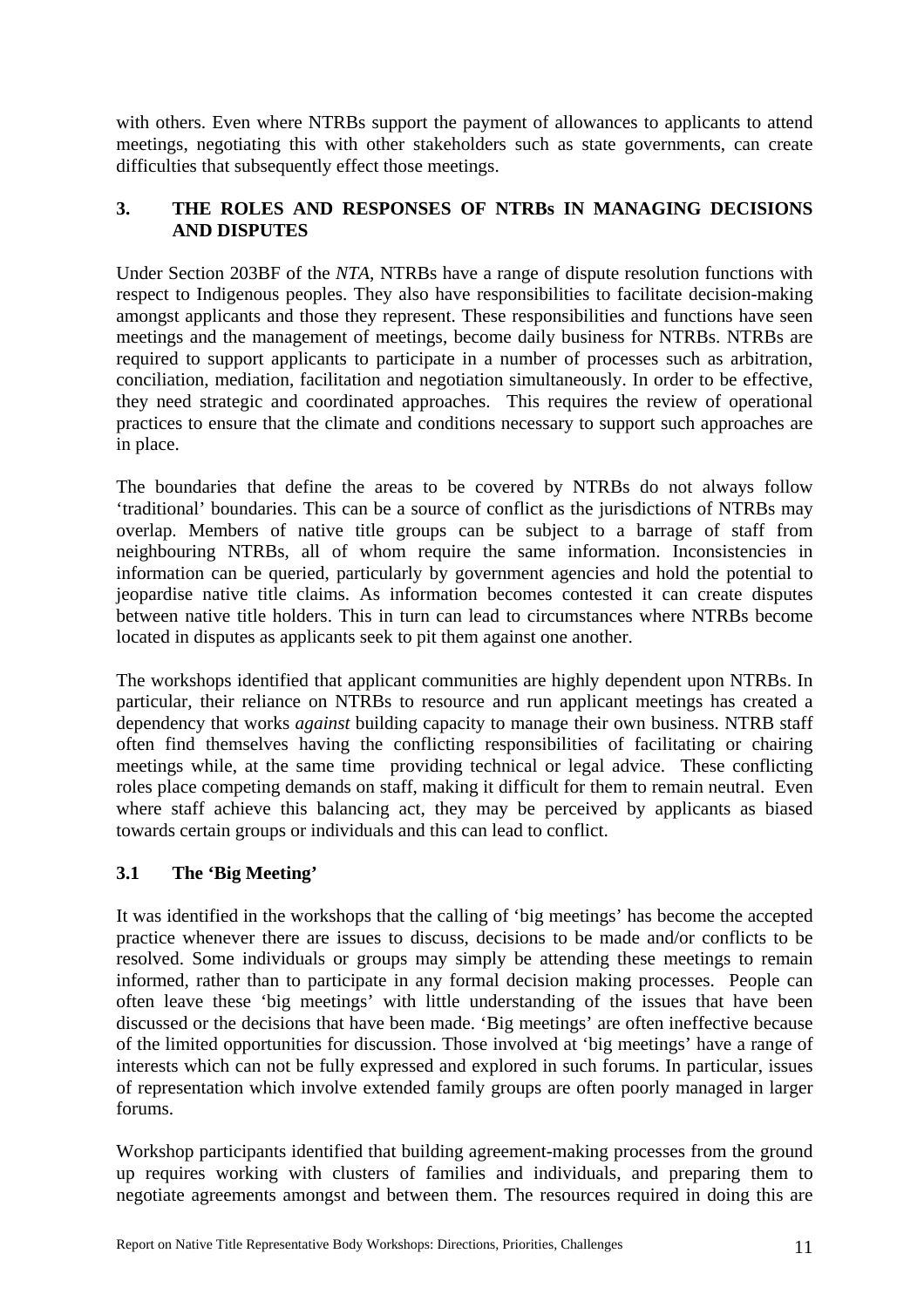<span id="page-22-0"></span>not insignificant. However, many resources are currently expended on big meetings where outcomes subsequently break down because the necessary preparation of those involved has not taken place.

## **4. MEDIATION PRACTICE**

In each of the workshops, participants were asked to identify their experiences of mediation and the elements of effective and fair mediation.

Overall, participants identified:

- mediation should be an **act** of **real** choice;
- mediation must produce an outcome satisfactory to all parties and allow all parties to express their views;
- a strong preference for Indigenous mediators, provided they have sufficient training and expertise;
- a strong preference for the co-mediation approach, as long as parties have a choice as to co- or sole mediation;
- where co-mediation is used, mediators working together should be trained in the same approach;
- that NTRBs and parties should have a choice of mediators, but a lack of resources means that only the NNTT mediators can be called upon;
- that a mediator must be impartial and suitably qualified and experienced regardless of whether they are Indigenous or non-Indigenous;
- that Indigenous mediators must not have interests in the area, that is, must not have a conflict of interest, whether real or perceived;
- there should be national regulation of and standards for mediators in the native title context, particularly as this would assist NTRBs in choosing appropriately qualified dispute management practitioners;
- that the NNTT and Federal Court should have more specialised Indigenous mediators, particularly for use in inter-Indigenous disputes;
- qualifications and experience in mediation should be essential for NNTT members;
- there is a need to develop the capacity of native title holders to manage their own disputes;
- that processes should incorporate Indigenous protocols, laws and approaches;
- that a lack of resources should not prevent NTRBs or others from choosing independent mediators; and
- mediation should take place between the parties, not between lawyers.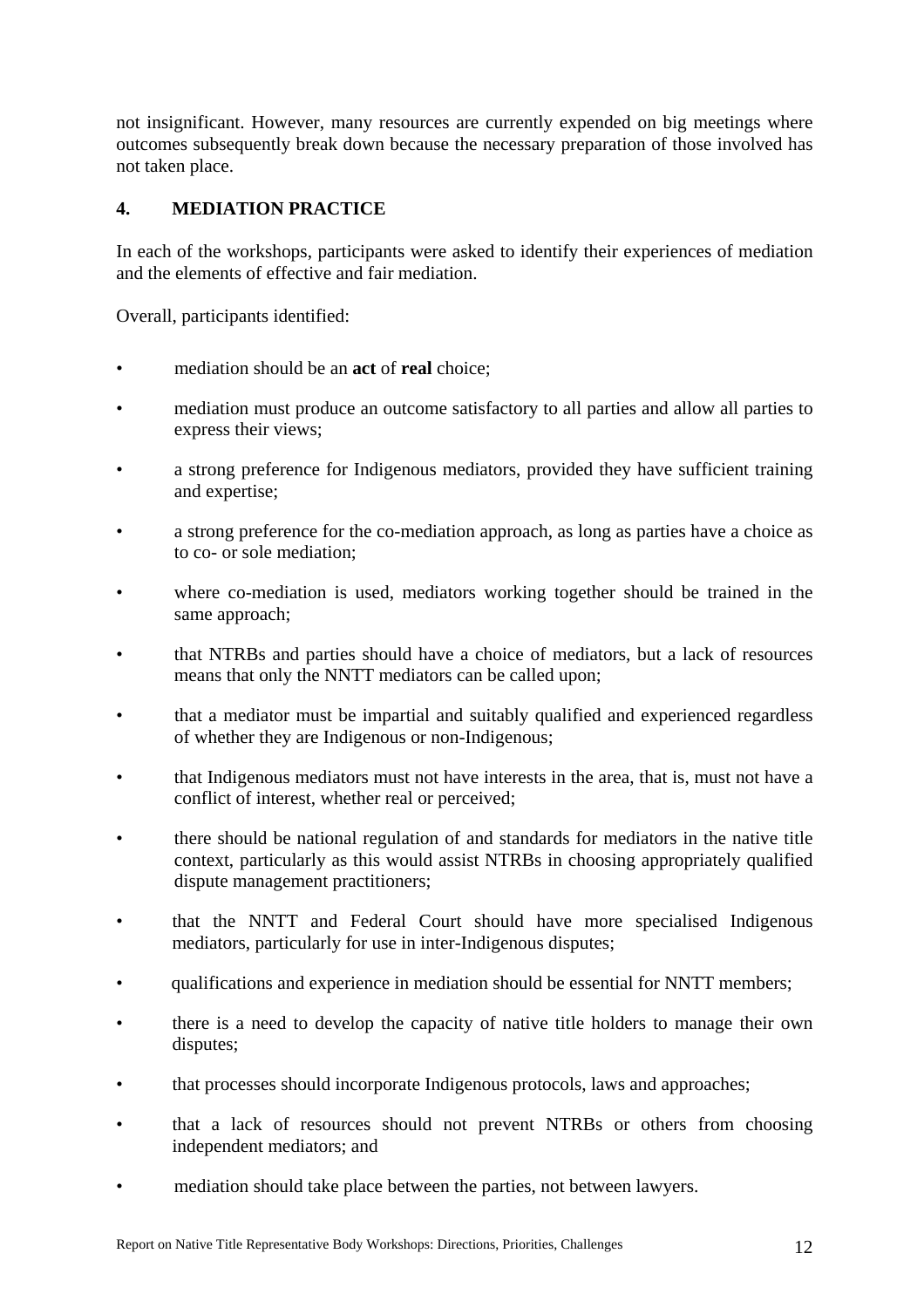<span id="page-23-0"></span>There was general agreement that mediation could be an effective tool that brought people together and facilitated communication. While some participants were able to identify positive experiences of mediation, there was also considerable scepticism around the fairness and quality of some mediation practice. These concerns were also shared by participants at the New South Wales Community Justice Centre Workshop at the Adelaide Native Title Conference in June 2004.

## **4.1 Expectations of Mediation**

There was a clear expectation that mediators:

- be clear as to their role and responsibilities;
- be neutral and impartial;
- understand and maintain confidentiality;
- have no conflict of interest real or perceived;
- be open and fair minded;
- have integrity;
- be patient;
- have wisdom and empathy;
- have knowledge of the points of view and issues of concern both/all parties;
- have the ability to control the process fairly and effectively;
- assist disputing parties to understand each other's points of view;
- enable and encourage the participation of all parties;
- achieve an outcome agreed by all parties;
- respect Indigenous people and be culturally aware; and
- continually assess the suitability and appropriateness of mediation, including whether common ground can be reached.

## **4.2 Concerns Relating to Mediation**

Significant concerns about the practice of mediation emerged during the workshops. Those concerns centred on deficiencies in the following key areas:

- mediator neutrality:
- mediator competence;
- mediator confidentiality;
- mediator interventions;
- mediator preparation;
- party preparation;
- cultural sensitivity on the part of mediators;
- mediator focus; and
- mediation follow-up.

## **4.2.1 Mediator neutrality**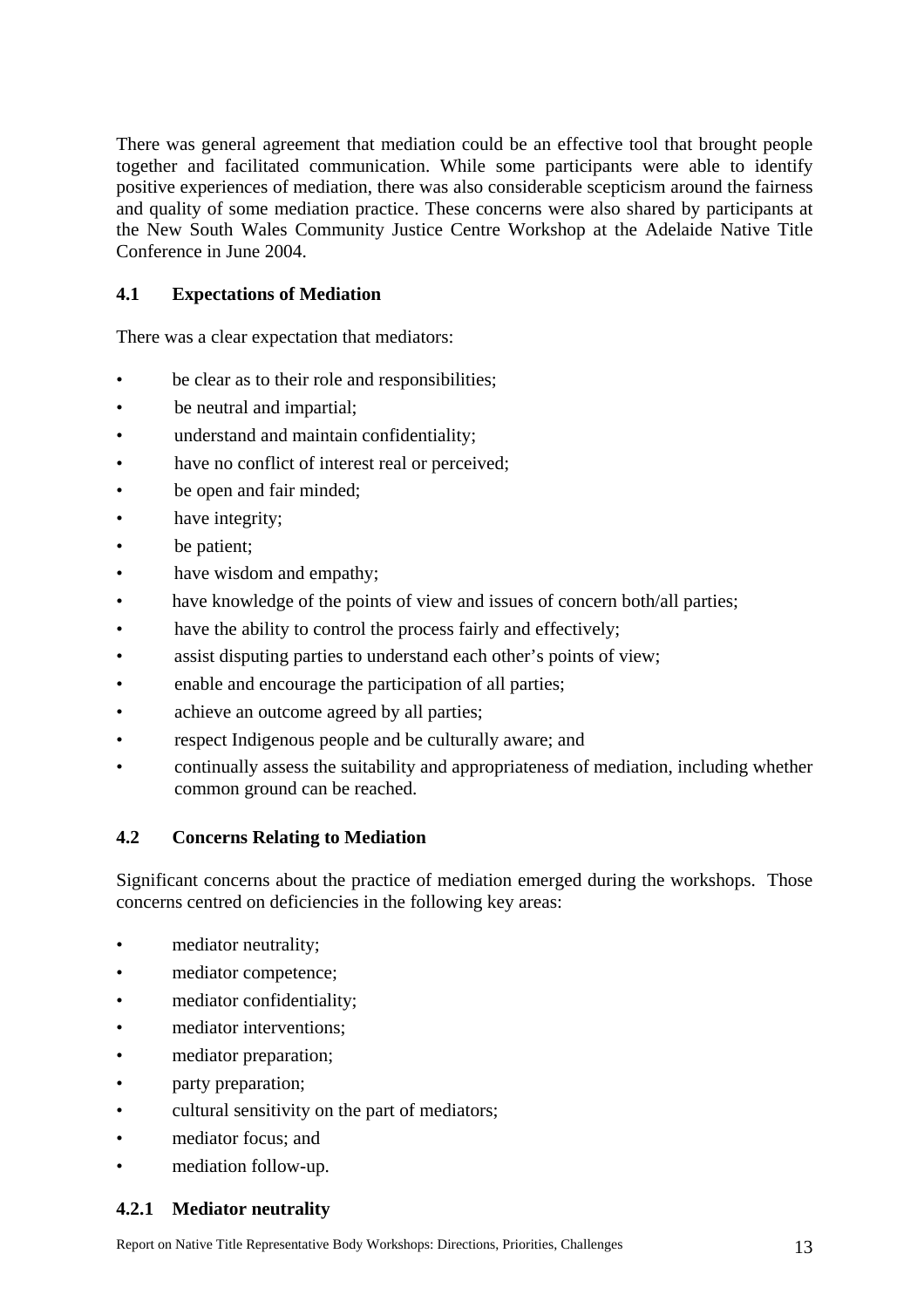<span id="page-24-0"></span>The concept of mediator neutrality was seen as essential to the role and responsibility of a mediator. Mediation was seen as ineffective when the mediator was punitive, biased and unsupportive of all of the parties in the process or, where the mediator was seen to have a conflict of interest.

Some participants in the workshops identified that they had experienced mediators who were intimidating and allowed intimidation by other parties, particularly towards native title applicants. This led to a perception that mediators were not remaining neutral, and were actively demonstrating partiality and support for other parties in the process. It was also identified that in certain situations, mediators have been removed from the process at the request of parties because of perceptions that the mediators are biased. This has led to situations where mediators with whom Indigenous parties felt comfortable, were removed.

## **4.2.2 Mediator competence**

A number of workshop participants identified that they had experienced mediation where the mediator either continually interrupted parties, or lost control of the process. They had also experienced mediators who failed to identify the real issues and expectations of the parties, including underlying issues and concerns, or did not provide any explanation of their process, including the rationale behind the procedural approaches. Such actions contributed to a sense that the mediator did not understand his or her role and, was not able to perform effectively. Others commented that they had experienced mediation processes where the mediator did not participate in the process and allowed others, particularly lawyers, to run the mediation process. For some, the lack of mediator competence was demonstrated by mediators who allowed parties to be inconsistent in their positions and, did not require those parties to explain those inconsistencies.

Still others had experienced mediation where the mediator was unable to effectively communicate the purpose of mediation, and explain how the role of the mediator differed from that of a judge or a lawyer. This was further compounded by mediators who did not include opportunities that supported the integration of legal advice into the mediation process, so that applicants and others could be advised as to the appropriateness of the agreements under consideration. Workshop participants were clear that it was not the role of the mediator to provide this advice, but that it was the role of the mediator to ensure that this advice, if needed and required, was able to be provided. Finally, mediators did not always pay attention to the logistics necessary to meet the comfort and safety requirements of all parties. This was seen as critical to supporting the participation of all parties.

## **4.2.3 Mediator confidentiality**

A key mediator competence concerns the maintenance of the confidentiality of information and proceedings. Some participants had experienced mediation where the mediator had breached confidentiality, including broadcasting confidential outcomes which then became the source of further disputation. Clarifying disputing parties' expectations of confidentiality is important. It was identified that there is a tendency to impose confidentiality clauses on parties, without clarifying with them who they need to communicate with outside of the mediation process. Unless this is done, it sets up unrealistic expectations that can become the source of future conflict and tensions between parties.

## **4.2.4 Mediator interventions**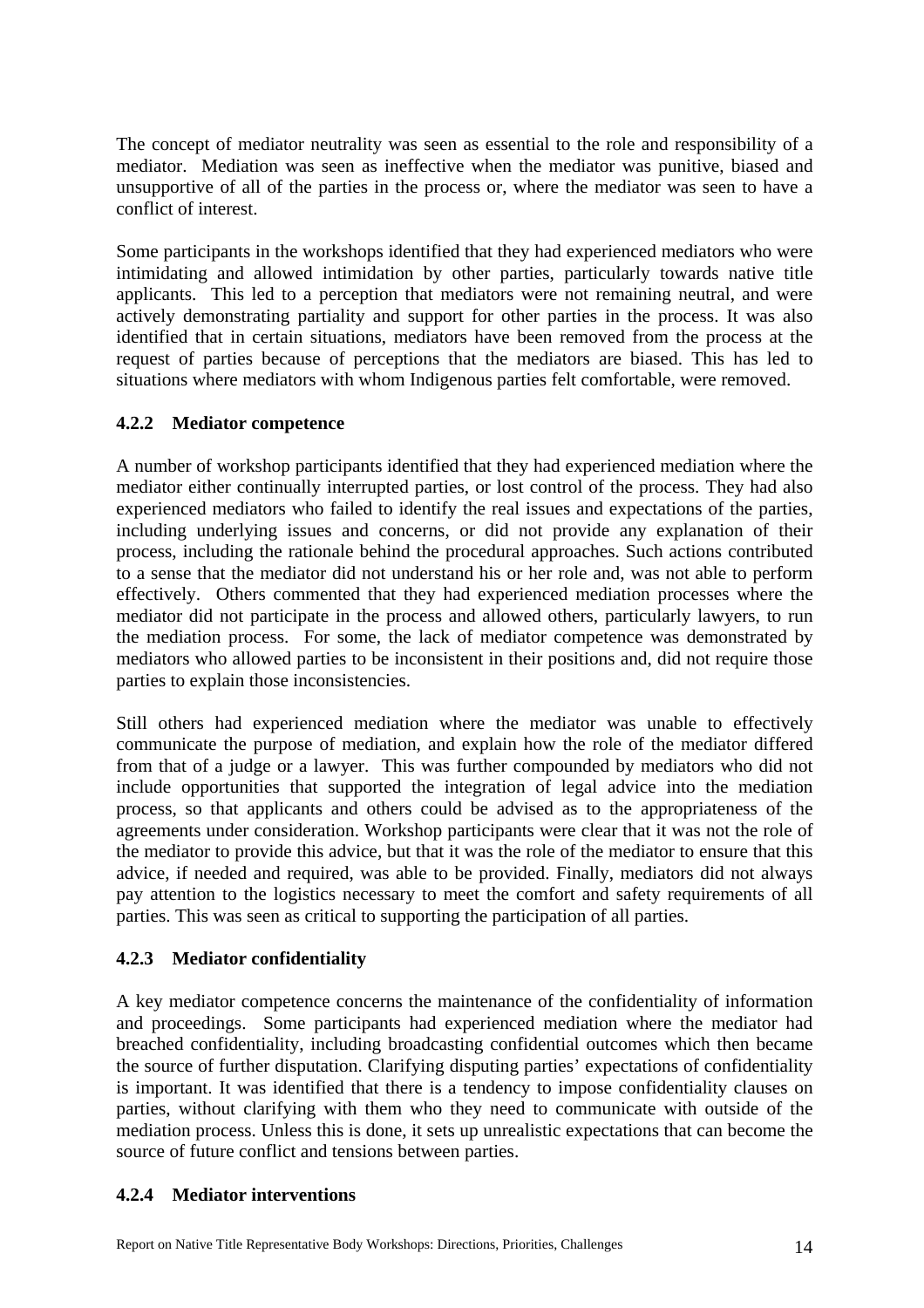<span id="page-25-0"></span>The role of the mediator was seen as critical to the effectiveness of the mediation process. However, a number of workshop participants identified that they had experienced mediation processes where, the mediators positioned themselves as the most important person in the process and pushed to set agenda, which were at odds with the parties' wishes. Often the mediator did not seem to fully understand the issues and concerns of the parties. They pushed for the dispute to be settled in a way, which seemed to be acceptable to the mediator, but did not genuinely engage in the needs and interests of the parties.

Some workshop participants had experienced mediators who made comments that fuelled the existing conflict. This included instances where the mediator lacked understanding of the issues, or where they took sides with one party or the other. The effect was to make the process of dispute resolution and dispute management more difficult for all of the parties.

## **4.2.5 Mediator preparation**

A number of participants had experienced mediators who were under-prepared, had insufficient knowledge of the group, and the background to the dispute which led to the mediation process being completely ineffective. Much of the effectiveness of the native title mediation process is dependent on the ability of the mediator to identify potential stumbling blocks. To do this, the mediator needs to meet with the parties and obtain a thorough understanding of their issues and take the time necessary to genuinely engage with communities. It was perceived that preparation time frames were often focussed around mediator needs, rather than around the needs of the parties.

## **4.2.6 Party preparation**

In each of the workshops, the point was made that Indigenous parties' ability to participate in native title mediation processes is largely dependent upon the effectiveness of the preparation that they receive. The failure to grasp the consequences of this lack of preparation was seen as a significant problem in mediation processes and was seen to be a function of the time urgent environment, in which most native title mediations are conducted.

To carry out such preparation effectively, particularly with stakeholder groups who are often geographically dispersed, live in isolated locations, and lack access to communication infrastructure, requires significant investments in both time and resources. However, time frames are often imposed that do not account for these difficulties and therefore, do not allow appropriate preparation to occur.

## **4.2.7 Cultural sensitivity on the part of mediators**

Lack of respect for Indigenous people, and cultural insensitivity on the part of mediators was seen as a major reason why mediation processes were unsuccessful. All workshop participants emphasised the importance of mediators understanding the issues in dispute, a significant component of which is having an insight into the issues from the point of view of the parties themselves. Inherent in this was the importance of an understanding of cultural values and priorities that shaped the parties' perceptions, including historical and relational issues.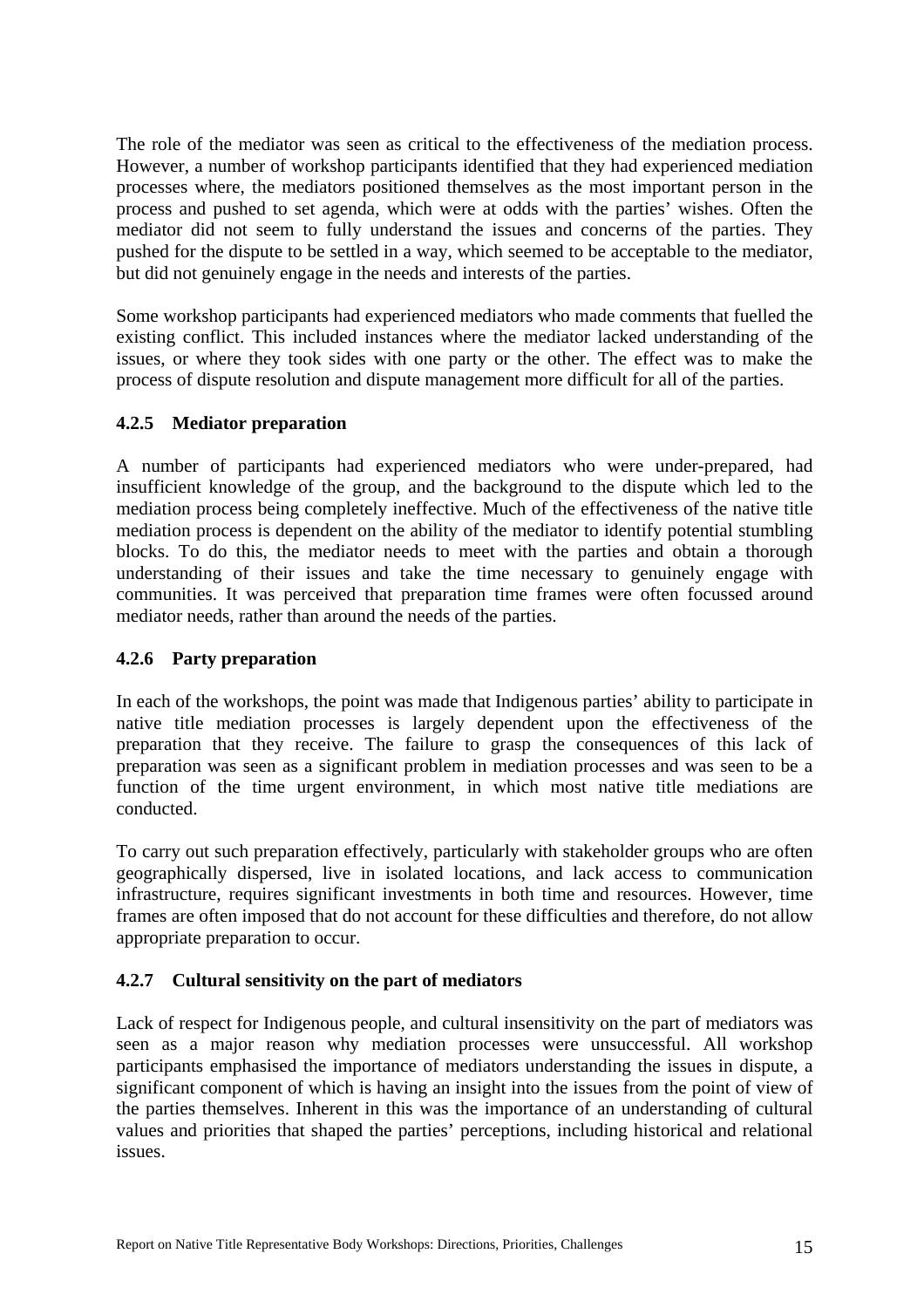<span id="page-26-0"></span>The predominance of non-Indigenous male mediators was seen to have consequences, in relation to the participation of women and, to the management of gender restricted information. Mediator approaches, which emphasise quick and individualised decisionmaking processes, were seen to disadvantage Indigenous peoples. This was because they do not allow for Indigenous protocols and processes and, do not account for the needs of Indigenous group decision-making processes.

## **4.2.8 Mediator focus**

Native title mediation processes are frequently called agreement-making processes, and their focus is often on achieving substantive outcomes. The legitimacy of these outcomes is often seen as depending on their discreteness, measurability and practicality. It is therefore not surprising, that mediators and others measure the effectiveness of the mediation process in terms of whether or not an agreement has been reached.

The practice of mediators who are obsessive about achieving outcomes, whether or not those outcomes are suitable to the needs of parties themselves, emerged as a pivotal problem and concern in relation to mediation. Mediators were sometimes seen to place pressure on parties to reach settlement. Getting parties to agree too quickly, where agreements do not genuinely reflect their needs, often means the subsequent breakdown of agreements.

## **4.2.9 Mediation follow-up**

At present, mediators are seen as not 'owning' the outcomes of mediation processes or as having a responsibility for monitoring or following up agreements. Once the mediation is finished, they leave, and there is no independent monitoring as to whether agreements are implemented or working, and whether there is any need for their re-negotiation.

This lack of follow-up is a source of considerable dissatisfaction. There is a need to clearly identify in any agreement-making process, who has the responsibility to ensure implementation, what resources they will require, and what is to happen in circumstances where agreements break down or need re-negotiation.

## **4.3 Indigenous Mediators and Local Indigenous Capacity**

At present, the majority of native title mediators are non-Indigenous and male and this has a range of consequences. There was a strong perception that Indigenous mediators would put Indigenous parties more at ease, thus enabling more effective communication within the mediation process. In one of the workshops, Indigenous mediators were seen to understand 'culture', and to have the potential to exercise greater control and authority over a meeting. This was as opposed to non-Indigenous mediators who, may not understand Aboriginal cultures, may misinterpret what they hear, may not understand local Indigenous ways of speaking or, whose authority may not be accepted by the group. Nevertheless, overall, cultural understanding' rather than 'skin colour' was emphasised as making the difference in good mediation practice and it was also noted that there may be circumstances were non-Indigenous mediators are preferred.

There was recognition of the fact that Indigenous mediators with local connections might be perceived in some instances as not being neutral and impartial, making it necessary to draw on Indigenous mediators from outside the local area. There was also appreciation that non-Indigenous parties may have concerns if only an Indigenous mediator is utilised. It was seen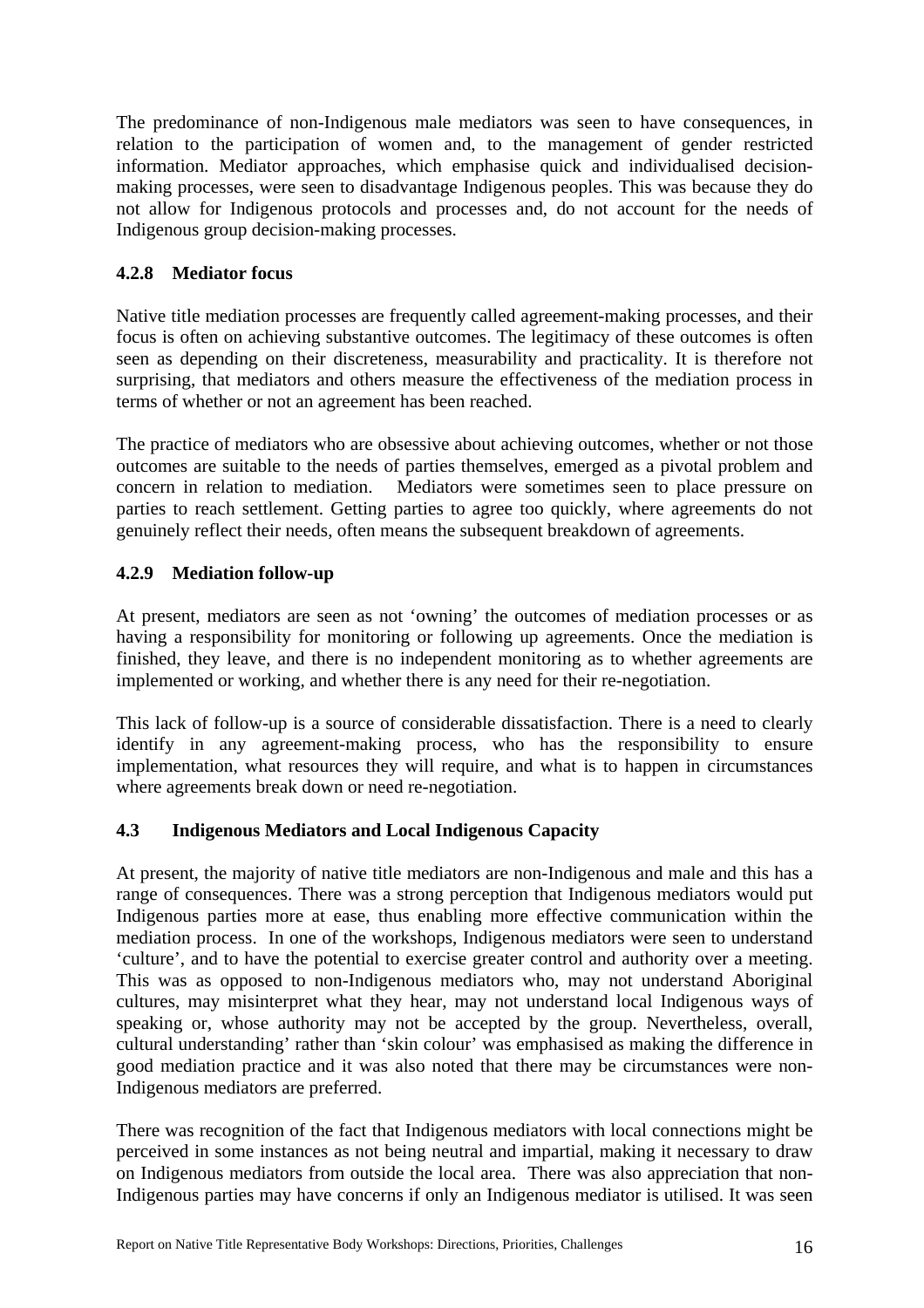<span id="page-27-0"></span>that this could be managed by the use of co-mediation approaches utilising both Indigenous and non-Indigenous mediators, and allowing for the opportunity to have both male and female mediators. Workshop participants believed that this would also demonstrate equity and balance in the procedural approach.

The lack of local Indigenous capacity in mediation practices was seen to result in significant delays, as a result of waiting for interstate mediators to be available. Such delays can often exacerbate and escalate tensions making it even more challenging to deal with disputes. High profile Indigenous people may be sought from outside the area because of a perception of their ability to resolve disputes. This fosters a reliance on external practitioners, rather than encouraging the development and extension of local capacity to manage disputes. Where local people are used, they are often high profile persons, such as Elders, who have the appropriate authority, but who may lack the necessary skills to complement that authority. The extensive use of third parties to resolve disputes does not encourage people to undertake their own direct negotiating and problem solving activities. This is not to say that third parties such as mediators are not useful or helpful, but rather that they are not the be-all and end-all of dispute management.

## **4.4 Complaints Processes**

The level of concern raised in the workshops about the practice of mediation highlighted the need for complaints processes. At the CEO workshop in Adelaide, it was requested that the Project investigate the role of the Commonwealth Ombudsman in handling complaints about native title mediation processes. Below is an initial outline of the issues and approaches which are the subject of ongoing research.

If an NTRB employs an independent mediator, there appear to be few complaint mechanisms. The Commonwealth Ombudsmen cannot receive complaints about mediators in private practice. If a mediator is also a legal practitioner based in New South Wales or Victoria, there appears to be recourse to the legal ombudsman in those states. Lawyer mediators in all states and territories are also accountable to professional bodies such as law councils, law societies and legal practitioner boards. Mediators registered in the Australian Capital Territory (ACT) as approved mediation agencies, pursuant to the *Mediation Act 1997*, are required to have complaint processes.

Complaints about members of the NNTT can be made directly to the President of the NNTT. Complaints about staff of the NNTT, including the Registrar, can be made to the Commonwealth Ombudsman. It seems that the Commonwealth Ombudsman cannot receive complaints about NNTT Member mediators because they are statutory appointments and are therefore, not public servants.

It appears that there is currently no independent agency who can receive complaints about any and/all mediators in the native title area. The liability of independent mediators and NTRBs in relation to agreements also requires further investigation.

## **4.5 Mediator Code of Conduct and Contractual Terms of Reference**

The lack of national standards for mediators means that NTRBs have no independent benchmarks to assist them in assessing the qualifications and competence of practitioners. Standards would also assist NTRBs in assessing the range of services available and, the suitability of particular mediators for particular disputes. A further consequence of the lack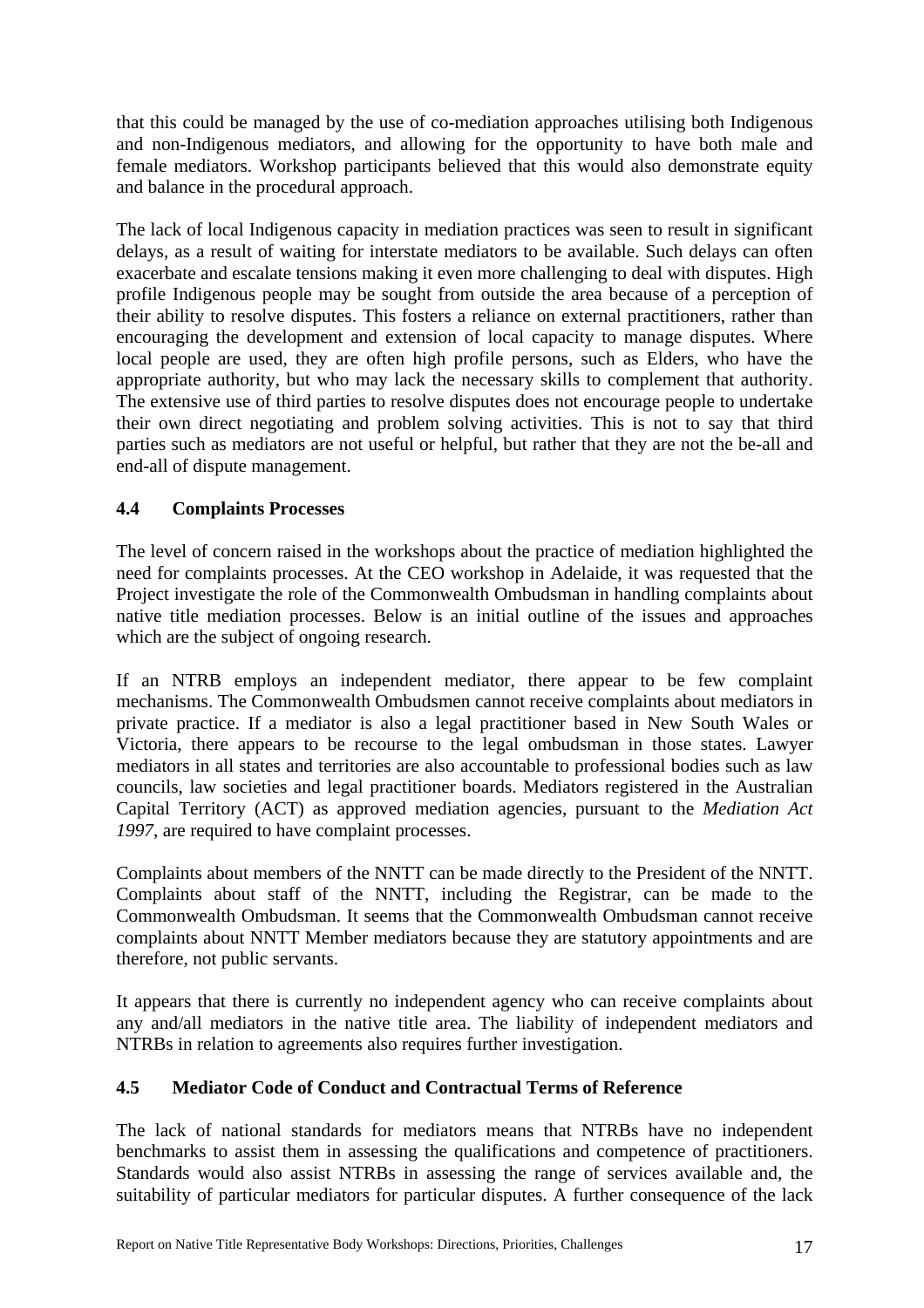<span id="page-28-0"></span>of standards was an absence of an agreed 'Code of Conduct', which might establish ethical and professional obligations and responsibilities for mediators.

CEOs suggested that a 'Code of Conduct' could be attached to contracts with mediators engaged by NTRBs. CEOs also requested that the Project develop draft terms of reference for the engagement of mediators, including cultural awareness requirements. The need to clarify the range of conflicts of interest, both potential and real, that affect the suitability and appropriateness of people to act as mediators or facilitators emerged as a critical issue from the workshops.

## **4.6 Training Opportunities in Mediation**

NTRB staff may not always be the most appropriate people to mediate in disputes, because their role is to actively advocate for and support native title applicants. Consequently, in situations where there are disputes between applicants, it is inappropriate for them to manage the dispute management process. Nonetheless, an understanding of mediation practices and principles would assist them in supporting, managing, evaluating and participating in these processes.

There are however currently no mediation training courses available that have been developed specifically for the native title context. CEOs at the workshop in Adelaide requested that IFaMP investigate the range of training in mediation, which might be available to NTRBs including the training currently being piloted by the NNTT for its staff and members. There is a range of other mediation training providers, both private and corporate which require investigation. The identification of providers is subject to ongoing research.

## **5. TRAINING ISSUES**

In each of the workshops, participants were asked to consider the range of NTRB training needs in decision-making and conflict management. A key issue which emerged was the need for the staff of NTRBs to have a thorough understanding of general native title processes and procedures, as well as of issues associated with specific native title applications and their progress. Both are essential to support the provision of appropriate and relevant information to applicants. The need for NTRB staff to understand each others' roles in order to minimise misunderstandings, was also stressed as a way of relieving conflict, including conflict amongst the applicants.

Workshop participants saw their responsibility as one of reflecting the needs of NTRB staff and applicants in general, rather than specifically identifying the needs of any particular individual or organisation. Participants in all workshops found it difficult, if not impossible, to divorce training needs relating to decision-making and dispute management, from the range of other training needs, which they saw as integrated. Although the relevance of some of the training needs they identified to decision-making and conflict management may not be immediately apparent, it was felt that training in all areas was necessary to provide the building blocks to good decision-making and conflict management.

Participants identified that the core training needs set out below applied across NTRB staff, and would also be helpful for applicants and those they represent.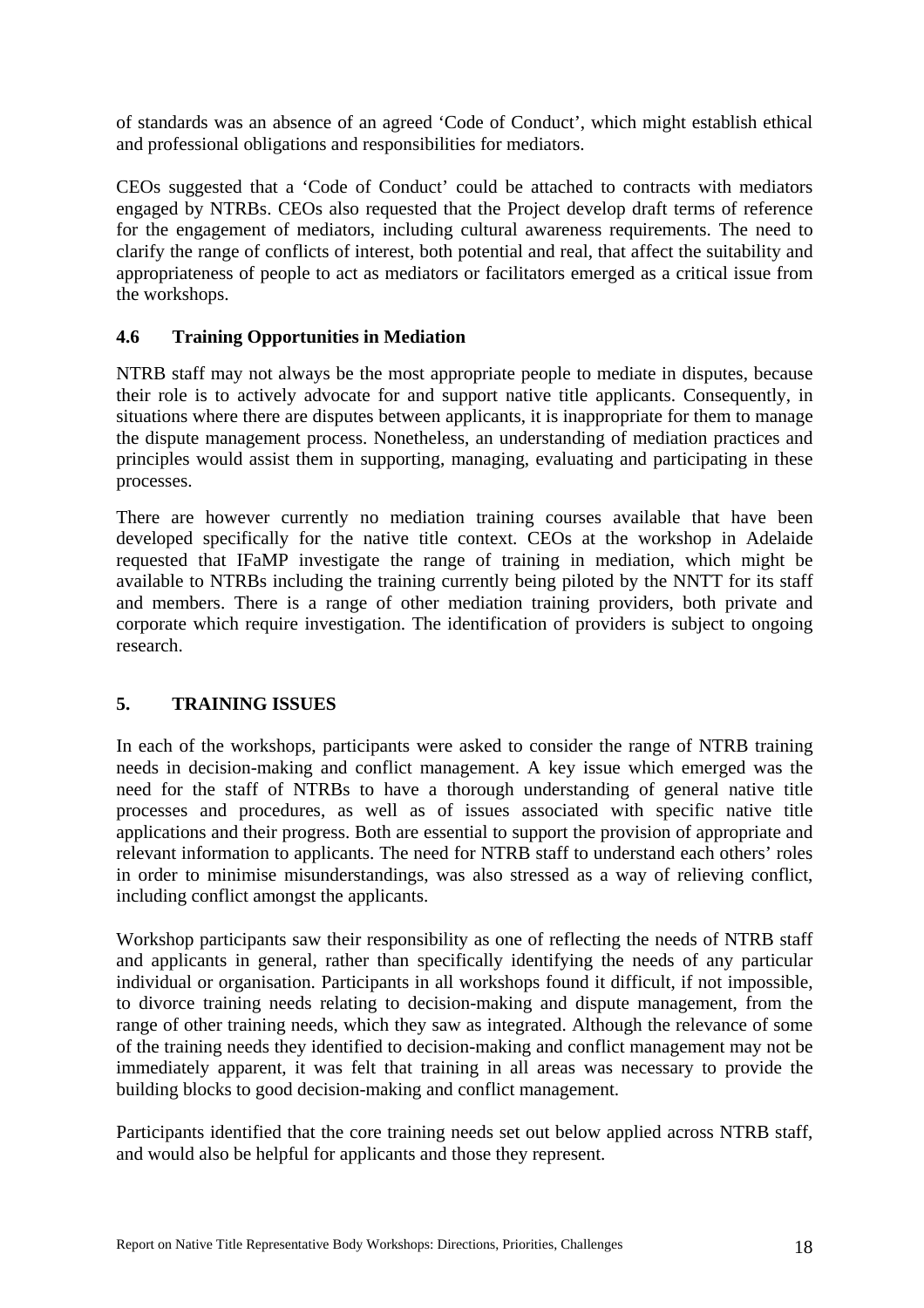## <span id="page-29-0"></span>**5.1 Core Training Needs**

The core elements of training were seen to include the following:

- staff induction training, including cross-cultural induction and cultural maps of local areas and how to read and understand and interpret these maps;
- cross-cultural training, including:
	- management in the context of an Indigenous corporation
	- understanding Indigenous decision-making including local processes and issues;
- teamwork and team-building skills, including;
	- team dynamics

- networking opportunities within professional groups and relevant to the native title context

- team time-management, which involves the need to understand and appreciate the role and workloads of all members of the team

- setting-up processes to deal with office disputes;

- presentation skills and public speaking including preparation and use of appropriate visual aids;
- communication skills, including;

- conflict management, dealing with difficult people and de-escalating difficult situations

- mediation and dispute resolution
- meeting skills and procedures
- how to choose the appropriate dispute resolution process
- negotiation skills
- facilitation skills
- relationship building techniques;
- leadership training;
- mentoring skills;
- stress management;
- resource management (fiscal and human resources); and
- debriefing and feedback skills.

Engaging with the broader community in relation to native title issues can help de-escalate and defuse many potential conflict situations. An important aspect of this is the need for key personnel such as CEOs, members of governing bodies, and applicants, to have training in media management.

## **5.2 Particular Training Needs for Staff, Applicants and Board Members**

Outlined below are additional training needs as identified specifically for staff, board members, and applicants. As noted, some of these areas fall outside the Project's brief: however, they are critical in building overall capacity to make informed decisions and alleviate Indigenous conflicts.

## **5.2.1 Applicants and Negotiating Teams**

The development of the capacity of applicants and negotiating teams is central to the effectiveness of native title negotiations and, to minimising levels of conflict. The issue of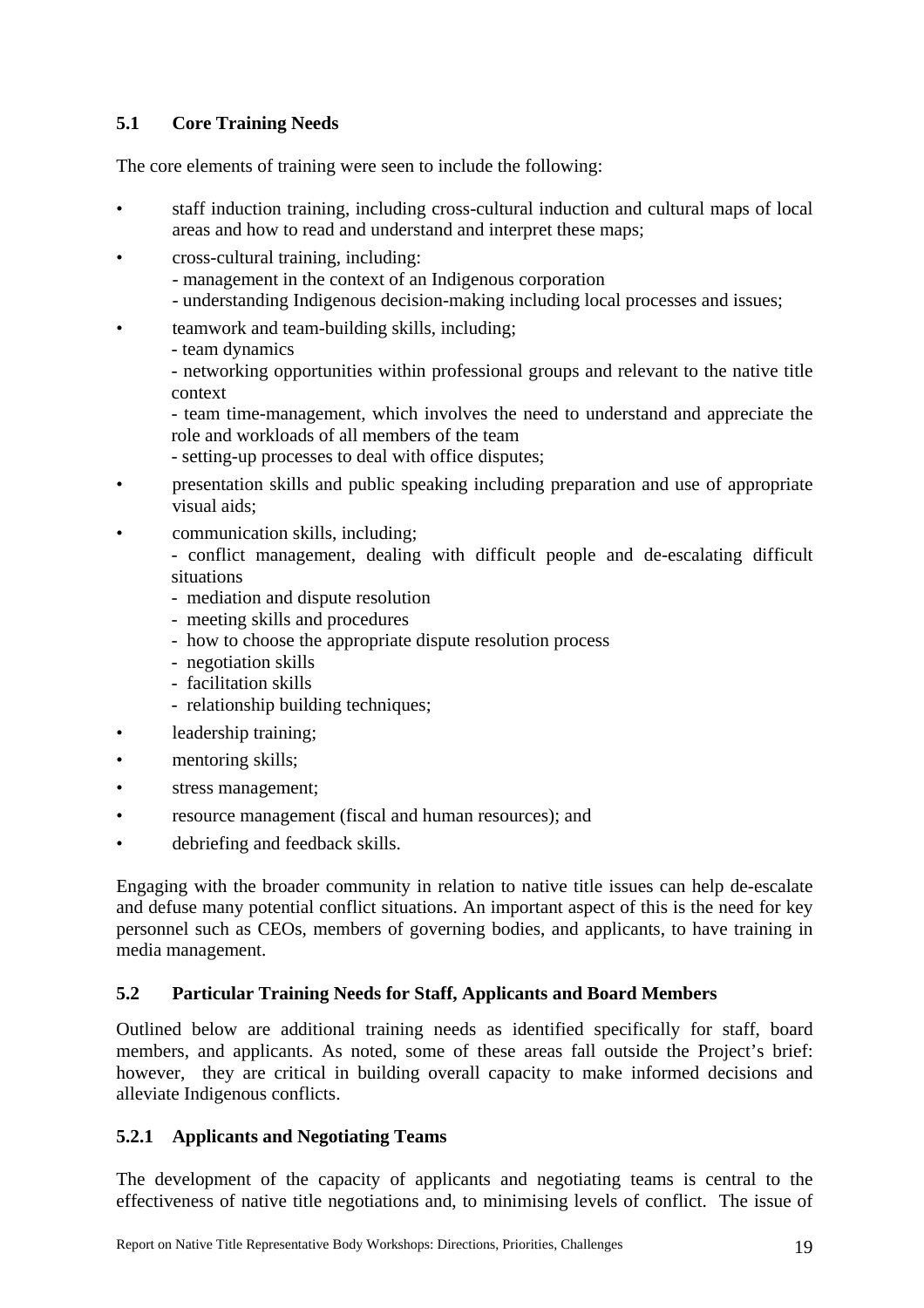<span id="page-30-0"></span>educating applicants and negotiating teams emerged as a source of significant difficulty in effectively carrying out the work of NTRBs.

The information required by applicants includes:

- knowledge of native title legislation and processes 'from start to finish', including the roles and responsibilities of NTRBs, the NNTT, the Federal Court and other relevant bodies and organisations;
- knowledge of the Indigenous Land Corporation and other organisations, and what they can deliver; and
- understanding their roles and responsibilities, including how to act legally and in a culturally appropriate way, and the consequences of not performing their responsibilities.

Core training areas for applicants and negotiating teams included the following:

- how to effectively present information to and represent the members of the applicant group, and conduct applicant meetings;
- strategies for managing the communication needs of others who are affected by the native title application;
- managing cultural knowledge and its inclusion in legal process;
- knowing how to report back to NTRBs, including how to clarify specific family representation lines and responsibilities;
- negotiation skills, including;
	- recognising the 'tricks' of other negotiating parties
	- awareness of strategic thinking and elements of a 'good deal' that benefit all
- developing agreed protocols and getting them adhered to by other stakeholders such as mining companies;
- how to get best outcome from the research and how to use connection material;
- basic business courses, particularly in preparation for establishment of PBC and other incorporated bodies; and
- governance and leadership training.

Workshops also commented that applicants need to be systematically informed of training opportunities, in order that they may take advantage of them.

## **5.2.2 Board Members and Council Executive**

NTRBs have a range of governing structures including boards, councils and regional authorities. Staff in the workshop did not feel that they should be determining directions for the members of their governing bodies. They did emphasise however, that the role of the Board in supporting the implementation of effective decision-making and dispute management processes, can greatly enhance the likelihood that those processes will be successful.

#### **5.2.3 Chief Executive Officers**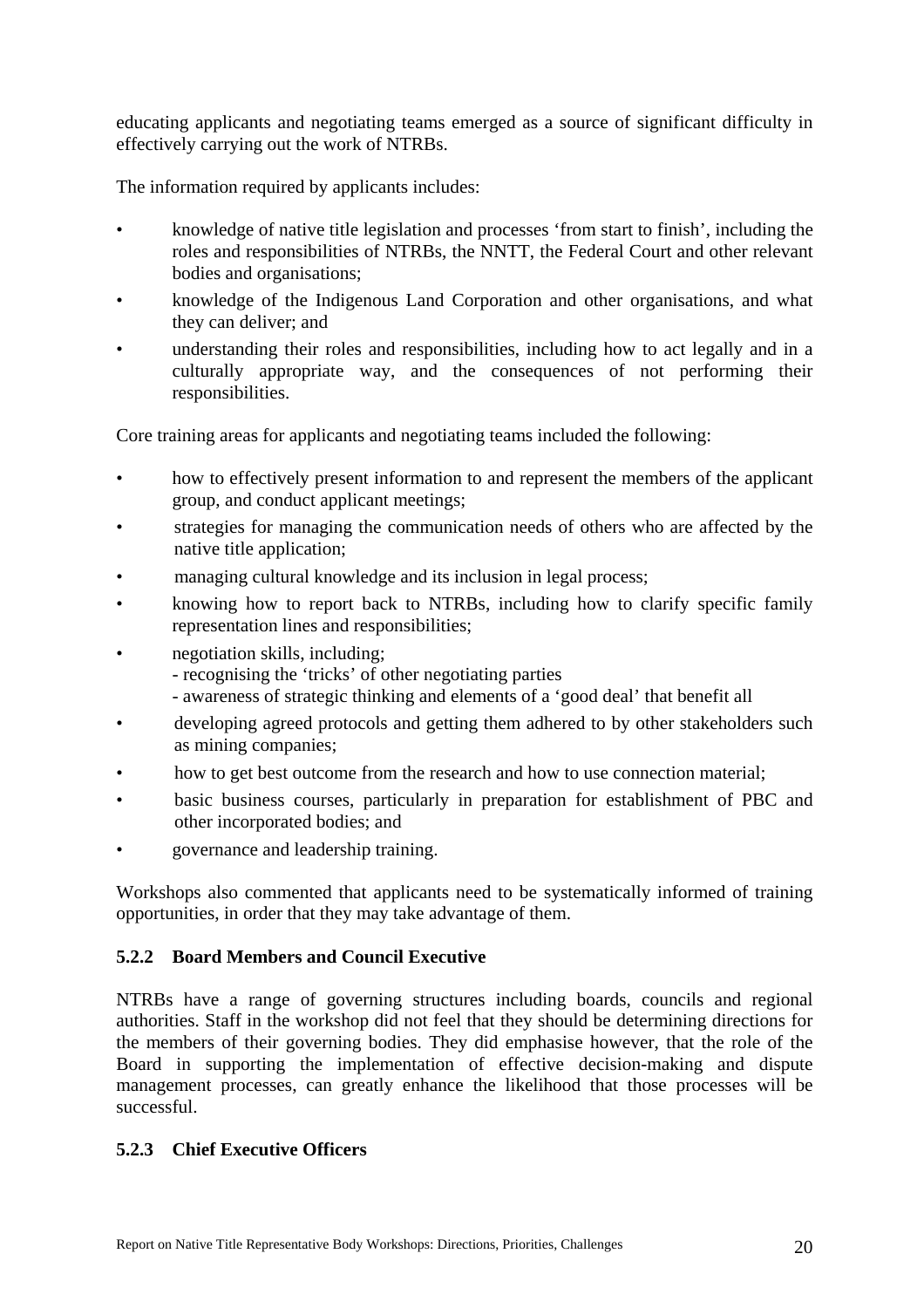<span id="page-31-0"></span>The role of the CEO as liaison between staff, the applicant community and the broader nonnative title community, including non-Indigenous stakeholders, is an important one. The CEO sets the tone, both within the organisation and in the organisation's interactions with others. CEOs need access to high quality training in communication skills, personnel management, strategic planning and policy development skills.

It is also helpful if CEOs have access to mediation training. This is not to suggest that they would necessarily be required to act as mediators. Their role would be to support the implementation and management of mediation and dispute management processes within the NTRB, to support the NTRB in managing those processes within the applicant community, and in engagement with non-Indigenous stakeholders.

## **5.2.4 Legal practitioners**

The workshops recognised that legal practitioners normally understand native title law and the native title context, but that there is a need to maintain the currency of their knowledge base. It was identified that legal practitioners would benefit from information which assisted them in better understanding the groups they represent. The need was for greater opportunities for them to meet these groups, and to participate in induction conducted by Indigenous staff, to support them in working with the groups. In order to negotiate appropriately with different types of industries, including the minerals and pastoral industries, legal practitioners must also have a clear understanding of the commercial and economic matters relevant to those industries.

A basic requirement is that they are able to write effectively and to provide technical information in a range of forms for different audiences. Legal staff also need to understand how to vary their verbal communication and consultation styles, and to avoid jargon; in order to match the local needs of the community with whom they are working. They are responsible for negotiating and asserting the rights of their clients. Fundamental to this is their ability to provide clear information and recommendations that help applicants to make informed decisions for themselves.

The lack of understanding of anthropology, both in a general sense and as it relates to the particulars of an applicant group, can be a source of significant conflict within NTRBs. Legal practitioners need an understanding of anthropological principles and practices to be able to carry out effective teamwork on applications. An understanding of the specific anthropological issues which might give rise to conflict in applications, could also assist in identifying early warning signs of conflict that would allow pre-emptive strategies to be implemented.

## **5.2.5 Researchers**

It was identified in each of the workshops that researchers face a number of challenging responsibilities within the native title environment. They need to understand how to produce terms of reference for a range of consultants and, how to facilitate engagement between Indigenous parties, as well as between those parties and the NTRBs. They need a clear awareness of the range of legal requirements that they may experience as expert witnesses, as well as how to produce documents that fulfil those legal requirements and can also be easily understood by applicants.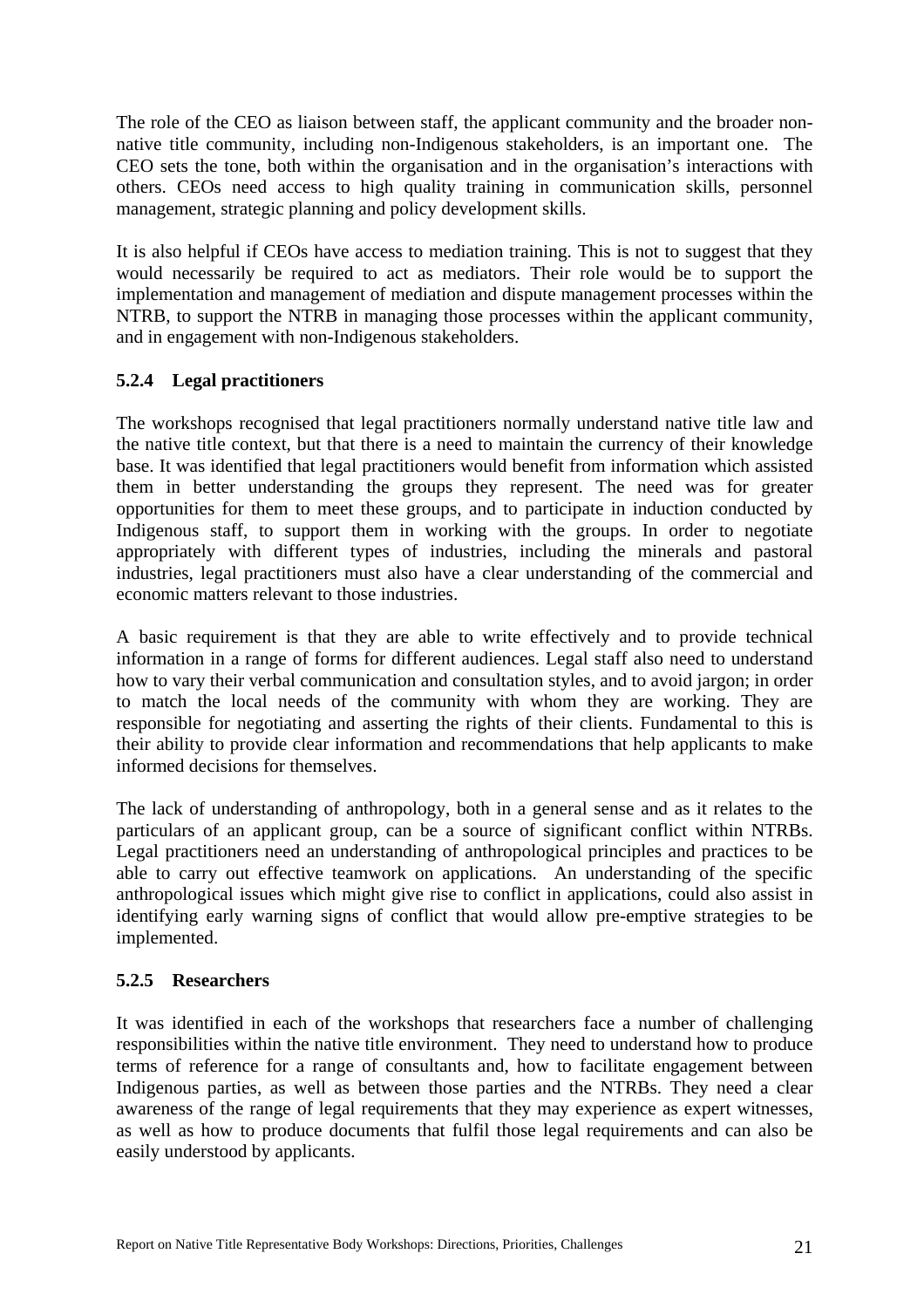<span id="page-32-0"></span>It is essential for all research staff to have an understanding of both their professional and legal obligations and responsibilities. They need to have the ability to negotiate those responsibilities, particularly with legal staff within NTRBs. Much conflict can be avoided if there is clarity about those roles and responsibilities.

It is also important for researchers to have interview skills, particularly for the purposes of working sensitively and appropriately with Indigenous people. This will require a clear understanding of confidentiality provisions, as well as the best ways to support the negotiating requirements of applicants within the native title process.

## **5.2.6 Indigenous Liaison Staff**

Indigenous liaison staff come under a number of titles in NTRBs including Aboriginal Liaison, Project and Field Officers. In each of the workshops, the roles of the Indigenous liaison staff was repeatedly recognised as central to the success of native title processes. Workshops emphasised the need to support and develop these staff and, to secure a career path for them within NTRBs. It was seen to be necessary that training be targeted to assist in developing and enhancing skills in line with this pathway. Workshops also identified the importance of vocational pathways for Indigenous liaison staff that enables them to achieve formal qualifications. The point was made that Indigenous liaison officers are in many cases the leaders of the future, and building their capacity will build the capacity of their communities.

The workshops highlighted that Indigenous liaison staff are a key point of contact between the Indigenous communities and the NTRB. They act as interpreters in a two-way interpretation process between Indigenous communities and NTRBs. It was felt that supporting and enhancing their status would lead to an increase in the effectiveness of this interpretation process, particularly if it resulted in their greater involvement in planning processes.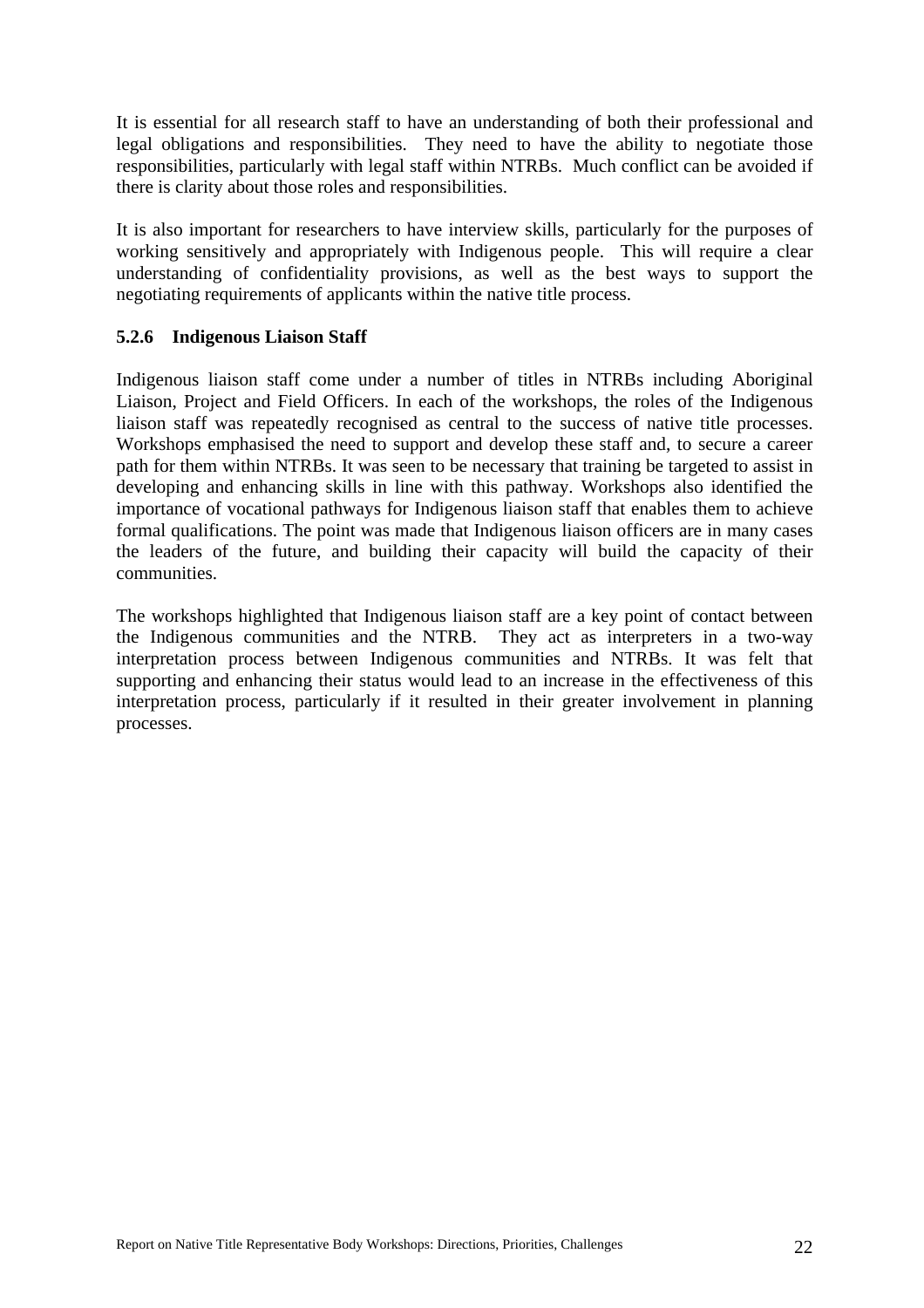## <span id="page-33-0"></span>**SECTION 2 – RECOMMENDATIONS AND EMERGING ISSUES**

### **1. NATIVE TITLE EDUCATION AND AWARENESS**

The ability of NTRBs and others such as the NNTT to provide information about native title in easily understood formats emerged as a significant issue within the workshops. This includes the ability to provide information in the relevant local languages. There is also considerable variation in the quality of technical information and the competence of organisations in delivering such information. Assessing and enhancing the technical ability and competence of organisations in delivering native title information in user-friendly ways for Indigenous audiences is a key priority area.

Additional resources may be required to assist both NTRB and applicant groups to remain abreast of developing issues in native title. In particular, the base line level of resources required by applicants to keep those they represent informed and involved needs to be identified. Any gap in resources will mean that NTRBs and applicants will be unable to provide the necessary information to those who require it. This information also impacts on the applicants' understanding of their own roles and responsibilities.

The non-applicant Indigenous community is also affected by native title negotiations, and as identified in this report, these groups can seek to insert themselves into processes in order to remain informed. There is a lack of resources and any consistent education campaign to inform these groups of native title issues and matters. This is a significant source of conflict in communities and if there were resources available to support regular and ongoing native title information and education strategies for these groups, this would assist in minimising levels of concern, fear and frustration within the broader Indigenous community.

**Recommendation 1: Existing native title education and information packages and kits need review and assessment in relation to their ease of use, ability to be easily and quickly updated and their appropriateness for a variety of Indigenous audiences.** 

**Recommendation 2: The level of resources required by NTRBs and applicants to update, develop and deliver native title education and information packages should be identified and allocated by those responsible including NNTT, NTRBs, OIPC and others.** 

## **2. MANAGING NATIVE TITLE PROCESSES**

The Federal Court practices in relation to time-lines that are set for matters, impacts on the procedural fairness for those involved, particularly for Indigenous stakeholders. The difference between the range of agreement-making processes, such as facilitation, conciliation, negotiation, arbitration and mediation is often poorly understood by those involved. There is a need to develop information packages, which clarify these differences. There is also a need for the development of strategies to support communication amongst the managers of these processes, to ensure better co-ordination and to minimise unnecessary duplication. It is important to note that these issues have been recognised and are the subject of consideration by the Federal Court Users Group. However, further partnerships between the Federal Court, the NNTT, NTRBs and others are required to deal more extensively and more effectively with these issues. This also includes circumstances where the Federal Court refers matters to the NNTT for mediation without regard to the processes that NTRBs may already have in place to deal with disputes.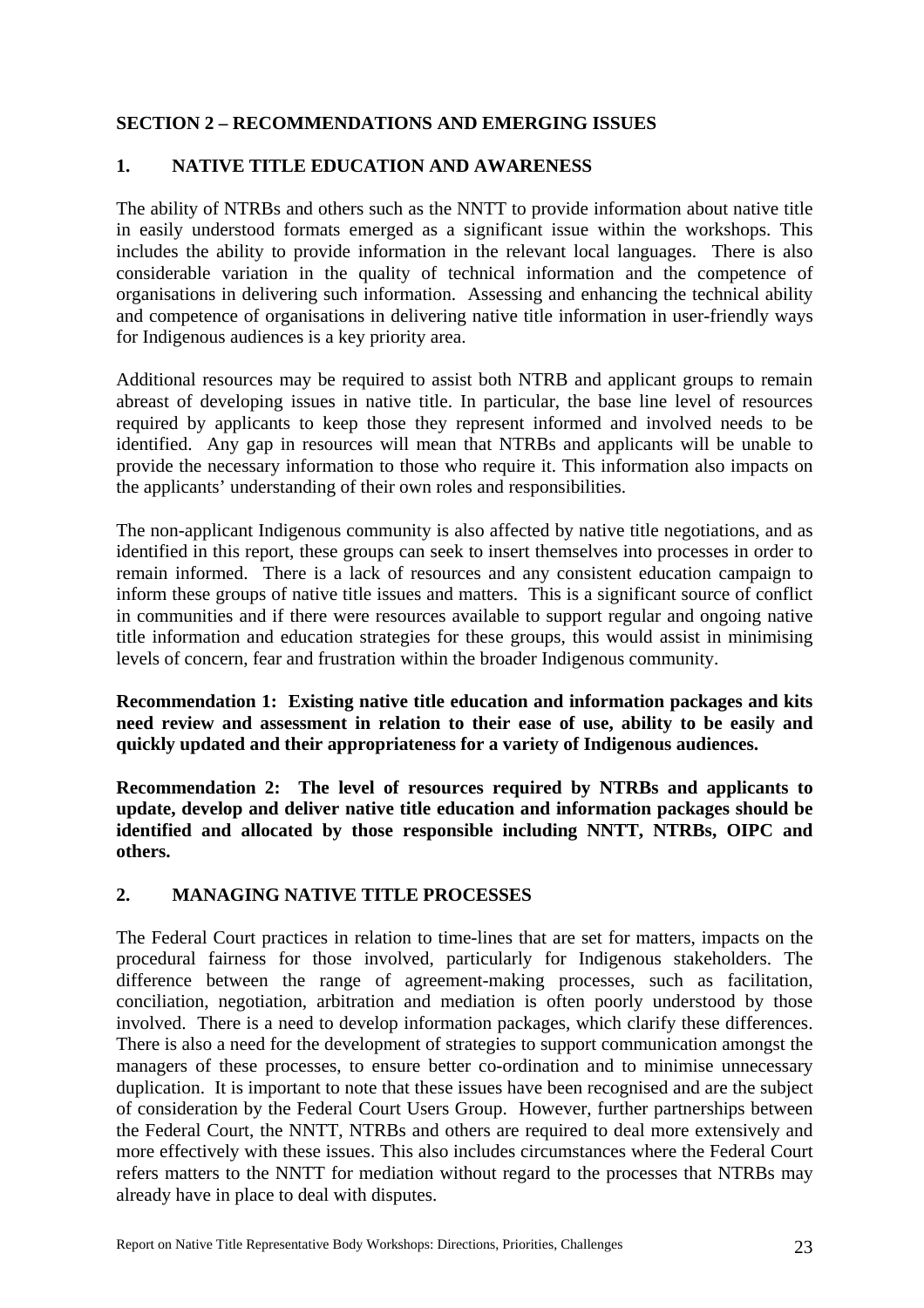<span id="page-34-0"></span>There is also a need to review claim registration practices and identify joint strategies for managing claims that are particularly problematic. Given the critical role of the NNTT in liaising with Indigenous stakeholders, consideration could also be given to extending the role of the Tribunal's Indigenous staff to act as regionally-based liaison officers, who can act as a point of contact between the NNTT and local Indigenous communities.

**Recommendation 3: Opportunities for developing joint strategies for claim management, including better co-ordination of the range of processes, could be explored further by NTRBs, the NNTT and others in order to minimise duplication and enhance the efficient use of resources.** 

**Recommendation 4: NNTT should give consideration to sponsoring the workshop to develop best practice approaches to dealing with overlapping claims.** 

## **3. MANAGING CONNECTION MATERIALS**

Opportunities to gather connection information from native title applicants in a communal manner enables meanings, and their range of possible interpretations, to be negotiated amongst applicant groups. These negotiated and agreed meanings are more likely to remain consistent for groups than those individually documented by researchers, which are not subject to group clarification and confirmation. Ideally, the processes by which connection materials are exchanged and managed amongst the applicant group would also be negotiated amongst them *prior* to applicants entering into negotiation processes with others. Applicants also need to agree how they will use connection material in negotiations with other parties, and this use needs to be negotiated and agreed with those parties themselves. These procedural steps and agreements are crucial to avoiding disputes and are central to the effective management of any native title processes.

As outlined in this report, the collection and use of connection materials is highly fraught. The lack of best practice guidelines in how to deal with connection materials also underpins many of the differences in how the states deal with connection materials.

**Recommendation 5: There is a need to review the processes by which NTRBs collect, exchange, and allow access to connection materials in order to develop best practice guidelines and policies.**

**Recommendation 6: As part of this review process, IFaMP should identify strategies to coordinate a workshop to review and agreed upon joint approaches between lawyers and researchers and the range of agencies involved for the use of connection materials.** 

## **4. ENHANCING NTRB PROCEDURAL EXPERTISE**

Given the desire of all involved in native title to minimise and prevent unnecessary escalation of conflicts and disputes, the ability to be proactive in managing disputes is vital for both applicant communities and NTRBs. A thorough understanding of process and the requirements of parties in dispute management processes would assist in the implementation of processes that have the understanding and commitment of those involved. NTRBs in particular, would be assisted in effectively intervening and developing management strategies by the employment of process experts, such as those with facilitation and mediation skills.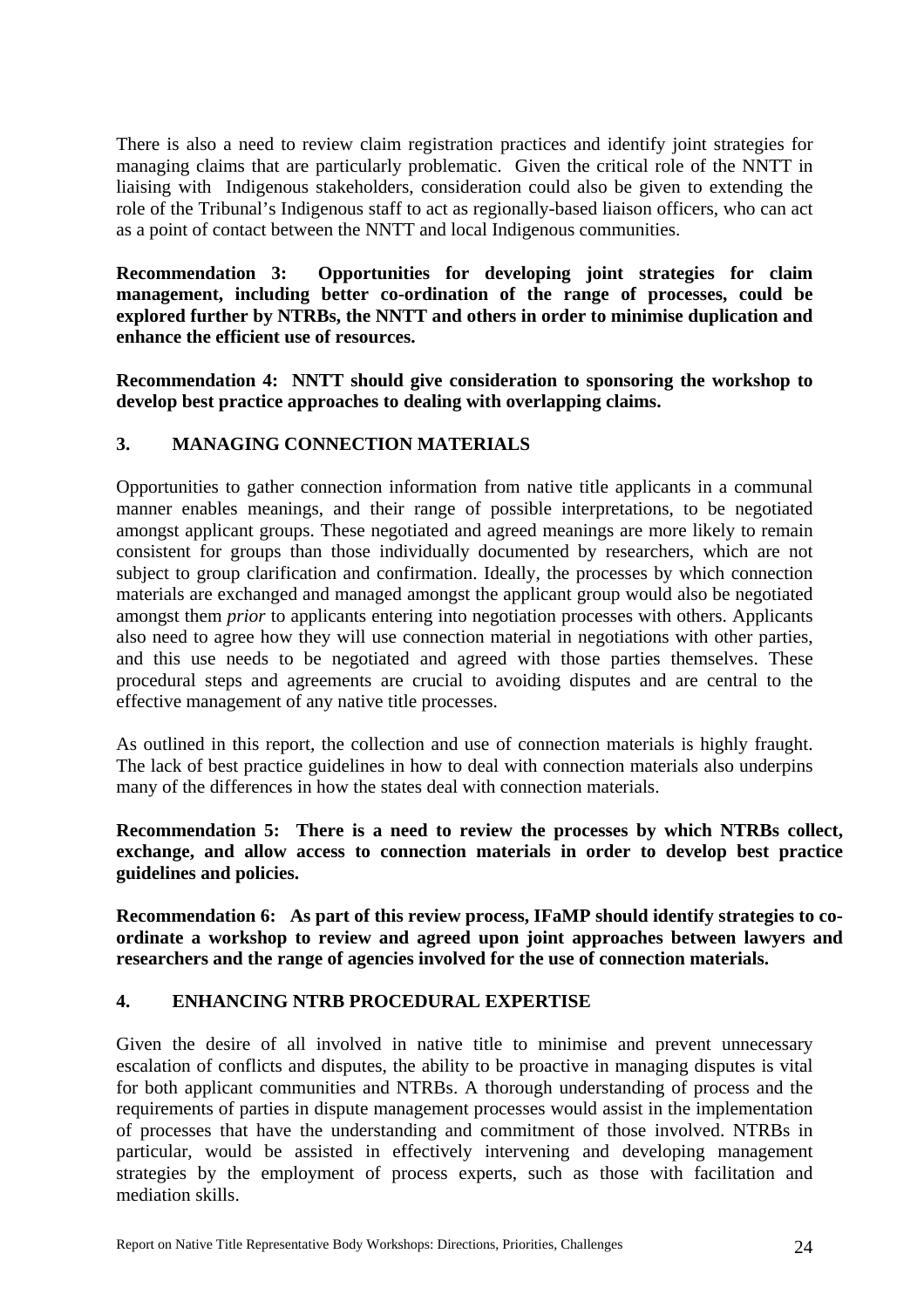<span id="page-35-0"></span>At the Adelaide Native Title Conference, NTRB staff who attended the New South Wales Community Justice Centre's (CJC's) workshop noted the appropriateness of the CJC's mediation model for some native title disputes. They felt that this was the case because the approach deals with the kinds of family and community disputes, which underlie native title disputes.

Procedural knowledge and expertise have not been seen as necessary skills in NTRBs. The lack of training tailored to the native title context has compounded the challenges in developing this expertise. Creating the position of 'process expert' alongside those of administrative, legal, research and Indigenous liaison positions that are currently recognised as essential would consolidate the importance of procedural expertise. It would also secure resources for a critical component of NTRB governance and function. Staff employed in such positions could support applicant communities in developing and maintaining their own procedural expertise. While perceptions of conflicts of interest may mean that NTRB staff may not be appropriate to intervene as mediators or facilitators in disputes, they would serve a vital role in designing and overseeing such processes.

## **4.1 Separating Procedural and Substantive Expertise Within NTRBs**

NTRB staff often find themselves in the difficult position of having conflicting responsibilities of facilitating or chairing meetings while, at the same time, providing technical or legal advice. It is important to separate the procedural responsibilities of managing meetings from the substantive responsibilities of advising the meetings. Mixing responsibilities makes it difficult for someone, who is advising a meeting, to be perceived as neutral and impartial if there is dissent in relation to that advice. It can also be very difficult for technical experts to identify misunderstandings of the information they are conveying. It is often more productive if there is one person whose sole responsibility is to manage the meeting process by which people talk to one another, rather than to also advise people. This person remains alert to miscommunications, monitors how to manage them and acts as a 'circuit-breaker' without being seen as a stakeholder in particular solutions or outcomes.

### **Recommendation 7: IFaMP should explore the possibilities of piloting the creation of a dedicated staff position of process manager in NTRBs in collaboration with interested NTRBs.**

## **5. ENHANCING THE CAPACITY OF APPLICANT GROUPS TO MANAGE DISPUTES**

Applicants need to independently co-ordinate and implement their own strategies for managing information, and decision-making processes. This would assist them in effectively carrying out their responsibilities in a more timely manner. It would build the capacity of communities to manage their own business, and enable them to work in partnerships with NTRBs rather than being reliant upon them. Securing resources that enable NTRBs to assist communities in acquiring this expertise as quickly and effectively as possible is a key capacity area. This is particularly the case given the need to build the capacity of proposed Prescribed Bodies Corporate (PBC) and other incorporated Bodies and Trusts.

Some NTRBs currently negotiate service agreements, which include resources for capacitybuilding positions in NTRBs. Opportunities to benchmark these approaches with other NTRBs would offer invaluable insights into successful negotiation strategies. Any strategies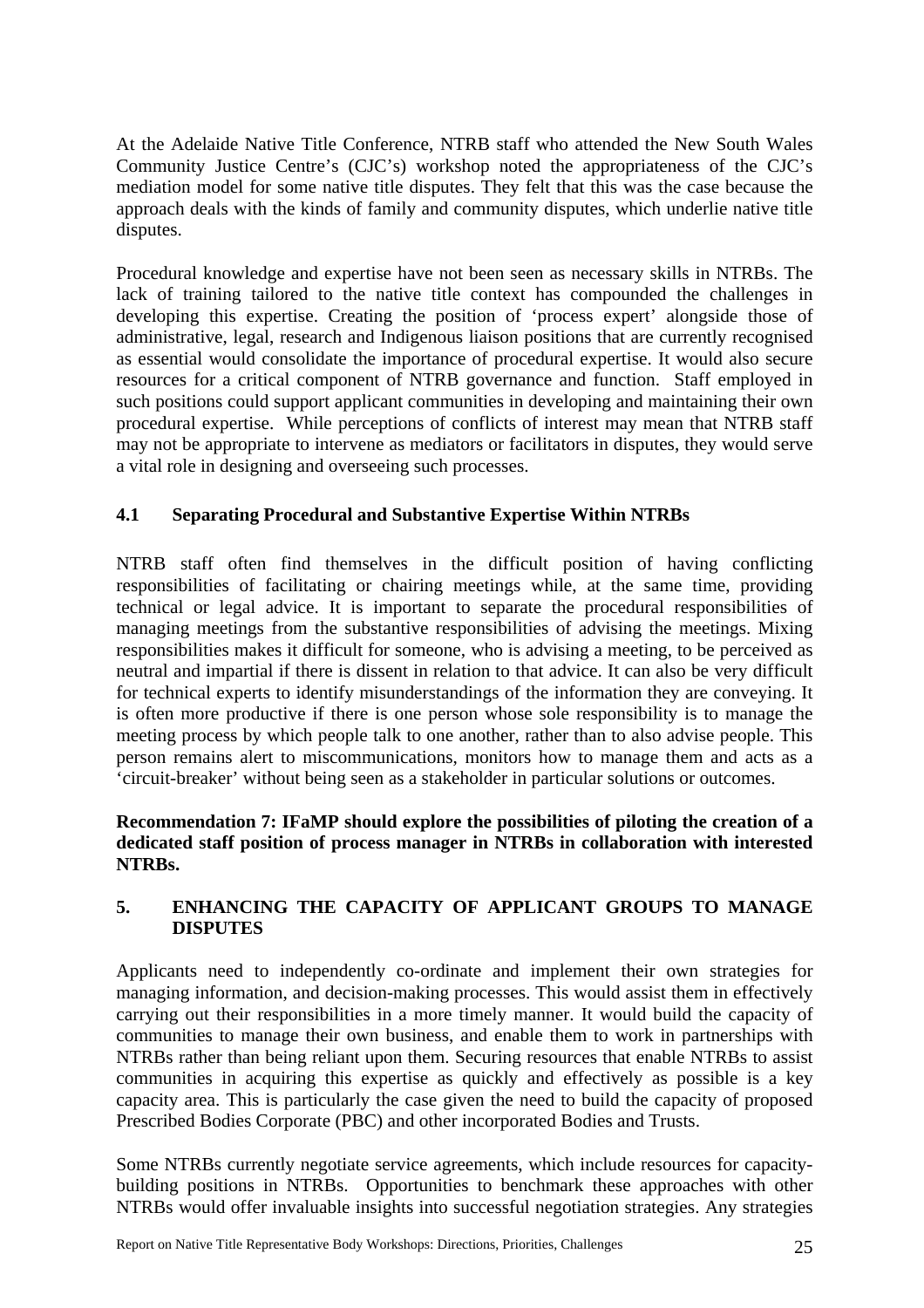<span id="page-36-0"></span>negotiated between NTRBs and the NNTT for the joint management of claims could also include capacity building strategies for applicants and the native title group.

**Recommendation 8: The NNTT should give consideration to holding a series of workshops for applicants to discuss applicant roles and responsibilities. This would require liaison between NTRBs and those presenting information to ensure that information presented is congruent with NTRB approaches.** 

## **6. DEVELOPING CO-ORDINATED APPROACHES TO NATIVE TITLE CLAIMS**

There is a requirement for a co-ordinated and consistent strategy for each native title claim. The 'network' involved is considerable and includes the NTRB and others including other NTRBs, applicants and those they represent, other stakeholders, bodies such as the Federal Court and the NNTT and the broader Indigenous and non-Indigenous communities. Communication amongst NTRB staff groups about claim related matters is pivotal to the success of any broader management strategy. However, a lack of appreciation of each others' roles and, opportunities to meet when coupled with the time pressured environment, often results in a lack of staff communication.

To develop an integrated approach to managing a claim, the information of each staff member working on the claim must be incorporated into the management strategy. Legal staff have information about the legal issues that impact on particular claims. Researchers have important information about the connections of applicants. Field officers often have information about potential sources of disputes among the applicant group, including the early warning signs of conflict. All of this information is necessary to developing strategic approaches and a coherent picture of the claim.

**Recommendation 9: IFaMP recommends that OIPC identify ways it can assist and support neighbouring NTRBs to meet and explore further ways of sharing resources and working together strategically. This would also support co-ordinated approaches to claim management.** 

**Recommendation 10: There is a need for regular and separate state-based forums for researchers and lawyers to learn from each others' expertise and experience and to carry out strategic planning. This needs to also happen for NTRB field/project officer staff to allow and encourage them to share information and practical strategies including approaches to decision-making and conflict management.** 

## **7. TOWARDS HOLISTIC DISPUTE MANAGEMENT DESIGN APPROACHES**

In native title processes, Aboriginal and Torres Strait Islander people are asked to prioritise native title disputes over all other concerns, including other disputes. As one participant in a workshop at the Native Title Conference in Adelaide in June 2004 explained, "… you are asked to leave your differences at the door … but you can't. You just can't". These are distinctions between what is and isn't part of a native title dispute, and are often seen as arbitrary and artificial by Aboriginal and Torres Strait Islander people. Native title disputes are important to resolve and deal with, but they are part of a complicated web of relationships, connections and interpersonal communication dynamics. Each of the workshops stressed the need to develop new and innovative processes in mediation, decision-making and conflict management which work on the ground, which take into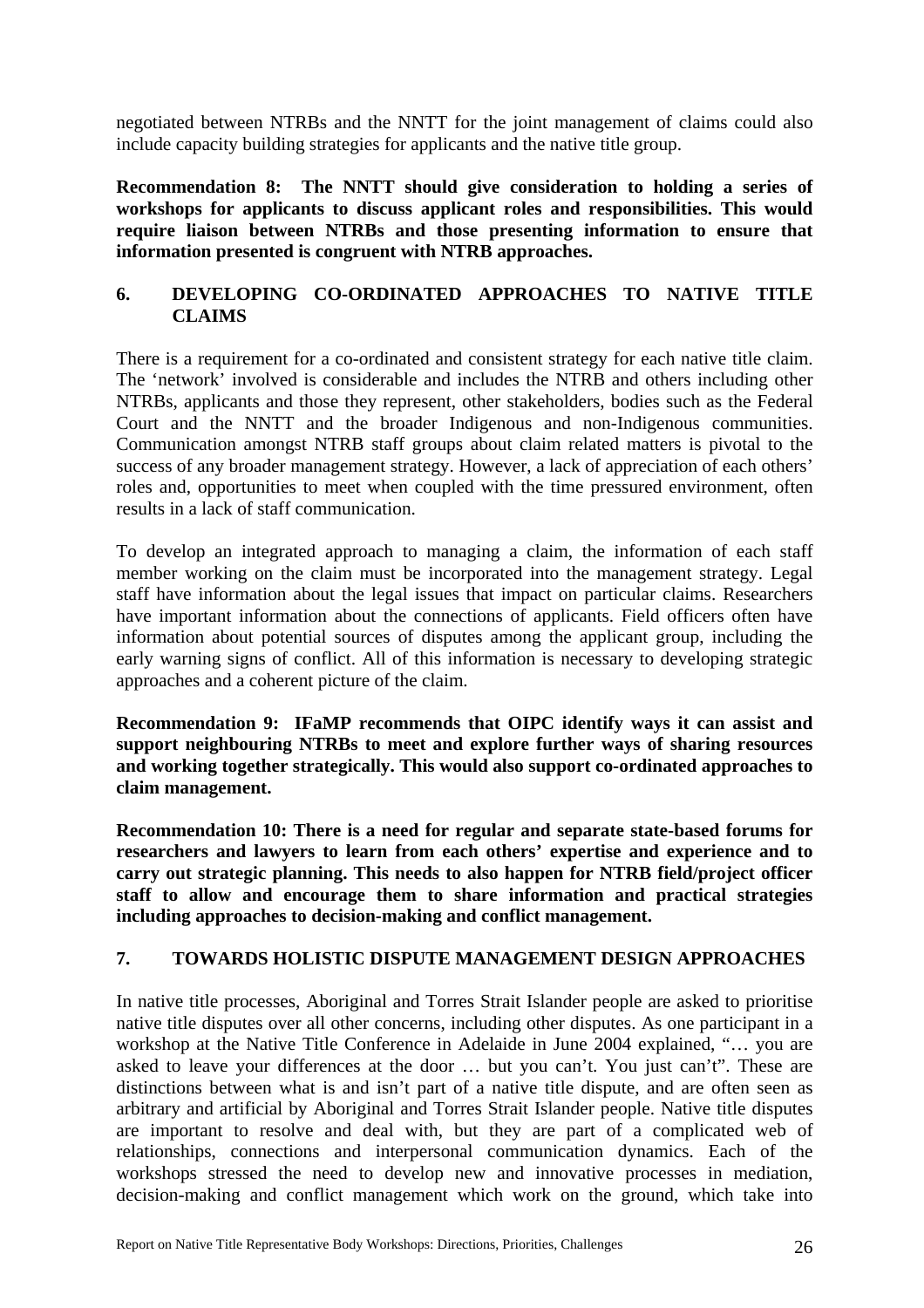account Indigenous law and other cultural priorities, and which allow for an integrated approach to the management of disputes in the community.

There are many 'formal' models of mediation, which are discussed in the literature, such as 'evaluative', 'transformative', 'narrative', and 'interest based' approaches. It is likely that elements of all of these approaches could inform any new developments. Most workshop participants were unaware of the 'technicalities' and debates around various mediation models. It also appears, that many practitioners and academics writing in the field, lack an understanding of the realities on the ground of Indigenous people's experience of dispute management processes.

In the development of new approaches, it is important to ensure that dispute management processes are integrated with other services and approaches in the community, including existing ways of dealing with decision-making and conflict. This allows for a co-ordinated approach, and the implementation of strategies at cross-agency levels that complement and support one another. It also avoids duplication and the waste of limited resources. Processes to deal with a native title dispute might consider a range of community support services and interest groups, in order that the full dimension of the dispute, its sources and ramifications are reflected in the solutions and agreements achieved. It is also critical that processes are subject to thorough and ongoing evaluation in order to ensure improvement in the process and to allow benchmarking.

There is a need to create an environment in which dispute management processes are appropriate. Given the history of Indigenous peoples, healing initiatives may be required as an integral part of both preparing for dispute management and participating in dispute management processes. There is also a requirement to address fundamental inequities in relation to:

- educational, cultural and social programs and opportunities;
- the capacity of those participating including levels of confidence and self-belief;
- long standing hurt, trauma and sense of past injustices;
- the value placed on cultural understandings and senses of belonging and identity; and
- perceptions of the root causes of conflict including preparedness to discuss and resolve any differences.

Furthermore, there is a need to ensure that, in designing dispute management processes, thinking is informed by:

- collective and individual Indigenous rights to self-determination and individual rights, needs, and interests;
- the fluidity and plurality of individual and group identities;
- existing 'peacemakers' and 'peace-builders in the community';
- long term community relationships and sustainability rather than simplistic 'quick fix' solutions; and
- the interests and needs of those who may be excluded from the process.

Where dispute management processes are required, there is a need to support localised, flexible and integrated decision-making approaches which: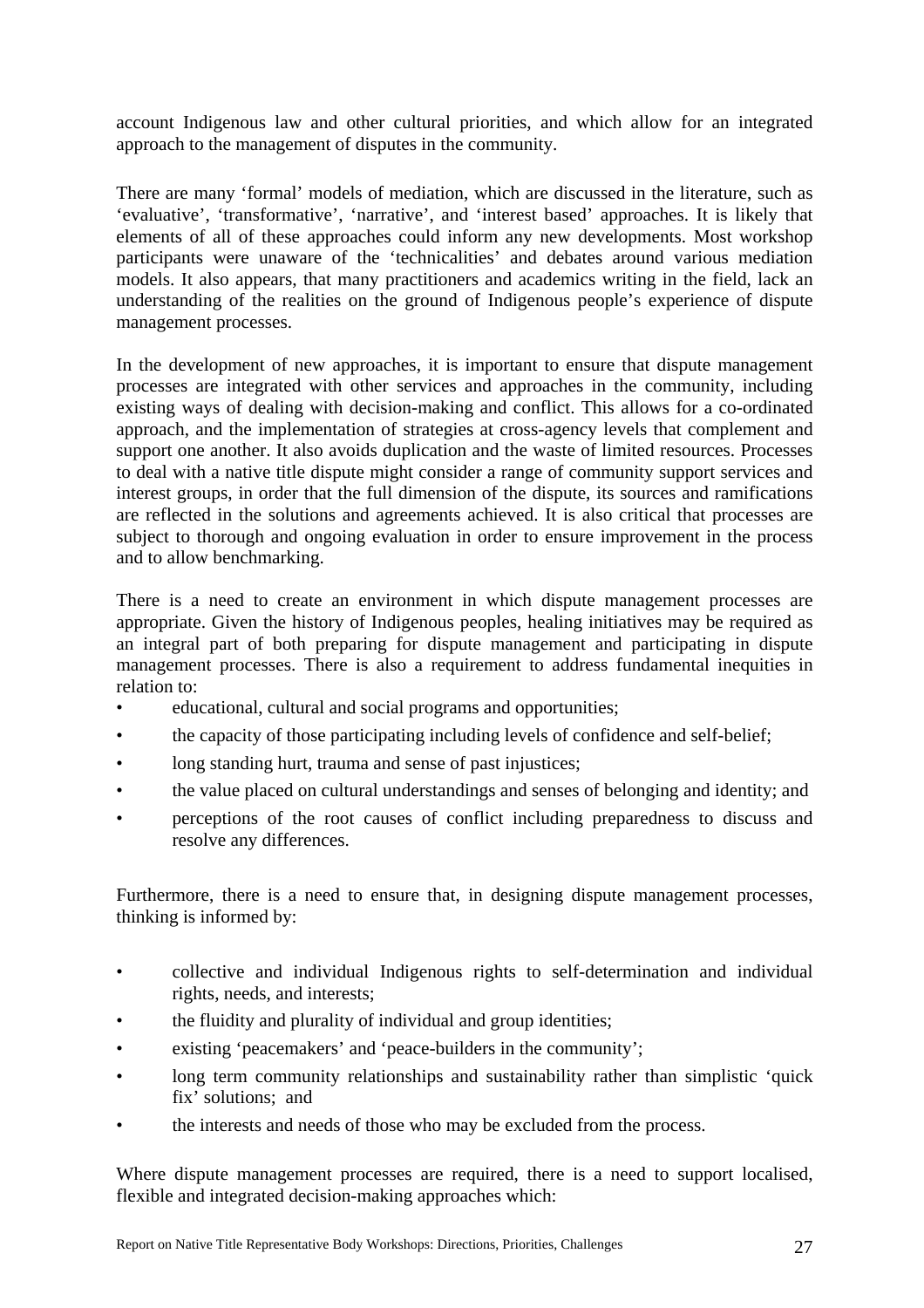- <span id="page-38-0"></span>are negotiated from the 'bottom up' in the first instance;
- clearly map the elements of and parties to the conflict;
- are supported by comprehensive relevant and timely education and awareness programs and communication strategies;
- embody Indigenous values and Indigenous law;
- reflect localised ideas of how authority should be organised and how decisions should be made;
- take into account the range of differentiations and commonalities between and across groups and focus on relationships;
- recognise the complexity of dispute dynamics, including underlying issues and local and regional dimensions;
- build on Indigenous capacity including existing decision-making and conflict management processes; and
- integrate dispute management approaches with other relevant community services.

These processes must:

- ensure prior and informed consent of those participating:
- satisfy the procedural, emotional and substantive needs of all parties;
- account for power imbalances, including relative access to resources and other factors affecting capacity to participate, including resources, the quality of representation, and knowledge of the system and processes;
- build the commitment and willingness of those involved to participate;
- foster open dialogue amongst all involved;
- involve pragmatic peace-building with the extended family at the base;
- assess the type of dispute and match it with the most appropriate dispute management interventions rather than a 'one size fits all' approach;
- have strategies for managing third parties, such as lawyers, researchers and other technical experts, including the management of written materials and advice;
- employ accredited practitioners including Indigenous practitioners as required;
- implement appropriate co-mediation models as negotiated;
- ensure that resources are secured and allocated for the implementation of agreements;
- include provisions for the review and revisiting of outcomes and solutions, in recognition of evolving needs and circumstances; and
- must recognise the right of participants to say 'no'.

## **7.1 Mediation Practice**

The arbitrary time frames set for mediation and the impact of resourcing levels, particularly for NTRBs and applicant groups raises issues as to the procedural fairness of mediation processes. There is a need for a debate as to the role of the NNTT and other agencies who are acting as mediators, in identifying and raising the impact of these issues of procedural fairness. This includes the need to identify when and where mediation is the most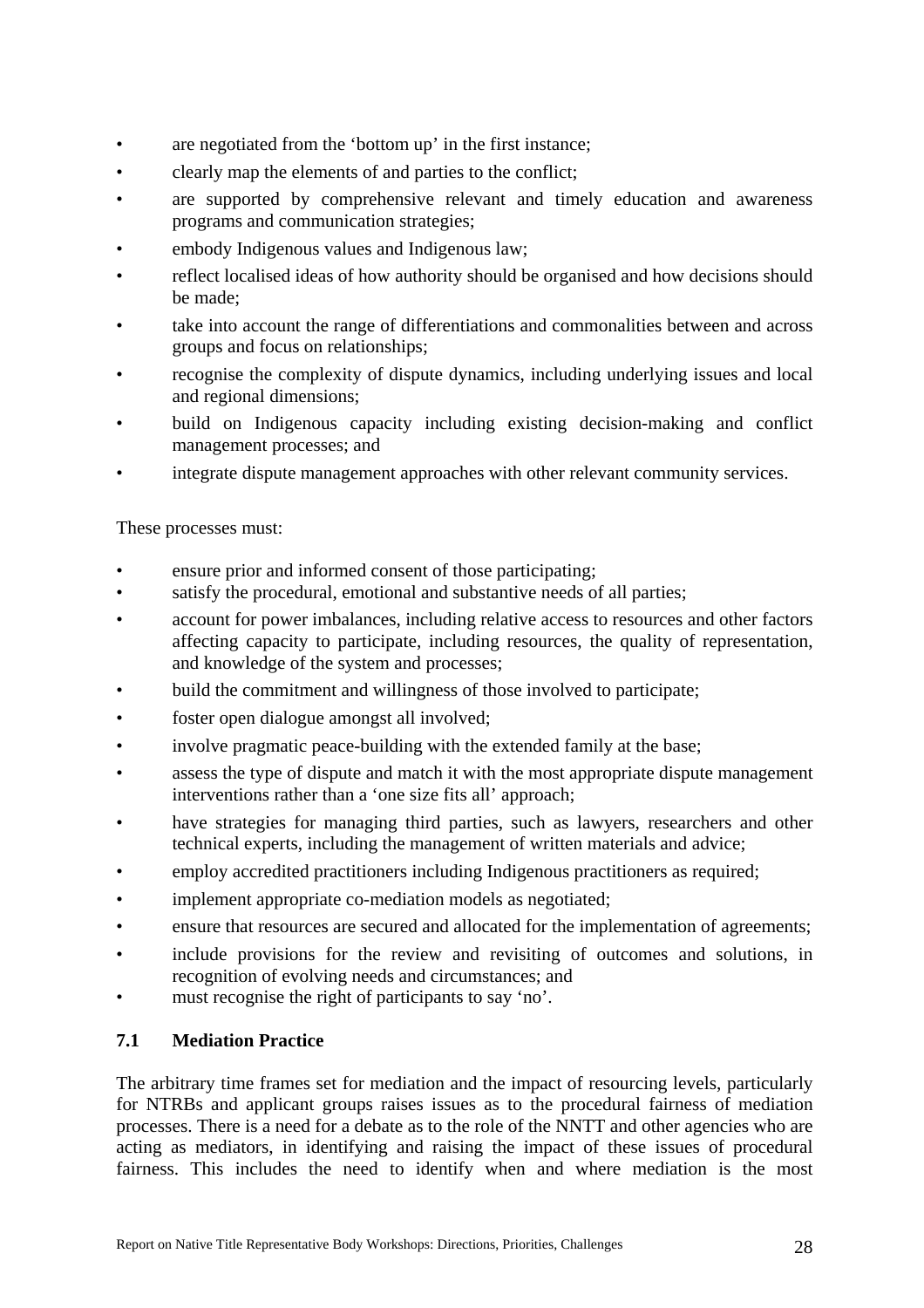<span id="page-39-0"></span>appropriate intervention and what is required to support it without disadvantaging any of the parties participating.

There is a need to develop national standards, which detail the ethical and professional obligations of native title mediators. These responsibilities could be articulated in a Code of Conduct, which would also assist NTRBs and others in more clearly understanding the role of mediators. There is also a need to review the requirement for an independent complaint authority for native title mediations. Such an authority could review issues of practice and act as a co-ordination point for the implementation and monitoring of national standards.

There is a need to review the need for specialised mediators for disputes amongst Indigenous peoples. This includes the need to review in collaboration with various mediation providers, approaches to co-mediation and the possible employment of Indigenous mediators. Where co-mediation is employed by organisations it is vital that co-mediators are trained in the same approach and have the necessary time to negotiate a joint strategy. Given the limited numbers of Indigenous mediators, the training of regionally based Indigenous mediators, both male and female is an urgent priority. These panels of mediators would allow NTRBs and others greater choice of mediators and could support the prompter delivery of service. There is also a need to develop processes and responsibilities for the independent monitoring and follow-up of agreements reached in native title processes.

### **Recommendation 11: A code of conduct and terms of reference must be developed which detail the ethical and professional obligations of native title mediators.**

### **Recommendation 12: The training of regionally based Indigenous mediators and facilitators, both male and female, is an urgent priority.**

#### **7.2 Mediation Research**

Further research needs to be conducted into:

- the voluntariness of parties' participation and the impact of this for the mediation process;
- the confidentiality needs of those participating in mediation and how to manage and negotiate this with parties;
- the elements of appropriate mediator preparation;
- the elements of appropriate party preparation;
- reasons for the breakdown of agreements;
- strategies for managing third parties and technical experts in dispute management processes;
- the experiences of parties who have received co-mediation and their evaluations of it;
- the experiences of those parties who have received mediation with both Indigenous and non-Indigenous mediators and their evaluations of this; and
- processes, which take into account Indigenous law, and which incorporate culturally sensitive mediation practice.

In line with recommendations from the CEO workshop, IFaMP will also continue to investigate issues around mediation and facilitation particularly fresh approaches, in collaboration with Mr Graeme Neate, the President of the NNTT and others.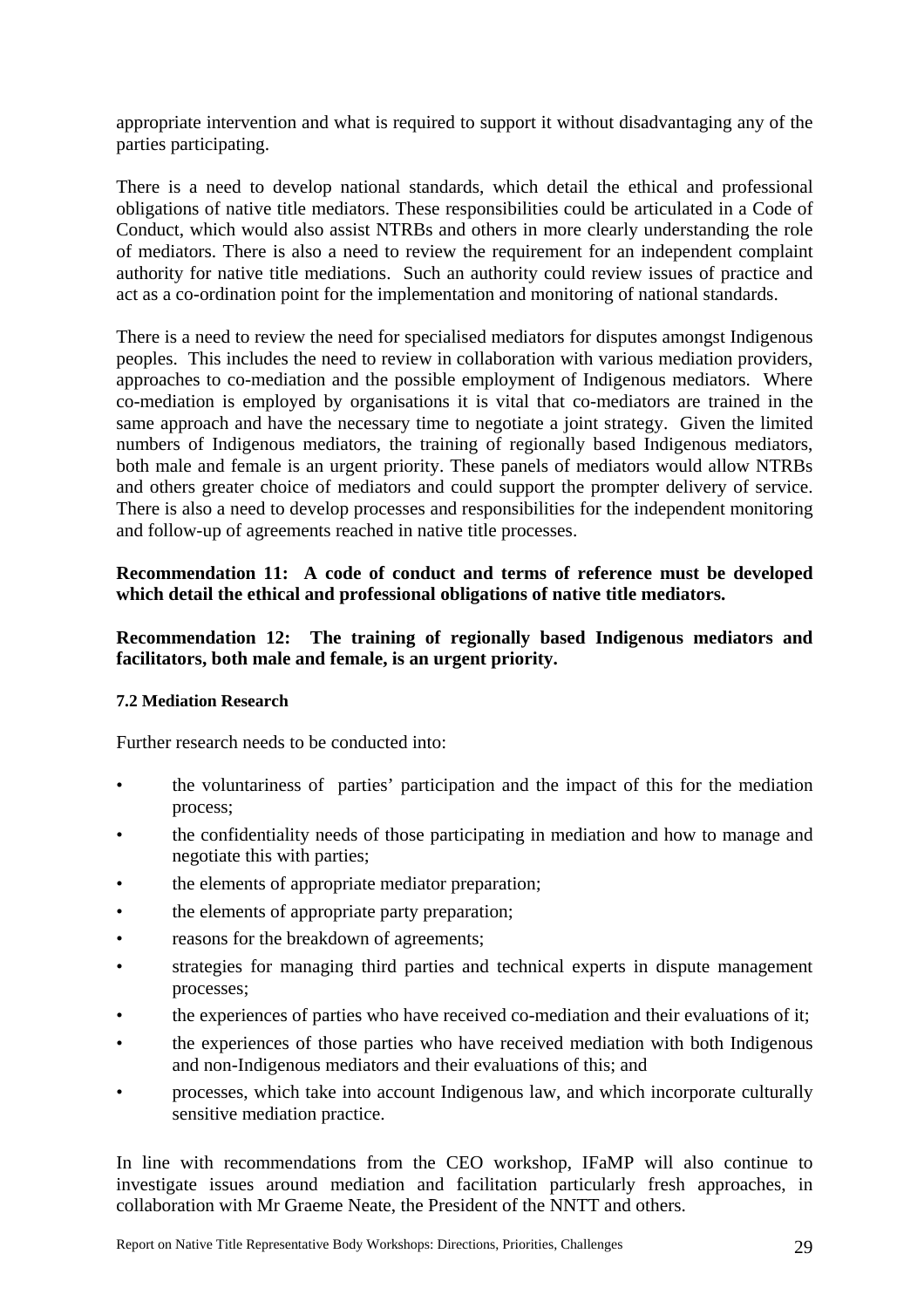## <span id="page-40-0"></span>**8. TRAINING PRIORITIES AND ISSUES**

NTRBs have a range of overlapping and highly important training needs. This report has identified some of those however there is a need to further map these issues to identify and allocate the resources necessary to deliver and meet the training needs in as timely a manner as possible.

Training is an ongoing organisational need and responsibility. It includes the need to train and develop new staff and to provide ongoing professional development to experienced staff. There is a critical need to ensure that training is tailored to the native title context and that all trainers and presenters are themselves trained and competent in adult education principles, including practical strategies for engaging effectively with Indigenous participants. All training conducted for NTRBs or applicants needs to be independently evaluated in order to assess its usefulness and effectiveness. Any approach to training needs to be integrated in such a way as to ensure that it builds both individual and corporate knowledge and expertise. There is also a need to ensure that any training opens up pathways to vocational and academic qualifications particularly for Aboriginal Liaison Officers (ALOs).

Two priority areas clearly emerged from the workshops: the first being cross-cultural training and the second, induction training. These two areas were seen to be fundamental to NTRBs being able to operate effectively and efficiently. Given rates of staff turnover and that many of those engaged by NTRBs are new to their professions there is a need for the development of a sophisticated, standard induction process which can be rolled out in all NTRBs. This should include induction for native title lawyers, anthropologists and other staff within NTRBs and provision for local content.

**Recommendation 13: OIPC and IFaMP, as a matter of priority, should identify strategies to secure resources for a consultant who could identify approaches including funding opportunities to support the achievement of vocational qualifications for ALOs.** 

**Recommendation 14: IFaMP recommends that OIPC identify the resources required for:** 

- **the development of a standard induction process;**
- **the development of localised cross-cultural training; and**
- **the trialling and evaluation of pilots in these training programs.**

## **8.1 Suggested Training Modules arising out of the NTRB Workshops**

The following training areas, which arose out of the workshops and with direct relevance to the Project, are suggested as possible pilot training activities.

- 1. Communication skills introduction to effective communication
- 2. Mapping conflict including underlying disputes, early warning signs, the range of Alternative Dispute Resolution (ADR) interventions and when they might be required
- 3. Mapping Indigenous decision-making processes
- 4. Assertiveness and self-esteem
- 5. Cross-cultural communication
- 6. Organisational communication
- 7. Facilitation
- 8. Managing meetings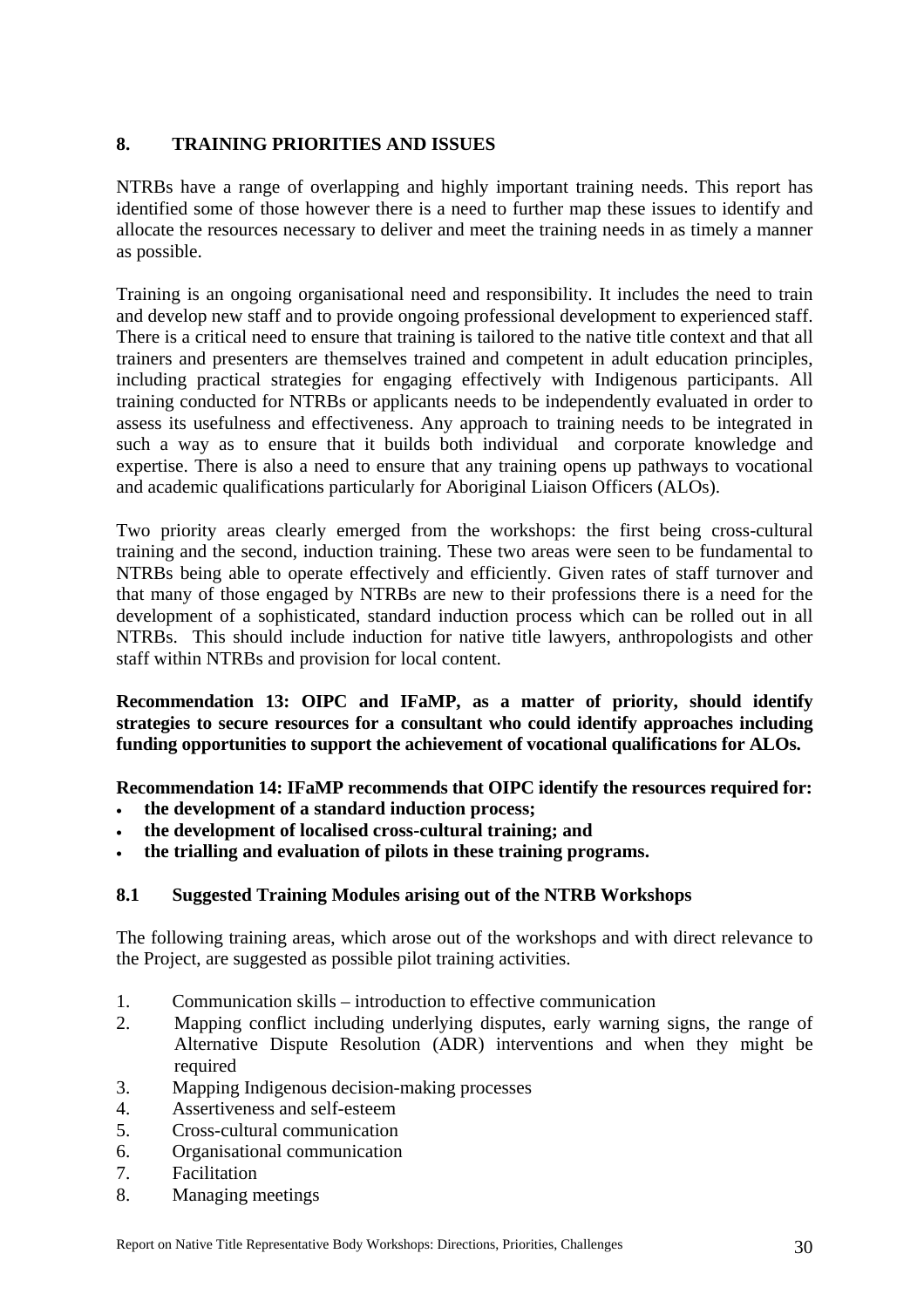- <span id="page-41-0"></span>9. Presentation skills and public speaking
- 10. Mediation
- 11. Dispute management design approaches
- 12. Negotiation skills
- 13. Managing technical experts and third parties in mediation and facilitation
- 14. Group dynamics
- 15. Dealing with difficult people and behaviours
- 16. Presenting technical information to non-technical audiences
- 17. Team work and team-building skills
- 18. Relationship-building exercises
- 19. Feedback and debriefing skills
- 20. Train the trainer

Many of these modules and courses already exist. The Project sees its role as one of developing an evaluation protocol to evaluate the relevance and usefulness of these training programs to NTRBs. Where these courses do not exist or are not appropriate to the needs of NTRBs, the Project sees its role as one of developing, in collaboration with appropriate training providers, pilot programs that can be evaluated and rolled out once their suitability and appropriateness has been confirmed. The Project also sees a role in negotiating strategies with other relevant bodies, to develop and implement an integrated approach to NTRB training in these areas.

**Recommendation 15: IFaMP recommends that OIPC identify the resources required for developing strategies and providing pilot training and evaluation in the 20 priority training modules identified in this report.** 

**Recommendation 16: IFaMP should continue to identify potential training providers and pilot training activities in the areas identified in this report.** 

**Recommendation 17: IFaMP should develop an evaluation framework which can be used to evaluate training activities.**

## **9. TOWARDS A SUSTAINABLE AND NATIONAL APPROACH FOR MANAGING DECISION-MAKING AND DISPUTE-MANAGEMENT**

The complex business of facilitating decision-making and managing disputes will be core business not only for NTRBs, but also for all Indigenous Australian peoples, for many years to come and beyond the life of IFaMP. There is a need to plan now for the ongoing implementation and development of the initiatives which are identified in this Report and which the Project will be not be able to deliver in their entirety. The planning of the necessary infrastructure to support and manage such initiatives in an ongoing and integrated way, beyond the life of the Project must commence. It is this lack of succession planning that has often seen the failure of a number of significant Indigenous programs, despite promising beginnings.

Consideration needs to be given to the development of a national approach in Indigenous decision-making and conflict management, including the possible establishment of and appropriate location for a national co-ordinating unit, which would:

support the development of national standards, ethics and codes of practice particularly in the Indigenous native title context,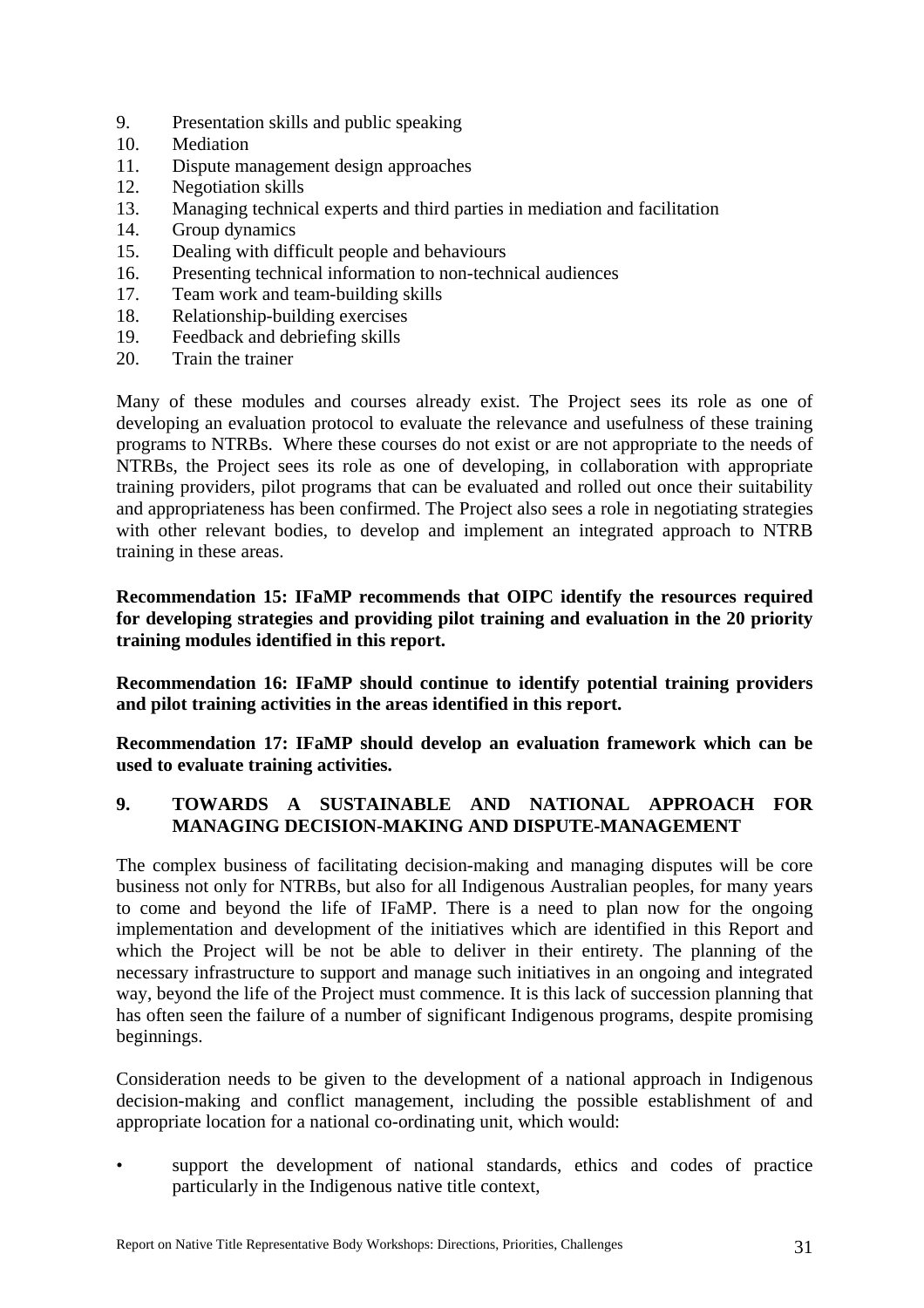- <span id="page-42-0"></span>• continue to implement long term training evaluation protocols in native title;
- support and co-ordinate trained regionally based panels of Indigenous facilitators and mediators;
- provide support and mentoring to trainees and existing trained mediators and facilitators;
- co-ordinate future training and continue to develop and refine training programs for NTRBs;
- investigate accreditation for the range of training and ensure vocational pathways for trainees;
- co-ordinate long term research, and in particular case studies and comparative research;
- raise awareness of the need for independent procedural experts in the community; and
- develop ongoing criteria of assessment and investigate issues associated with establishing a register of Indigenous facilitators and mediators for NTRBs.

The need for a Whole-of-Government integrated approach to service delivery has long been on the agenda in Australia as noted in the 2004 Report, 'Many Ways Forward: The Report of The Inquiry into Capacity-Building and Service Delivery in Indigenous Communities'. The Council of Australian Governments (COAG) has been trialling this approach to service delivery and partnership, in a number of Indigenous communities and regions around Australia. The Federal Government now plans to expand these trials. Native title does not appear to be a core element in these trials. Decision-making and dispute management processes and training of Indigenous people in these areas should also be their core business. NTRB staff at the New South Wales Community Justice workshop in Adelaide recommended that the Project explore linkages with the COAG trials.

## **9.1 Identifying Indigenous Dispute Management Practitioners in Native Title**

In the current absence of any national approach, it is difficult to identify and locate Indigenous dispute management practitioners. This has led to requests for the development of a register of Indigenous practitioners. Identification of these practitioners would assist the NNTT and the Federal Court in meeting the demand to employ Indigenous mediators, particularly in Indigenous disputes, and to implement greater use of co-mediation approaches. While questions exist concerning how such a register would be used, and who would be responsible for maintaining it, the requirement for such a register is an expression of the unmet need to quickly identify appropriate Indigenous practitioners. There is a need to develop criteria to assess both the suitability of practitioners for inclusion on any register, and to ascertain that those on the register are maintaining their currency in relation to ongoing and emerging issues of professional development. The role of a national body in maintaining and managing a register would need to be clarified.

**Recommendation 18: IFaMP should continue to progress discussions for a co-ordinated national approach to the issues identified in this report including the development of regional panels of Indigenous mediators and facilitators.** 

### **10. CONCLUSION**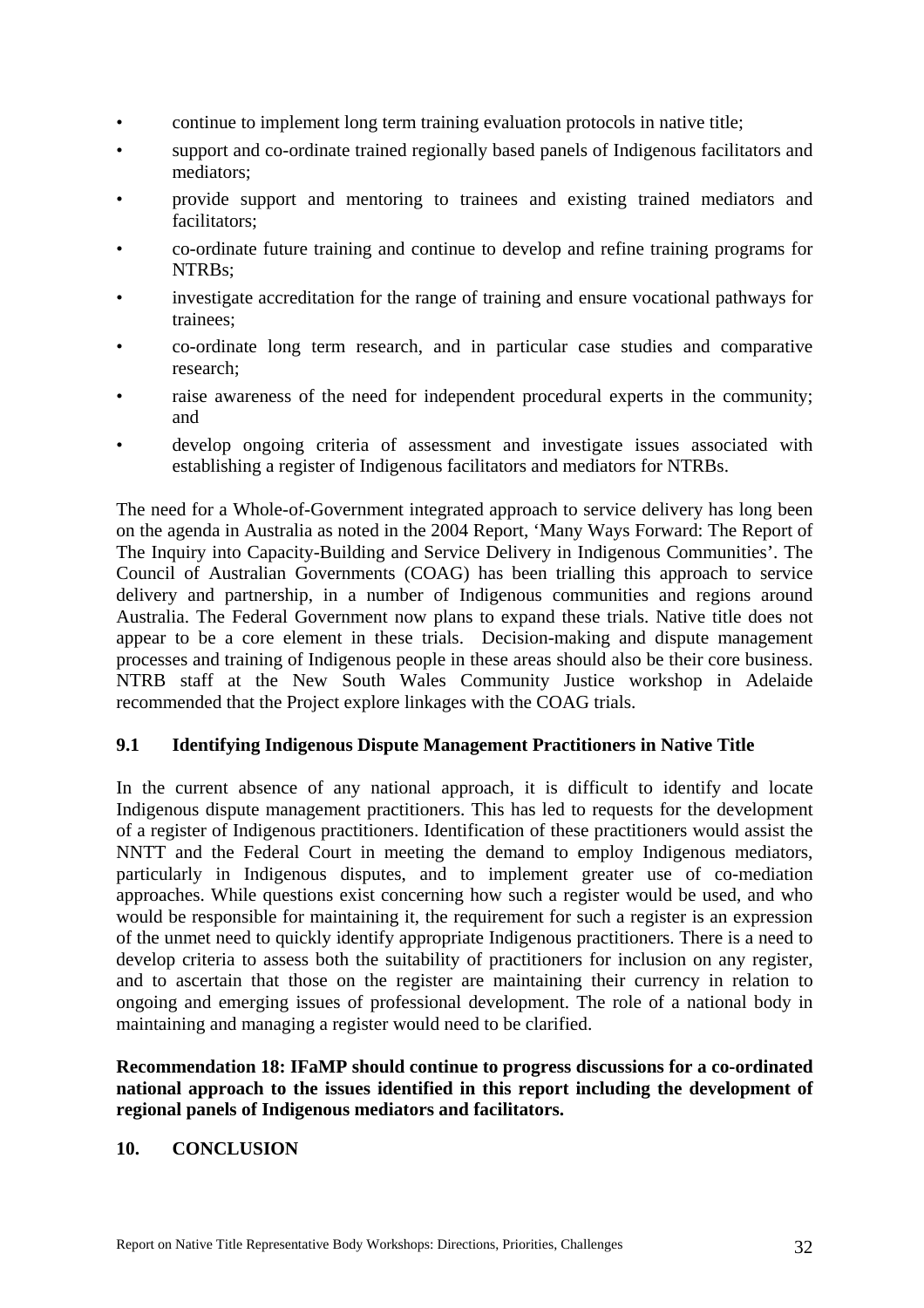<span id="page-43-0"></span>Those parties affected by disputes, and who need to make decisions, have a stake in improving the processes whereby disputes are managed and decisions are made. This is a core aspect of good governance. Effective partnerships between agencies such as the OIPC, NTRBs, the NNTT and the Federal Court and applicants are fundamental to the success of this. The new regionally based Indigenous Co-ordinating Centres are in a key position to support the panels of regional Indigenous facilitators and mediators as recommended in this report.

Information gathered, and issues raised at the NTRB workshops, have provided a valuable database for ongoing research in terms of identifying best practice and training needs in the facilitation of Indigenous decision-making and, the management of disputes in native title. It is clear that there are many challenges, opportunities and priorities, especially ensuring applicants have a thorough and clear information base to make decisions and the necessary time to do so.

Above all, serious consideration needs to be given to a national approach to the issues and needs identified in this report to carry out the necessary long-term tasks and, to ensure sustainability. The life of the Project is limited; however, the issues are here for the longterm.

#### **REFERENCES**

House of Representatives Standing Committee on Aboriginal and Torres Strait Islander Affairs. 2004. *Many Ways Forward Report of the Inquiry into Capacity-Building and Service Delivery in Indigenous Communities*. Parliament of the Commonwealth of Australia, Canberra.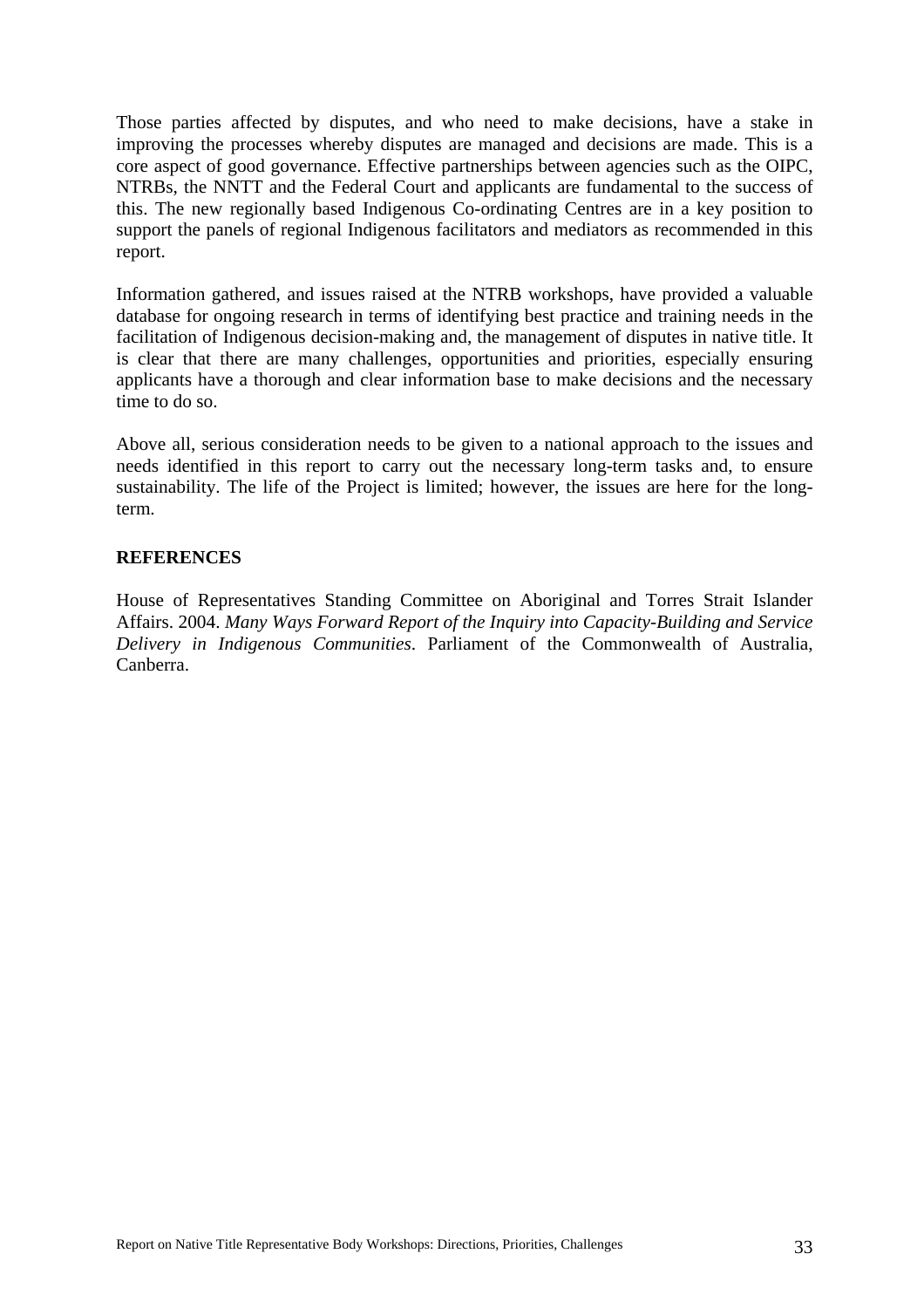## <span id="page-44-0"></span>**APPENDIX 1**

This Appendix contains the recommendations emerging from the CEO Workshop, held in Adelaide on 1 June 2004, and the "Community Justice Mediation Models and Native Title" Workshop at the Native Title Conference, Adelaide, 2 June 2004.

Some of these recommendations have already been acted upon and are included in the body of this report.

### **1. Recommendations of CEO Workshop Adelaide 1st June 2004**

The following recommendations were made after the CEOs were presented with an Executive Summary of discussions of the three Native Title Representative Body (NTRB) workshops.

1. As a result of NTRB workshops a number of training areas and priorities were identified. Those training areas and priorities including Native Title information provision and others dealing with conflict and facilitation, should be reviewed and further analysed with a view to developing recommendations that should be referred to the AIATSIS Indigenous Facilitation and Mediation Project (IFaMP) Reference Group.

The issue of training for managing meetings should be looked at separately and recommendations developed. The Project Reference Group should action in consultation with the CEOs of NTRBs, after the final electronic review by CEOs.

- 2. IFaMP should formalise a request to the National Native Title Tribunal (NNTT) to pilot their mediation training with NTRBs and to have it formally evaluated by IFaMP. NTRBs to be involved include the Aboriginal Legal Rights Movement (ALRM), Cape York Land Council (CYLC), and Native Title Services Victoria (NTSV).
- 3. IFaMP should investigate community justice mediation programs and other training opportunities for evaluation and possible implementation within the NTRB context.
- 4. CEOs endorse in principle the concept of a pilot facilitation training of Indigenous people based on the core elements identified in IFaMP recommendations. The endorsement is to be referred to the IFaMP Project Reference Group for implementation and supervision.
- 5. The CEOs present at the IFaMP forum on 1 June 2004 recommend that the NTRB workshop process as outlined in the flyer is concluded. Based on the IFaMP recommendation, the Project will move into a new phase. Any further NTRB workshops will be based on the ongoing identification of new issues by IFaMP and ratified by the Project Reference Group.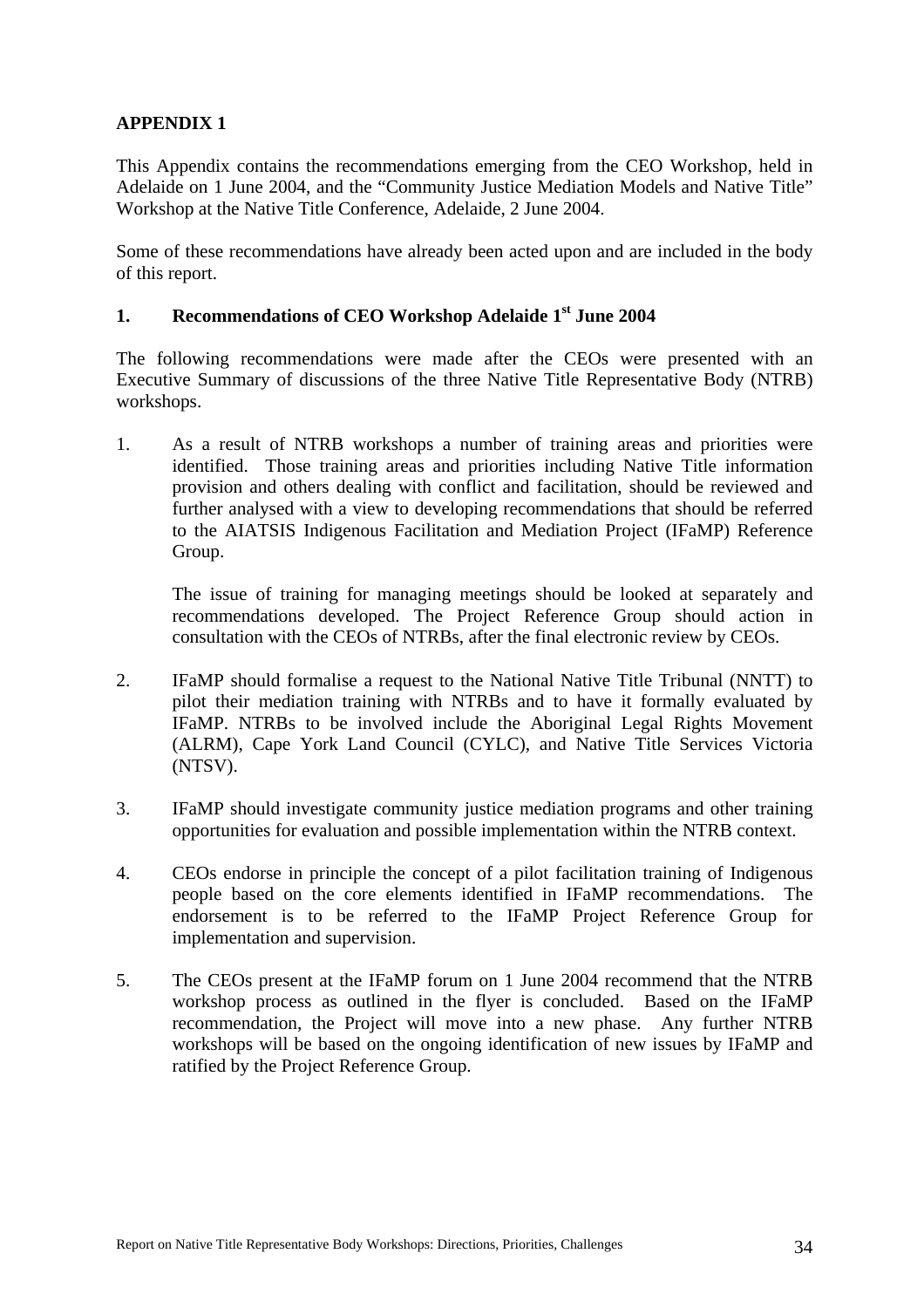### <span id="page-45-0"></span>**2. Recommendations from "Community Justice Mediation Models and Native Title" Workshop, held at Native Title Conference, Adelaide, 2 June 2004**

The following recommendations were made at the New South Wales Community Justice Workshop on mediation models and native title in Adelaide on 2 June 2004 as part of the annual Native Title Conference, which is run by the Native Title Research Unit (NTRU) at the Australian Institute of Aboriginal and Torres Strait Islander Studies (AIATSIS). The workshop was held for staff of NTRBs and has been the subject of a separate report which appears on the IFaMP web site. The recommendations were presented to a plenary session at the Native Title Conference on Friday 4 June 2004.

The Community Justice Mediation Models and Native Title workshop recognized the need for fair, inclusive and transparent decision-making processes, on which Indigenous people can confidently rely and which build on local skills in decision and conflict management processes.

It also recognised that many of the disputes between native title groups were 'community' disputes often between individuals, and that they could benefit from the kinds of mediation practices employed in the Community Justice sector.

The Workshop recommended that AIATSIS looks at:

- establishing regional panels of nationally accredited Aboriginal and Torres Strait Islander facilitators and mediators under a national network, with the aim of dealing with community issues, which would have an immediate impact on native title outcomes;
- examining funding options for independent mediation and facilitation services for Aboriginal and Torres Strait Islander communities, for example pilot projects and 'whole of government' approaches; and
- assisting in setting up and convening a working group of NTRB representatives to follow up, promote and develop facilitation and mediation services.

The Workshop also recommended that:

The National Native Title Tribunal (NNTT) and the Federal Court need to employ Aboriginal and Torres Strait Islander mediators and facilitators. This will make a significant difference in addressing what is seen to be a power imbalance created by Indigenous people having to deal with imposed 'whitefella' processes, which are highly complex and place Indigenous people at a significant disadvantage.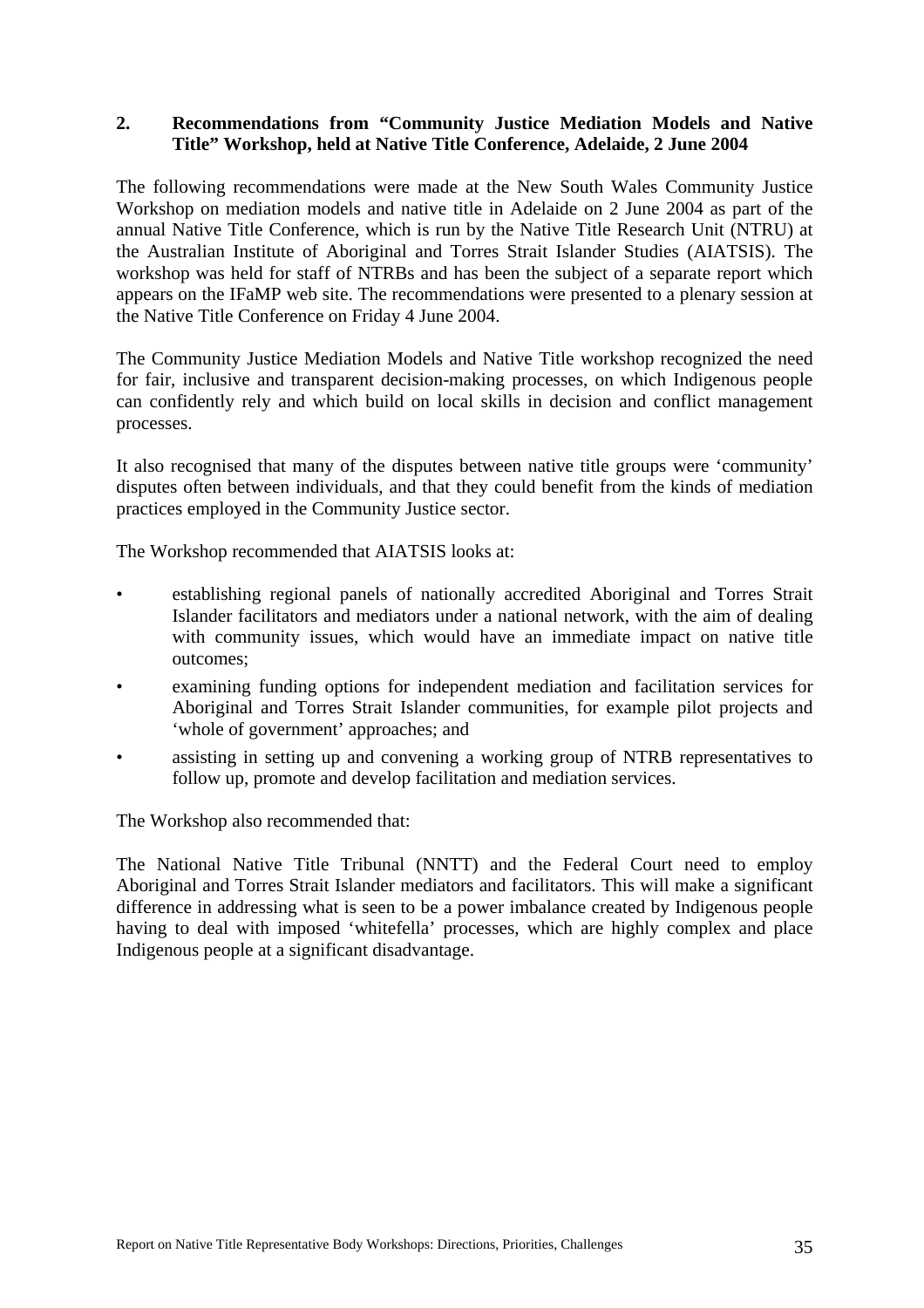### <span id="page-46-0"></span>**APPENDIX 2 – METHODOLOGY**

Prior to the NTRB workshops which form the basis of this report, a flier containing information about the research aims of, and background to, the workshops was sent to participating NTRBs.

Each workshop was two days in duration, and a range of exercises was incorporated to explore the above elements. Workshop sessions included discussions of case examples of decision-making and dispute management within NTRBs. Interactive activities which explored communication dynamics within organisational structures and processes, assisted participants to identify and explore the key elements of effective decision-making and dispute management processes. Participants identified the range and types of interventions, which are necessary to manage the different needs within decision-making and dispute management processes**.**

An executive summary of key issues and concerns raised at the three NTRB workshops was presented to the CEOs (or proxies) at the one day workshop in June 2004 in Adelaide. CEOs were asked to review this information in order to identify future directions and priorities for the Project. Recommendations from the CEO workshop are attached in Appendix 1 and are incorporated into the body of this report. Confidential reports on each of the workshops were provided to the relevant NTRBs.

This General Report details the priorities, challenges and outcomes arising from both the NTRB and CEO workshops. It does not identify specific NTRB responses. It accounts for issues that emerged from the "Community Justice Mediation Models and Native Title" Workshop held with staff and Board members from NTRBs at the Native Title Conference in Adelaide, 3-4 June 2004. It also incorporates information from a two day pilot training workshop held with staff of the South West Land and Sea Council in September 2003, and a follow-up session held in May 2004.

In line with a recommendation that emerged from the CEO workshops this report was discussed and reviewed at the September 2004 meeting of the IFaM Project Reference Group.